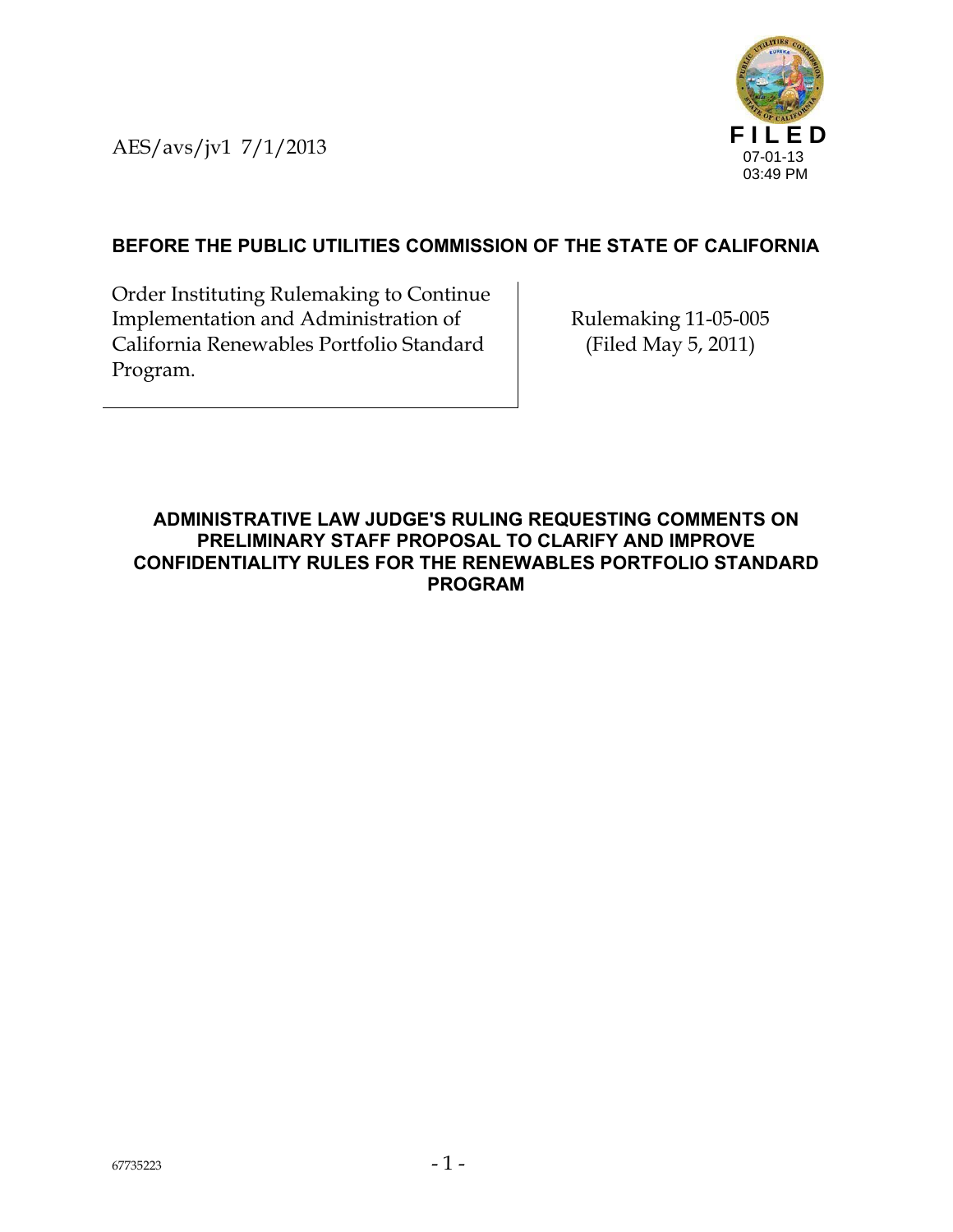# **TABLE OF CONTENTS**

#### **Title Page**

| ADMINISTRATIVE LAW JUDGE'S RULING REQUESTING COMMENTS ON                |  |  |  |  |
|-------------------------------------------------------------------------|--|--|--|--|
| PRELIMINARY STAFF PROPOSAL TO CLARIFY AND IMPROVE                       |  |  |  |  |
| CONFIDENTIALITY RULES FOR THE RENEWABLES PORTFOLIO                      |  |  |  |  |
|                                                                         |  |  |  |  |
|                                                                         |  |  |  |  |
|                                                                         |  |  |  |  |
|                                                                         |  |  |  |  |
|                                                                         |  |  |  |  |
|                                                                         |  |  |  |  |
|                                                                         |  |  |  |  |
|                                                                         |  |  |  |  |
| C. Preliminary Staff Proposal on RPS Compliance Reporting 12            |  |  |  |  |
| 1. The confidentiality treatment of information from                    |  |  |  |  |
| compliance reports should be the same for all retail sellers 13         |  |  |  |  |
| 2. Information for the "front two years" of a retail seller's energy    |  |  |  |  |
| forecast of bundled load may be kept confidential.  14                  |  |  |  |  |
| 3. The "front two years" of a retail seller's RPS net short             |  |  |  |  |
|                                                                         |  |  |  |  |
| 4. The compliance reporting tool should be redesigned to provide        |  |  |  |  |
| a self-contained report of past compliance performance,                 |  |  |  |  |
| ndependent of any present performance or future procurement             |  |  |  |  |
| projections. This report should be publicly available. 16               |  |  |  |  |
|                                                                         |  |  |  |  |
| 1. For RPS procurement contracts requiring Commission approval via      |  |  |  |  |
| resolution, the contract price is publicly disclosed in the draft       |  |  |  |  |
| resolution and in the final resolution adopted by the Commission 20     |  |  |  |  |
| 2. For RPS procurement contracts submitted for Commission approval      |  |  |  |  |
| via advice letter but not submitted through a Tier 3 advice letter that |  |  |  |  |
| requires approval by Commission resolution (e.g., contracts under the   |  |  |  |  |
| renewable auction mechanism (RAM)), the contract price is publicly      |  |  |  |  |
|                                                                         |  |  |  |  |
| 3. For IOUs' RPS procurement contracts that are submitted for           |  |  |  |  |
| Commission approval via application, the following information in       |  |  |  |  |
| testimony and other documents is publicly disclosed at the time it is   |  |  |  |  |
|                                                                         |  |  |  |  |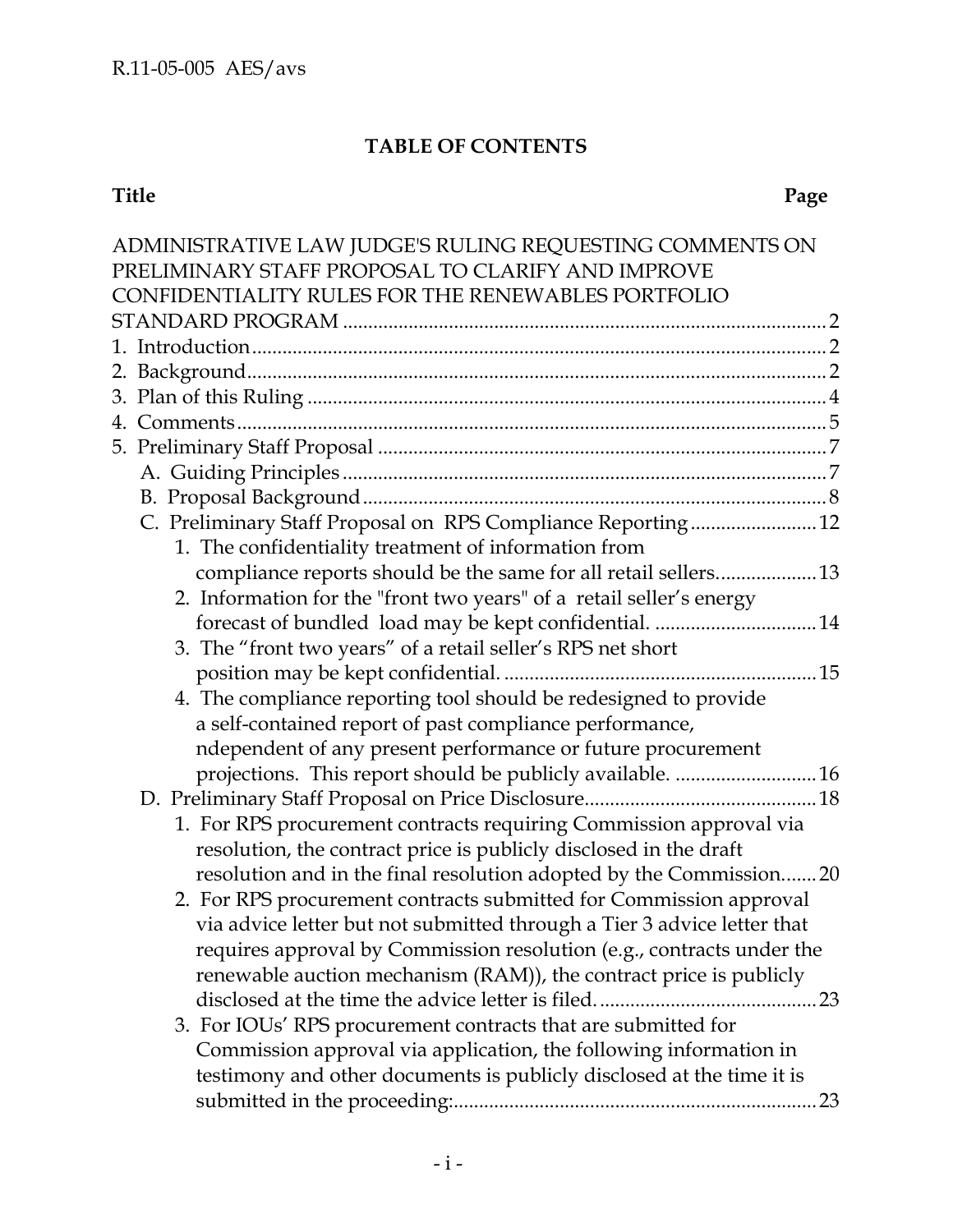| 4. For RPS procurement contracts that do not require specific<br>Commission approval (e.g., any IOU's contracts with costs authorized<br>to be booked directly to the IOUs' Energy Resource Recovery Account<br>(ERRA); ESPs' contracts; CCAs' contracts) the contract price is publicly<br>available six months after the contract is signed or 30 days after |  |
|----------------------------------------------------------------------------------------------------------------------------------------------------------------------------------------------------------------------------------------------------------------------------------------------------------------------------------------------------------------|--|
| deliveries of energy and/or RECs under the contract commence,<br>whichever occurs first. [Matrix Section VII.F, VII.G.; ESP Matrix Section<br>$I.C.]$<br>25                                                                                                                                                                                                    |  |
| E. Preliminary Staff Proposal on Costs of RPS Procurement Contracts  26<br>1 Actual total MWh of RPS-eligible electricity procured in any                                                                                                                                                                                                                      |  |
|                                                                                                                                                                                                                                                                                                                                                                |  |
| 2. Annual information on total RPS procurement costs                                                                                                                                                                                                                                                                                                           |  |
| 3. RPS procurement contract generation cost forecasts of                                                                                                                                                                                                                                                                                                       |  |
| each retail seller are public when aggregated by                                                                                                                                                                                                                                                                                                               |  |
| resource category (e.g., wind, solar, geothermal, etc.), so long as there                                                                                                                                                                                                                                                                                      |  |
| are more than two contracts or facilities in the resource category29                                                                                                                                                                                                                                                                                           |  |
| 4. Certain general information about bids received in response                                                                                                                                                                                                                                                                                                 |  |
|                                                                                                                                                                                                                                                                                                                                                                |  |
| F. Preliminary Staff Proposal: Commission Review Of                                                                                                                                                                                                                                                                                                            |  |
| RPS Procurement Contracts; Planning Requirements30                                                                                                                                                                                                                                                                                                             |  |
| 1. Certain information about each bid received in response to each IOU's                                                                                                                                                                                                                                                                                       |  |
| RPS solicitation, but not shortlisted, is public the day after the                                                                                                                                                                                                                                                                                             |  |
| Commission approves the IOU's shortlist for that solicitation31                                                                                                                                                                                                                                                                                                |  |
| 2. Certain information about each shortlisted bid received in response to<br>each IOU's RPS solicitation, but not resulting in an executed contract, is                                                                                                                                                                                                        |  |
| public the day after the shortlist for that solicitation expires32                                                                                                                                                                                                                                                                                             |  |
| 3. Bid prices of all bids received in response to each IOU's RPS                                                                                                                                                                                                                                                                                               |  |
| solicitation are public when aggregated by resource category, so long as                                                                                                                                                                                                                                                                                       |  |
| there are more than two bid in a category, the day after the Commission                                                                                                                                                                                                                                                                                        |  |
|                                                                                                                                                                                                                                                                                                                                                                |  |
| 4. Information about the generation forecast in each approved RPS                                                                                                                                                                                                                                                                                              |  |
| procurement contract of an IOU or UOG authorization to                                                                                                                                                                                                                                                                                                         |  |
| an IOU is public<br>. 34                                                                                                                                                                                                                                                                                                                                       |  |
| 5. The RPS generation forecast is public for RPS procurement offers that                                                                                                                                                                                                                                                                                       |  |
| have been short-listed in the solicitation process of an IOU, or that are                                                                                                                                                                                                                                                                                      |  |
| the subject of bilateral negotiations between an IOU and a generation                                                                                                                                                                                                                                                                                          |  |
| developer, if aggregated by resource category, and there are more than                                                                                                                                                                                                                                                                                         |  |
| .34                                                                                                                                                                                                                                                                                                                                                            |  |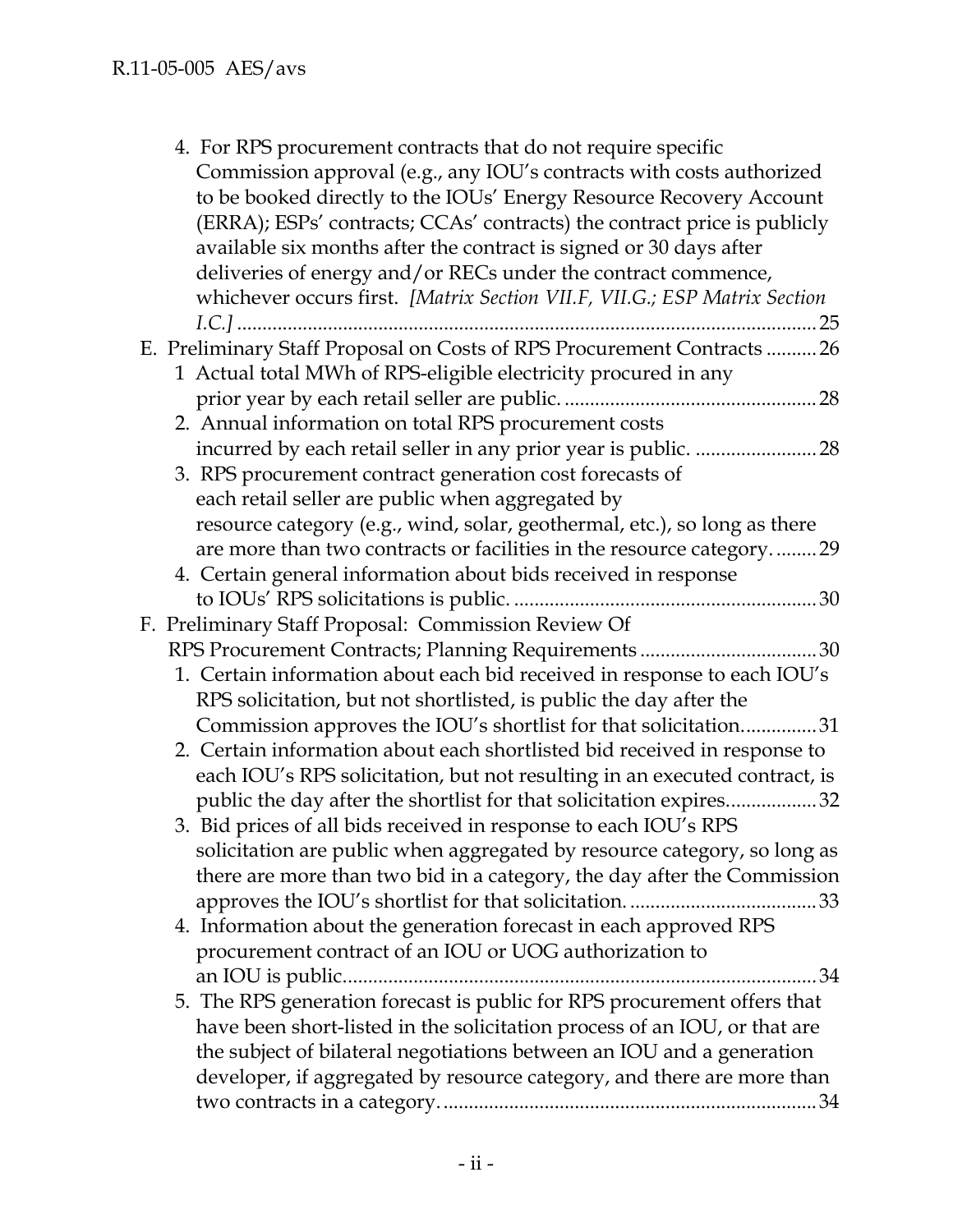| 6. The RPS generation forecast assumptions used by                    |     |
|-----------------------------------------------------------------------|-----|
| each IOU for purposes of calculating that IOU's renewable             |     |
| net short (RNS) are public, including project viability               |     |
|                                                                       |     |
| 7. The following terms of RPS procurement contracts of IOUs are       |     |
| publicly disclosed in the advice letter submitting the                |     |
|                                                                       | .35 |
| 8. The following terms of RPS procurement contracts of ESPs           |     |
| and CCAs are publicly available 30 days after deliveries              |     |
|                                                                       |     |
| 9. The following information in an RPS procurement contract           |     |
|                                                                       |     |
| 10. Amending an RPS procurement contract does not affect the          |     |
| confidentiality requirements that apply to prior versions of          |     |
| the contract, including the time frame for making                     |     |
|                                                                       | 39  |
| 11. For UOG projects that the utility intends to be RPS-eligible, the |     |
| following information is publicly disclosed in the application for    |     |
|                                                                       |     |
| G. Preliminary Staff Proposal: General Planning and Disclosure  40    |     |
| 1. RPS project specific evaluations and scores for IOUs' procurement  |     |
| contracts approved by the Commission are publicly available 30 days   |     |
| after energy and/or REC delivery begins pursuant to                   |     |
| the contract, or three years after the Commission                     |     |
|                                                                       |     |
|                                                                       |     |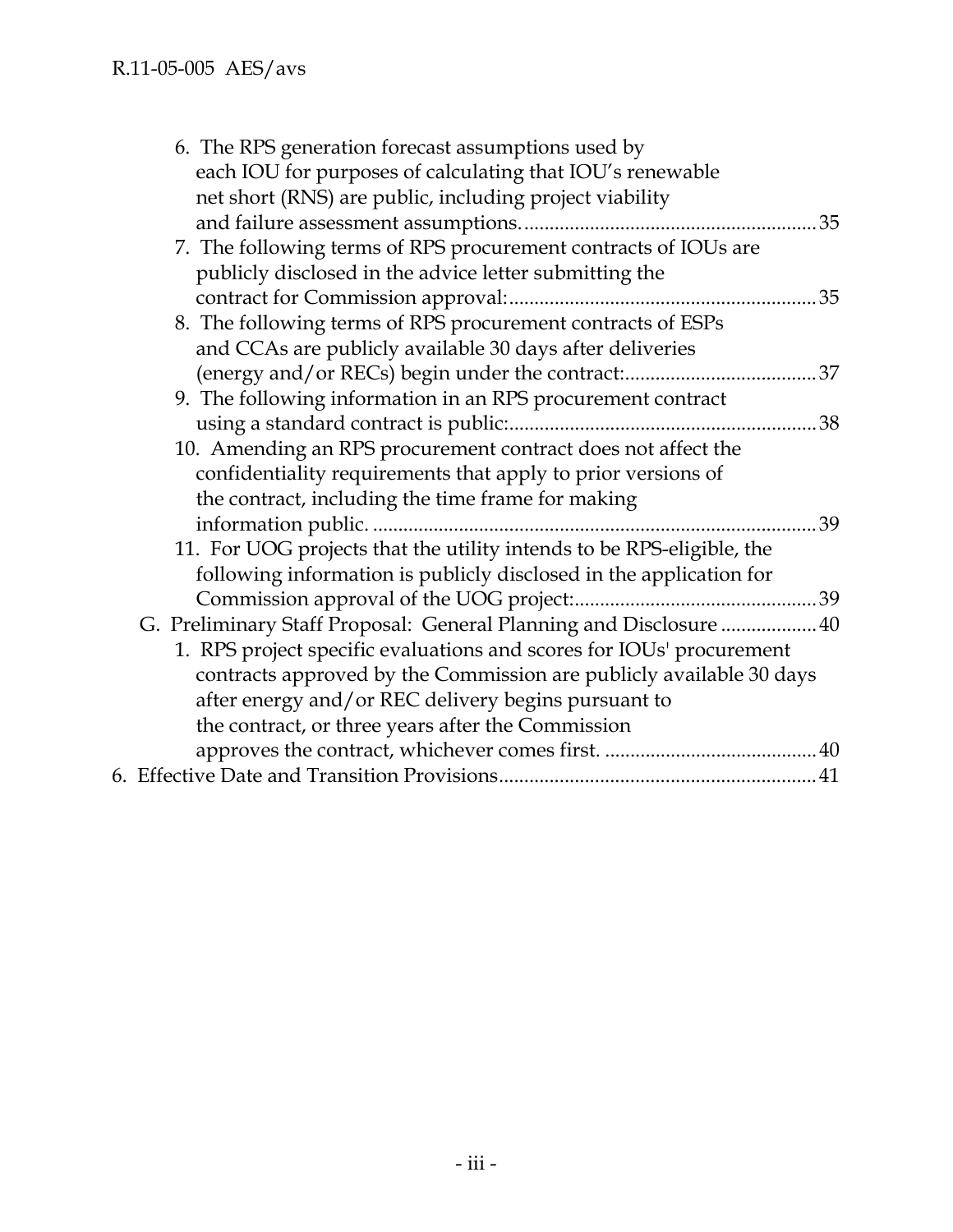### **ADMINISTRATIVE LAW JUDGE'S RULING REQUESTING COMMENTS ON PRELIMINARY STAFF PROPOSAL TO CLARIFY AND IMPROVE CONFIDENTIALITY RULES FOR THE RENEWABLES PORTFOLIO STANDARD PROGRAM**

## **1. Introduction**

This ruling seeks comments on an Energy Division staff proposal to make the rules related to confidentiality of information about compliance, reporting, procurement, and planning for the California renewables portfolio standard (RPS) more transparent, accessible, and consistent.1 The staff proposal seeks to improve, expand, and formalize the processes for making information about the RPS program more generally available. This approach furthers the Commission's long-standing view that, "due to the strong public interest in RPS," it will provide "greater public access to RPS data than other data." (Decision (D.)06-06-066, at 3.)

# **2. Background**

-

The appropriate treatment of information that may be or is claimed to be confidential is an important responsibility of the Commission. The Commission has various statutory obligations about confidentiality, including those set out in Pub. Util. Code § 454.5(g)2 and § 583.3 D.06-06-066, as modified by D.07-05-032

*Footnote continued on next page*

<sup>&</sup>lt;sup>1</sup> The RPS statute is codified at Pub. Util. Code § 399.11 et seq. All further references to sections are to the Public Utilities Code unless otherwise specified.

<sup>&</sup>lt;sup>2</sup> Section  $454.5(g)$  provides that:

The commission shall adopt appropriate procedures to ensure the confidentiality of any market sensitive information submitted in an electrical corporation's proposed procurement plan or resulting from or related to its approved procurement plan, including, but not limited to, proposed or executed power purchase agreements, data request responses, or consultant reports, or any combination, provided that the Office of Ratepayer Advocates and other consumer groups that are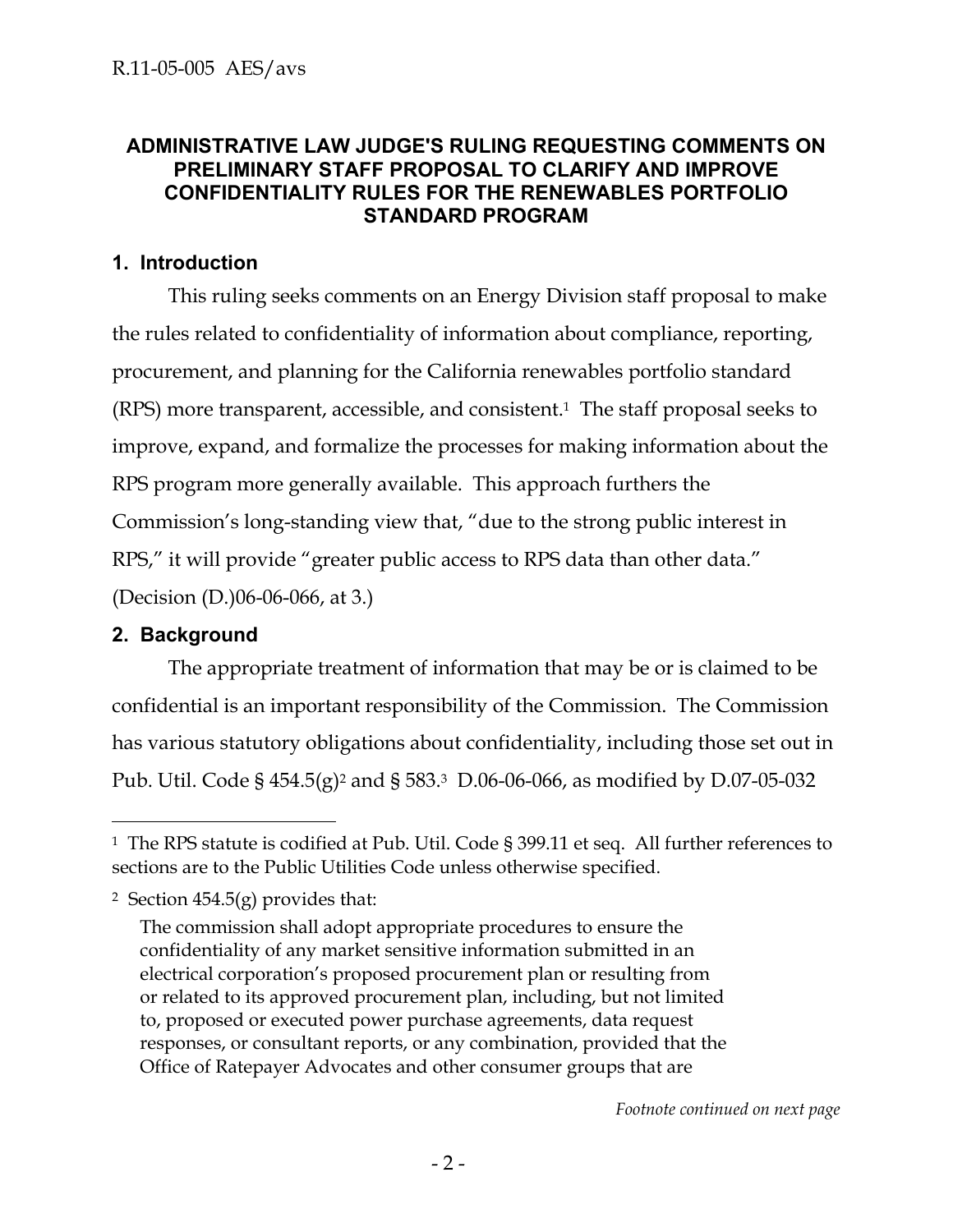and D.08-04-023, is the comprehensive expression of the Commission's policies with respect to the confidentiality of information related to electricity procurement. General Order (GO) 96-B includes procedures for claims of confidentiality of information in advice letters.4 GO 66-C addresses the public availability of Commission records and documents. Recently adopted Resolution (Res.) L-436 (February 13, 2013) sets forth the Commission's policies about the public availability of safety-related information.

The RPS program, which mandates procurement of eligible renewable energy resources by retail sellers and publicly owned utilities (POUs) in California, has been the subject of much legislation and many decisions by the Commission. 5 Most recently, Senate Bill (SB) 2 (1X) (Simitian), stats. 2011, ch. 1 enacted a major overhaul of the RPS program. The Commission is implementing

nonmarket participants shall be provided access to this information under confidentiality procedures authorized by the commission.

3 Section 583 provides that:

 $\overline{a}$ 

No information furnished to the commission by a public utility, or any business which is a subsidiary or affiliate of a public utility, or a corporation which holds a controlling interest in a public utility, except those matters specifically required to be open to public inspection by this part, shall be open to public inspection or made public except on order of the commission, or by the commission or a commissioner in the course of a hearing or proceeding. Any present or former officer or employee of the commission who divulges any such information is guilty of a misdemeanor.

4 See Section 9 of GO 96-B.

5 Retail sellers include investor owned utilities (IOUs), electric service providers (ESPs), and community choice aggregators (CCAs). The Commission has jurisdiction, for RPS purposes, over retail sellers; it does not have jurisdiction over POUs. Pub. Util. Code §§ 399.12(j); 399.30(p).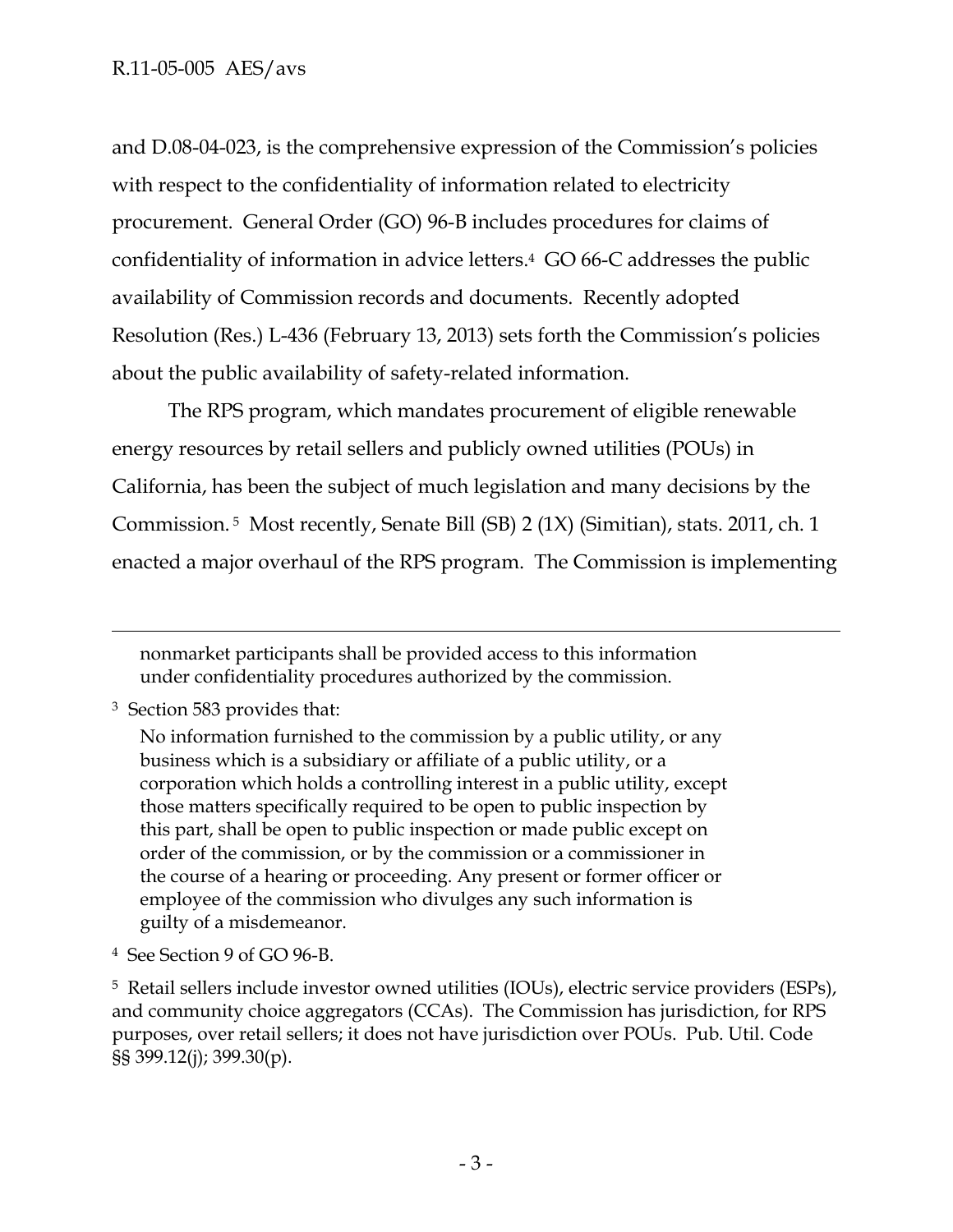the changes to the RPS program made by SB 2 (1X) through a series of decisions in this proceeding.6

# **3. Plan of this Ruling**

This ruling seeks party comment on a preliminary staff proposal on the development and/or refinement of RPS-specific rules and processes with respect to the confidentiality of a wide range of information relevant to the RPS program. The staff proposal is presented in sections, keyed to various aspects of the RPS program (compliance, reporting, procurement, and planning). Each proposal is accompanied by a brief rationale. The proposal also notes, where applicable, the elements of the current "Matrix" set out in Appendix 1 (IOUs) and Appendix 2 (ESPs) of D.06-06-066 that address topics taken up in the staff proposal.

The issues addressed by the staff proposal are complex and affect many aspects of the work of the Commission and the efforts of market participants and others interested in the RPS program. The preliminary staff proposal therefore does not include detailed proposed language, such as a red-lined version of the current Matrix. It is anticipated that, after considering the comments and reply comments in response to this ruling, staff will develop a final proposal, on which parties will have the opportunity to comment.7 If the Commission adopts some

<sup>-</sup>6 Thus far, decisions issued in this proceeding include D.11-12-020 (procurement quantity requirements); D.11-12-052 (portfolio content categories); D.12-05-035 as modified by D.13-01-091 (feed-in tariff); D.12-06-038 (initial compliance rules); D.12-11-016 (IOUs' 2012 RPS procurement plans); D.13-05-034 (FiT standard contract). The Second Amended Scoping Memo and Ruling of Assigned Commissioner (January 9, 2013) sets out the scope of the balance of the proceeding.

<sup>7</sup> For purposes of this ruling, "parties" means the parties to three proceeding: this proceeding (R.11-05-005), the current long term procurement planning (LTPP)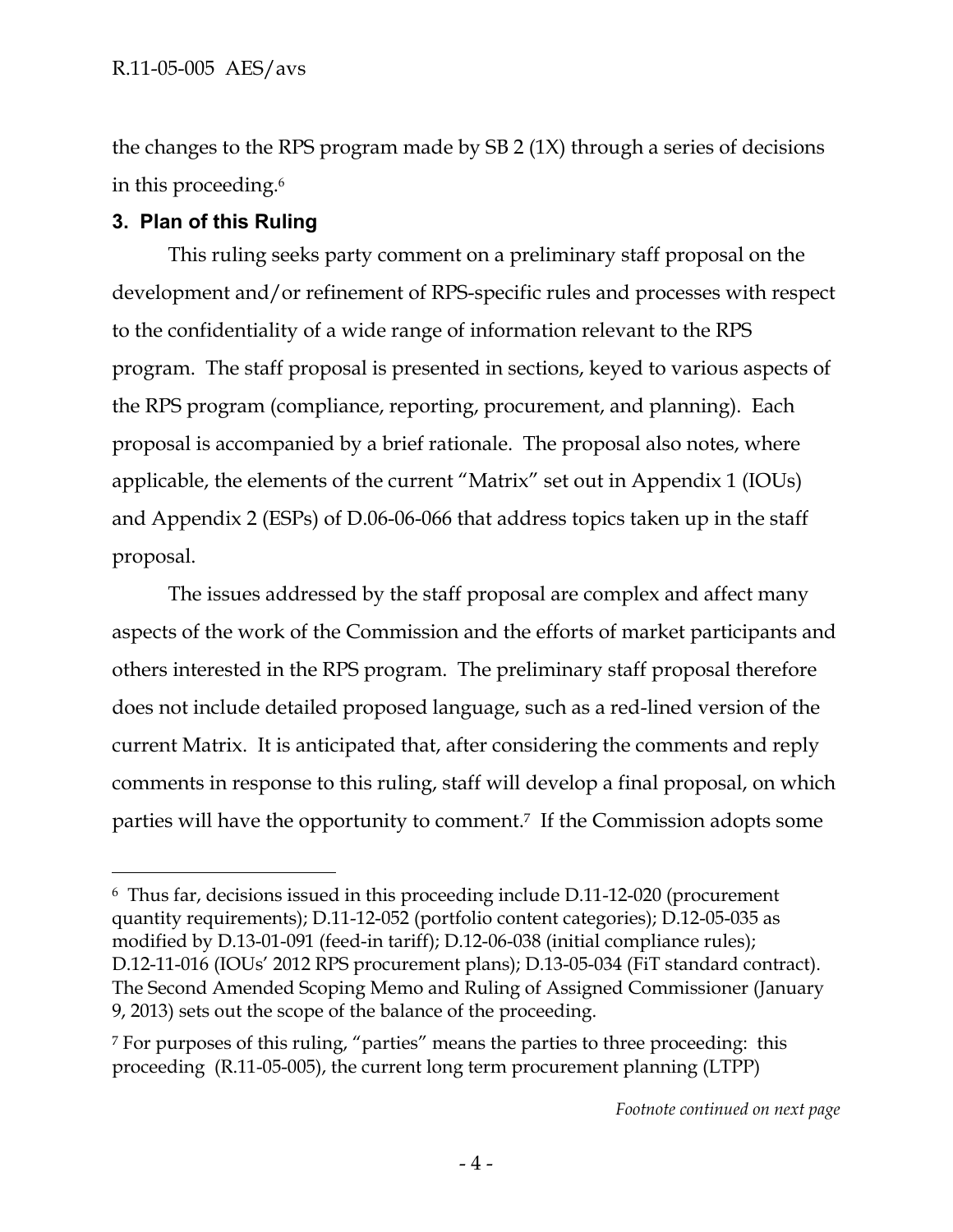or all of the elements of the staff proposal, it may also modify relevant parts of D.06-06-066, and/or D.07-05-032 and/or D.08-04-023.

# **4. Comments**

-

This ruling does not pose specific questions about each staff proposal. Rather, commenters are asked to consider and comment on at least the following seven issues with respect to the preliminary staff proposal as a whole, and with respect to its components. Comments may cover additional issues, in accordance with the guidelines set out in this ruling.

- 1. Would the proposal as a whole (or the component being discussed) promote transparency and the public interest with respect to the RPS program? Why or why not? What changes would improve the proposal with respect to its impact on transparency and the public interest in the RPS program?
- 2. Would the proposal as a whole (or the component being discussed) contribute to improved decision-making by the Commission? Why or why not? What changes would improve the proposal with respect to its impact on improving decision-making about the RPS program at the Commission?
- 3. Would the proposal as a whole (or the component being discussed) contribute to improved coordination between the Commission and other agencies and organizations with respect to California's energy policy, procurement planning and/or transmission planning. Why or why not? What changes would improve the proposal with respect to

proceeding (R. 12-03-014), and the now-closed confidentiality proceeding (R. 05-06-040), unless otherwise specified. This ruling is being sent to the service lists for all three proceedings. All comments and reply comments must be served on all three service lists.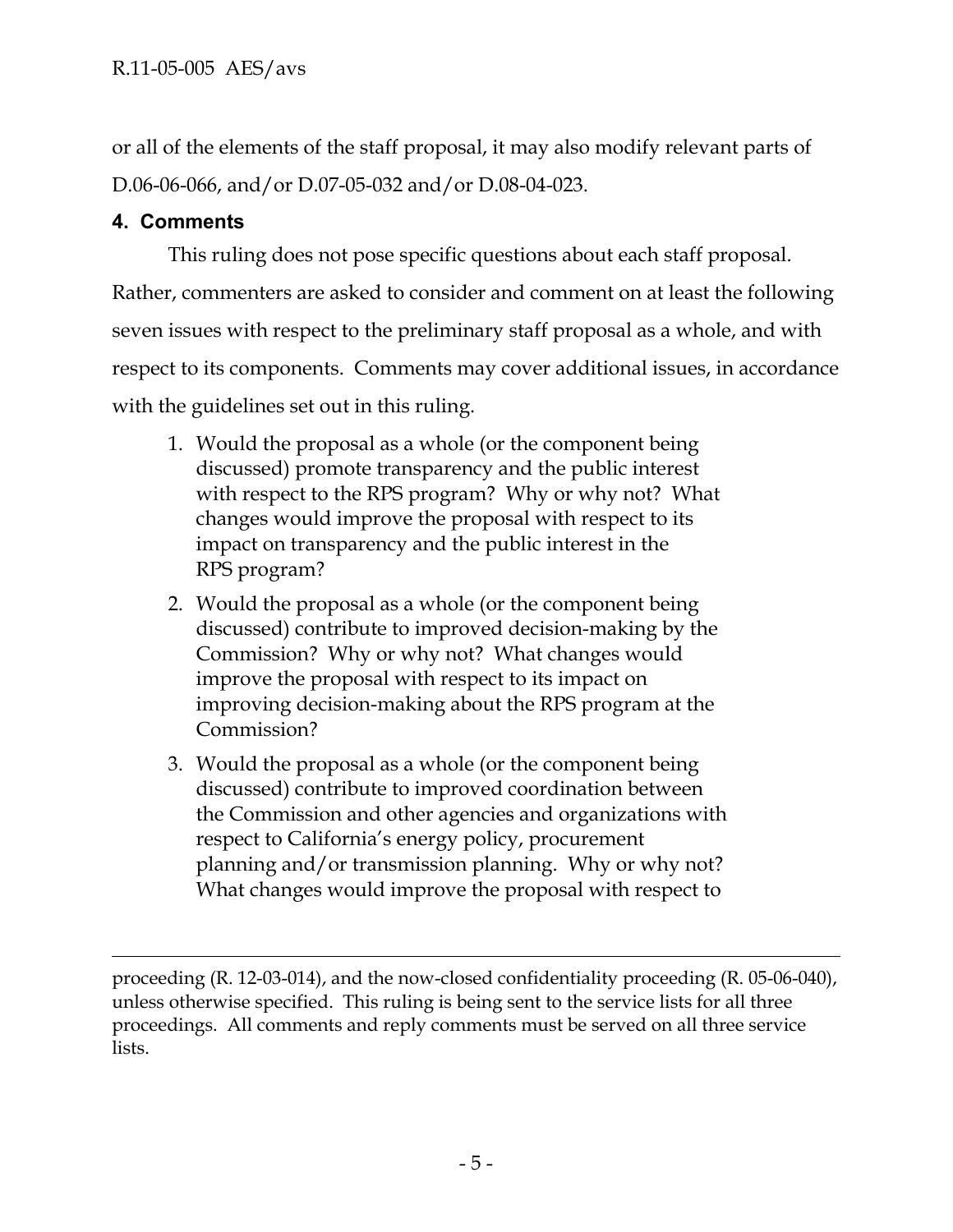its impact on improving coordination with other agencies about procurement and transmission planning?

- 4. Would the proposal as a whole (or the component being discussed) improve the value received by the customers of retail sellers from RPS procurement? Why or why not? What changes would improve the proposal with respect to the value to customers of retail sellers?
- 5. Would the proposal as a whole (or the component being discussed) contribute to the long-term stability of the RPS market? Why or why not? What changes would improve the proposal with respect to the long-term stability of the RPS market?
- 6. Would the proposal as a whole (or the component being discussed) provide appropriate protection to information for which there is a legitimate need for confidentiality? Why or why not? What changes would improve the proposal with respect to the protection of information for which there is a need for confidentiality?
- 7. What, if any, legal issues might exist with respect to the implementation of the proposal as a whole (or the component being discussed)? What changes if any, would improve the proposal with respect to reducing or eliminating legal issues regarding its implementation? What changes to the existing legal framework, if any, would reduce or eliminate the issues identified?

Comments should be addressed to each element of the staff proposal, and should be as specific and precise as possible. Comments should also include specific examples of transactions or commercial arrangements that are relevant to the argument being made. Legal arguments should be supported with specific citations. All comments should use publicly available materials. If the commenter believes that information that is not publicly available is important to its argument, it should identify (but not cite or include) the source of any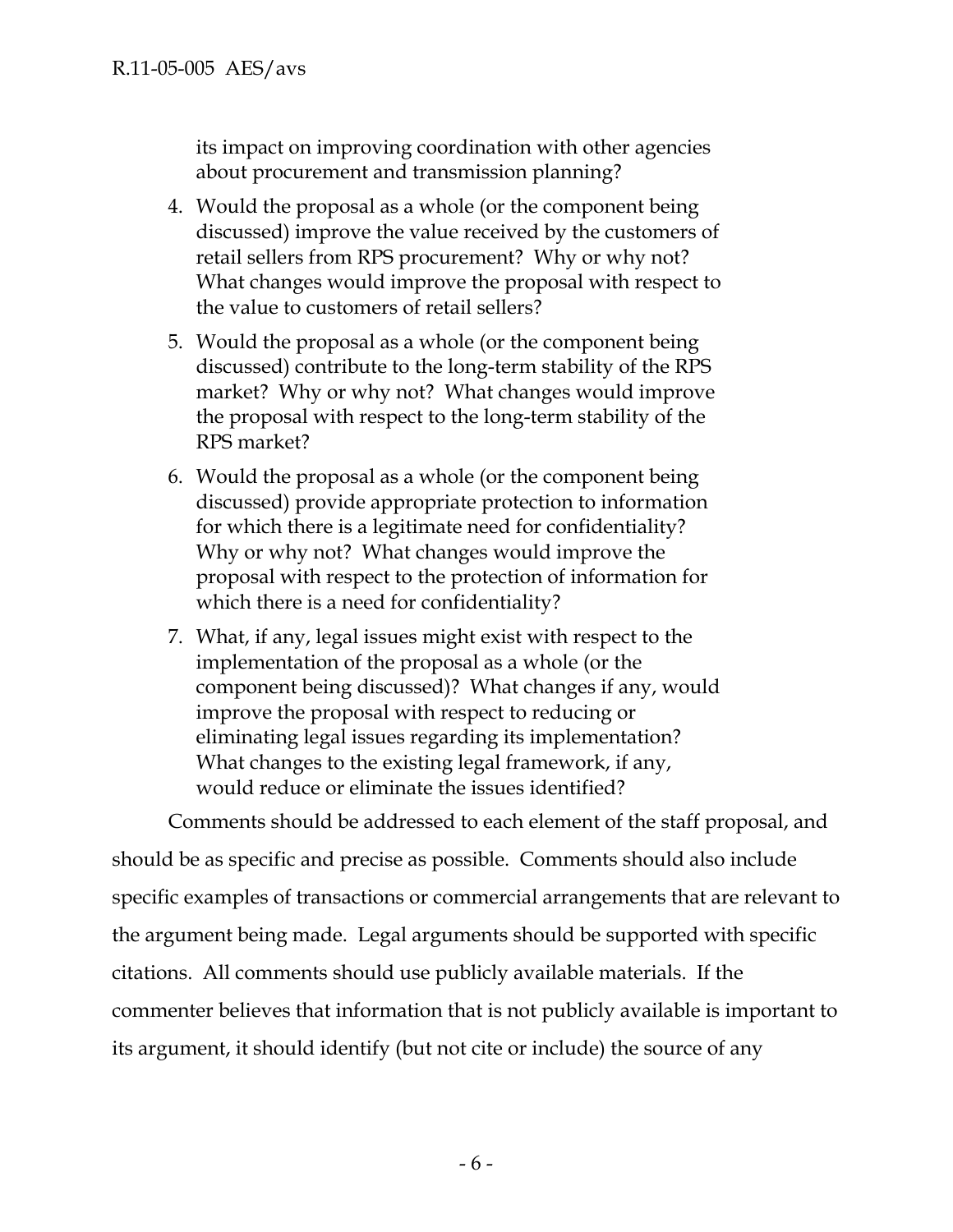non-public information and specifically note which elements of its argument are based on or supported by the non-public information.

Comments should make proposals and provide interpretations that, if adopted by the Commission, would provide clear guidance to parties, RPS market participants, and Commission staff on the subjects being addressed. Parties may identify issues that are not addressed in preliminary staff proposal; commenters doing so should clearly explain the relevance of the additional issue(s).

Opening comments of not more than 50 pages addressing the issues set forth in this ruling may be filed and served not later than July 29, 2013. Reply comments of not more than 25 pages may be filed and served not later than August 20, 2013. It is not necessary to reproduce the sections being discussed in comments, so long as the section being addressed or topic being introduced is clearly identified, by topic or by section and subsection (e.g., E.2.) Parties are encouraged, but not required, to file and serve opening comments, in order to give all parties the best opportunity to respond to other parties' positions. Parties may, but are not required to, file comments jointly with other parties if doing so would not delay submission of the comments.

# **5. Preliminary Staff Proposal**

# **A. Guiding Principles**

These guiding principles provide a framework for the staff proposal. In evaluating and commenting on the staff proposal, parties should keep the guiding principles in mind.

> 1. Confidentiality rules should respond to and support robust development of the RPS market.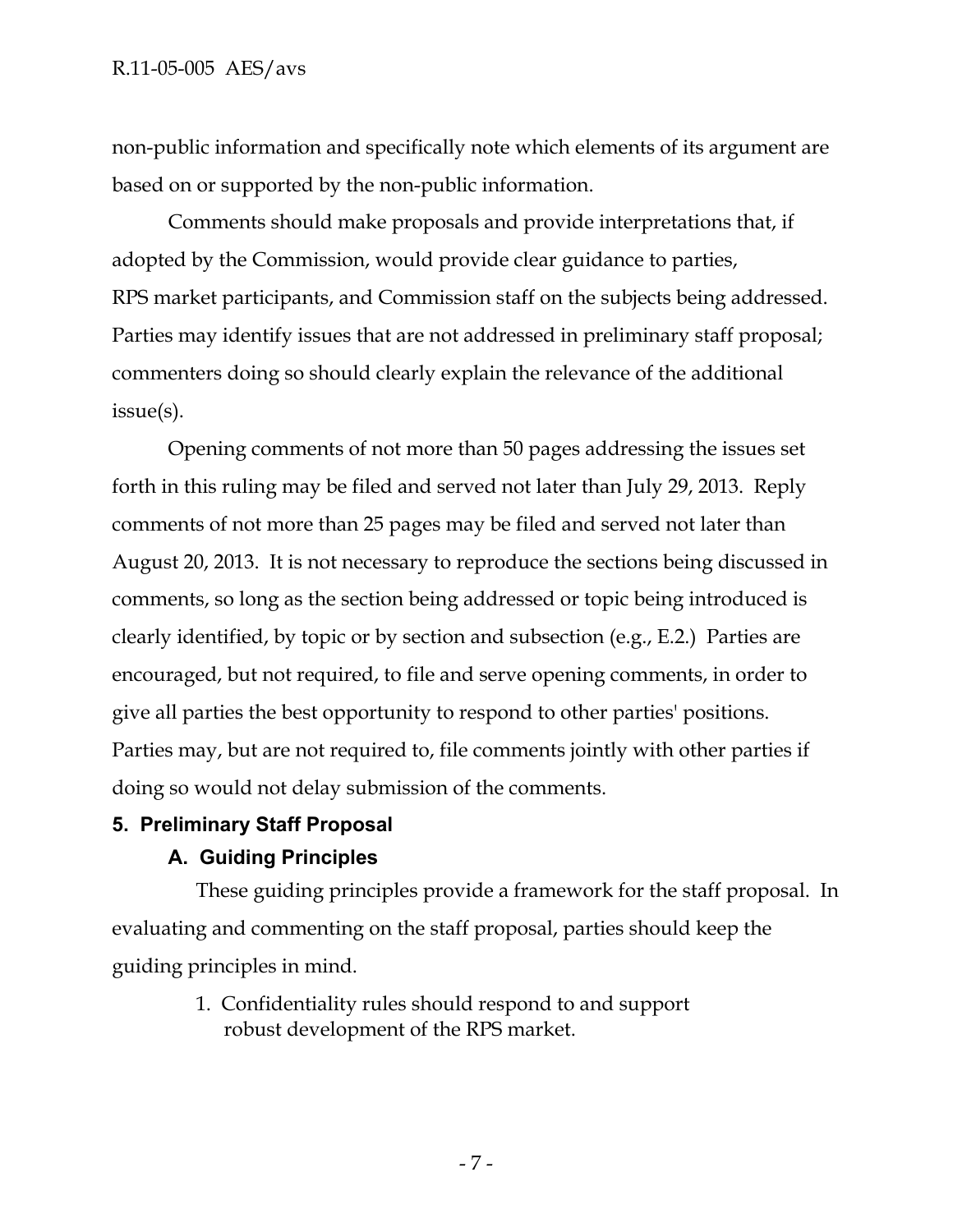- 2. Confidentiality rules should allow customers of all retail sellers to obtain information about how retail sellers are meeting their RPS obligations.
- 3. Confidentiality rules should provide the greatest transparency of information possible in order to support planning for electric supply procurement and for the development of new transmission.
- 4. Confidentiality rules should allow the Commission to make the best use of information about the procurement of RPS-eligible resources, both in its own work and in coordinating work with other agencies and organizations.
- 5. Confidentiality rules should maintain an appropriate balance between public availability of information and protection of legitimately confidential material.

# **B. Proposal Background**

The market for RPS-eligible electricity is now more than a decade old,

beginning with the Commission's instructions to utilities for interim procurement of renewable generation resources. (See, e.g., D.02-08-071.) D.03-06-071, the initial Commission decision implementing the RPS program that was created by Senate Bill (SB) 1078 (Sher) Stats. 2002, ch. 516, has been followed by more than 40 Commission decisions refining the program and implementing legislative changes to it.

The most recent and comprehensive legislative changes to the RPS program were enacted by SB 2 (1X). Most notably, the statute extends the statutory RPS procurement goal from 20% of retail sales of all California IOUs, ESPs, and CCAs by the end of 2010, to 33% of retail sales of IOUs, ESPs, CCAs and POUs by the end of 2020. SB 2 (1X) also modifies or changes many aspects of the RPS program. One significant change is that the time period over which RPS compliance is measured changes from annually to a series of multi-year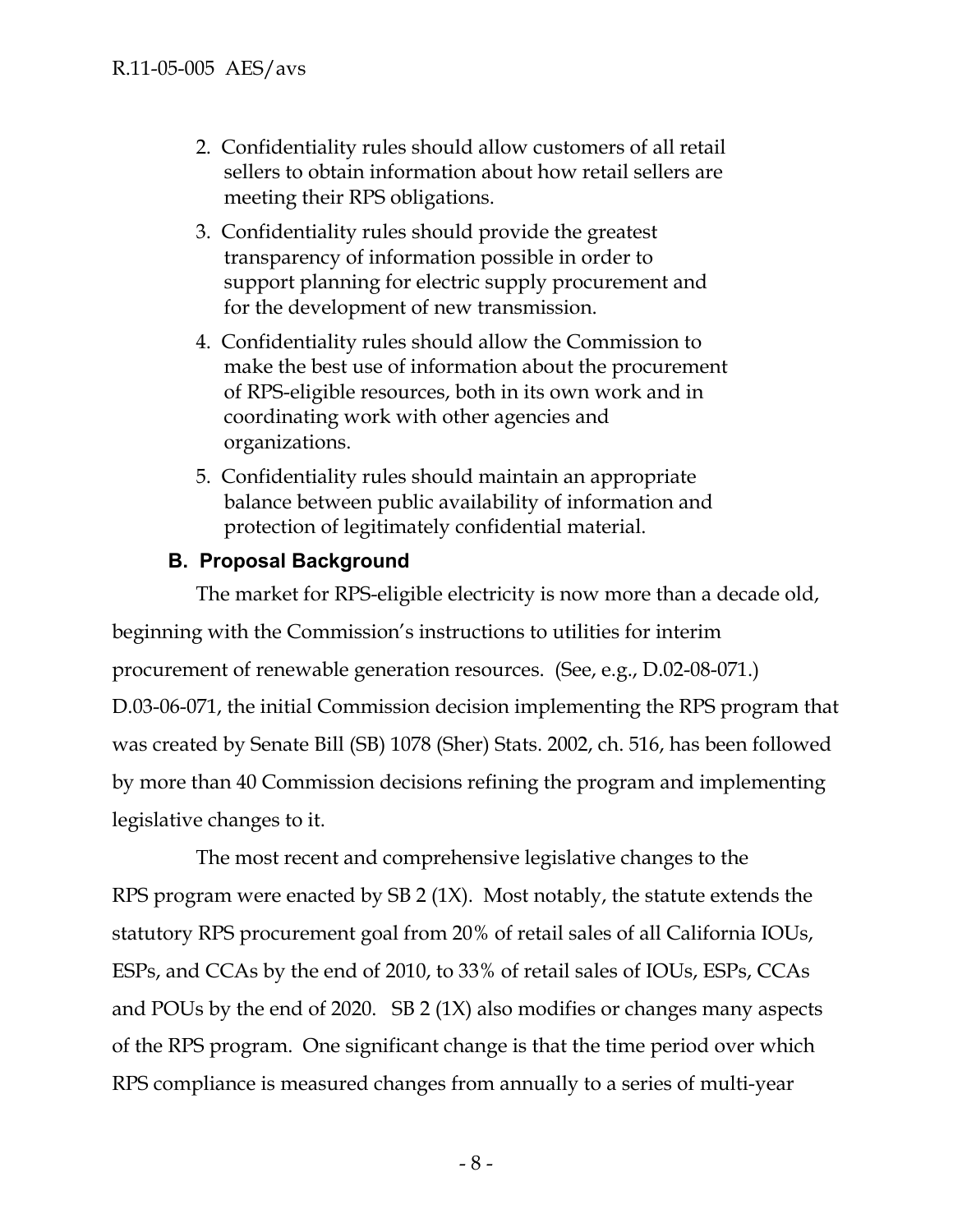compliance periods through 2020.8 Another is that the regime for limiting costs of RPS procurement changes to require the Commission to develop a procurement expenditure limitation according to certain statutory criteria.9

In addition to significant legislative developments, the RPS market itself has undergone major transformation in the last decade, and indeed in the period between the Commission's decision in D.06-06-066 and the present. This transformation includes several critical elements.

- The RPS obligations of all retail sellers are significantly higher. The original RPS goal, set by SB 1078 (Sher), Stats. 2002, ch. 516, was that, by December 31, 2017, 20% of electricity sold at retail must be from RPS-eligible generation sources.10 The current goal, set by SB 2 (1X), is that 33% of all electricity sold at retail (by IOUs, POUs, ESPs, and CCAs) must be from RPS-eligible generation sources by December 31, 2020.
- The RPS mandate, and thus the RPS market, is now effectively statewide. SB 2 (1X) replaced the prior goals for POUs with mandatory, enforceable RPS procurement targets like those of other retail sellers. (Section 399.30.)
- The RPS-eligible resources available to retail sellers have increased substantially. By June 2006, one competitive RPS solicitation had been held by the

 $\overline{a}$ 8 Beginning in 2021, compliance periods are annual. (Section 399.115(b)(2)(B); D.11-12-020.)

 $9$  Section 399.15(c), (d).

<sup>&</sup>lt;sup>10</sup> This goal was changed to 20% of electricity sold at retail by December 31, 2010, by SB 107 (Simitian), Stats. 2006, ch. 464. SB 107 was signed by the Governor on September 26, 2006 and became effective January 1, 2007.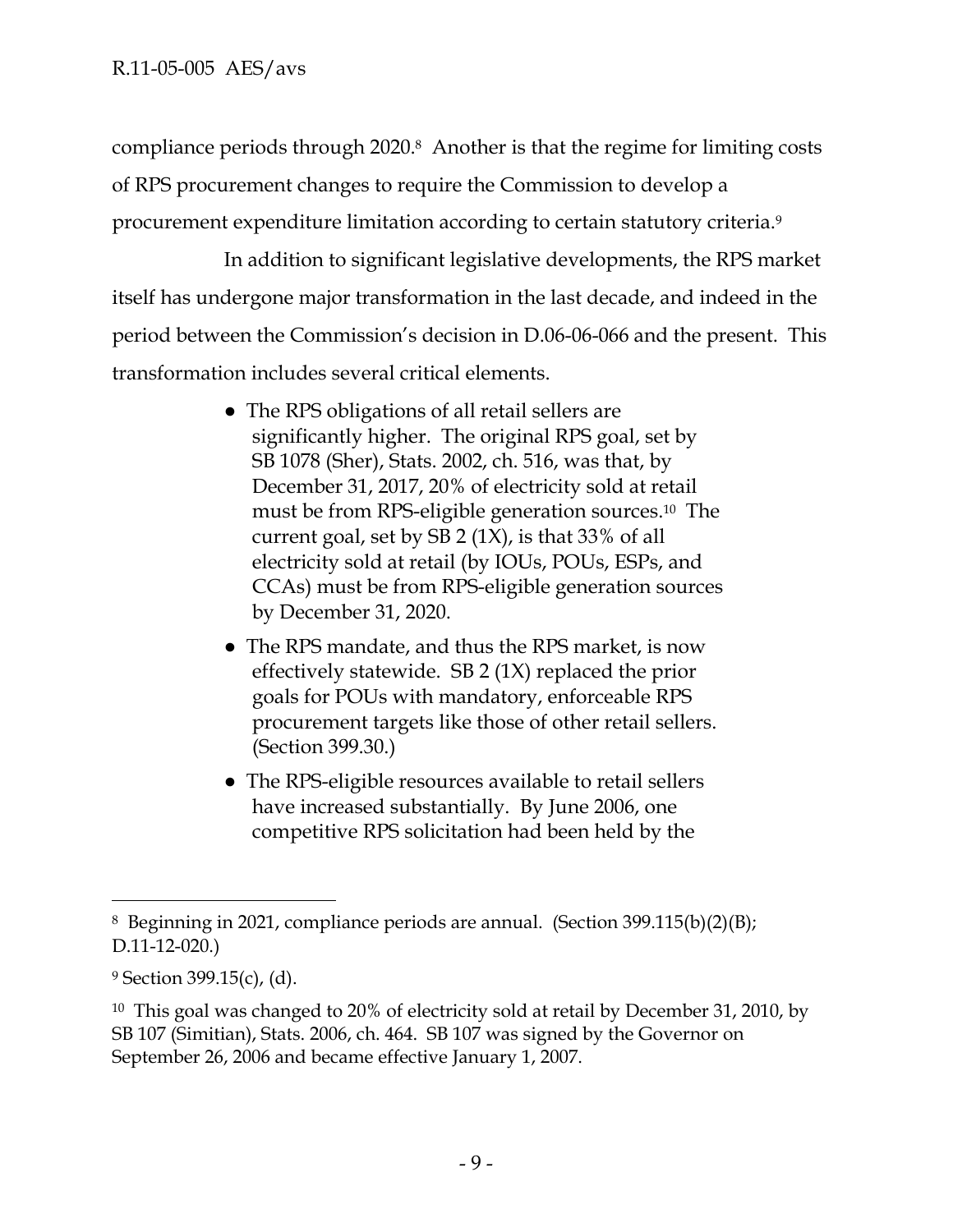three large California IOUs<sup>11</sup>, implementing authorization given in D.05-07-039.12 The utilities' solicitation received fewer than 90 bids from potential generation project developers. In response to the 2011 solicitation, more than 250 developers submitted bids for more than 1,000 RPS-eligible generation projects to the large IOUs.13

- The Commission's review of RPS procurement contracts has more parameters to examine and has become both more detailed and more standardized. Compare, e.g., Resolution (Res.) E-3965 (December 15, 2005) (three RPS procurement contracts of SDG&E: one large solar facility and two landfill gas facilities)14 and Res.E-4433 (November 10, 2011) (RPS procurement contract of PG&E for one large solar facility).15
- The Commission has developed a long-term planning process for electric generation that includes consideration of forecasted RPS-eligible procurement as a significant element of its planning assumptions. In the 2004 LTTP proceeding16, D.04-12-048 simply directed the large IOUs to include forecasts of RPS procurement for the next 10 years in their 2006 LTPP

15 Available at

http://docs.cpuc.ca.gov/PublishedDocs/WORD\_PDF/FINAL\_RESOLUTION/154119. PDF.

16 R.04-04-003.

 $\overline{a}$ <sup>11</sup> These are Pacific Gas and Electric Company (PG&E), San Diego Gas & Electric Company (SDG&E), and Southern California Edison Company (SCE).

<sup>&</sup>lt;sup>12</sup> The submission of bids in the second RPS solicitation, authorized by D.06-05-039, was set for August 2006. (D.06-05-039, App. A.)

<sup>&</sup>lt;sup>13</sup> Information compiled by Energy Division staff from information provided by utilities.

<sup>&</sup>lt;sup>14</sup> Available at http://docs.cpuc.ca.gov/published/Graphics/51972.PDF.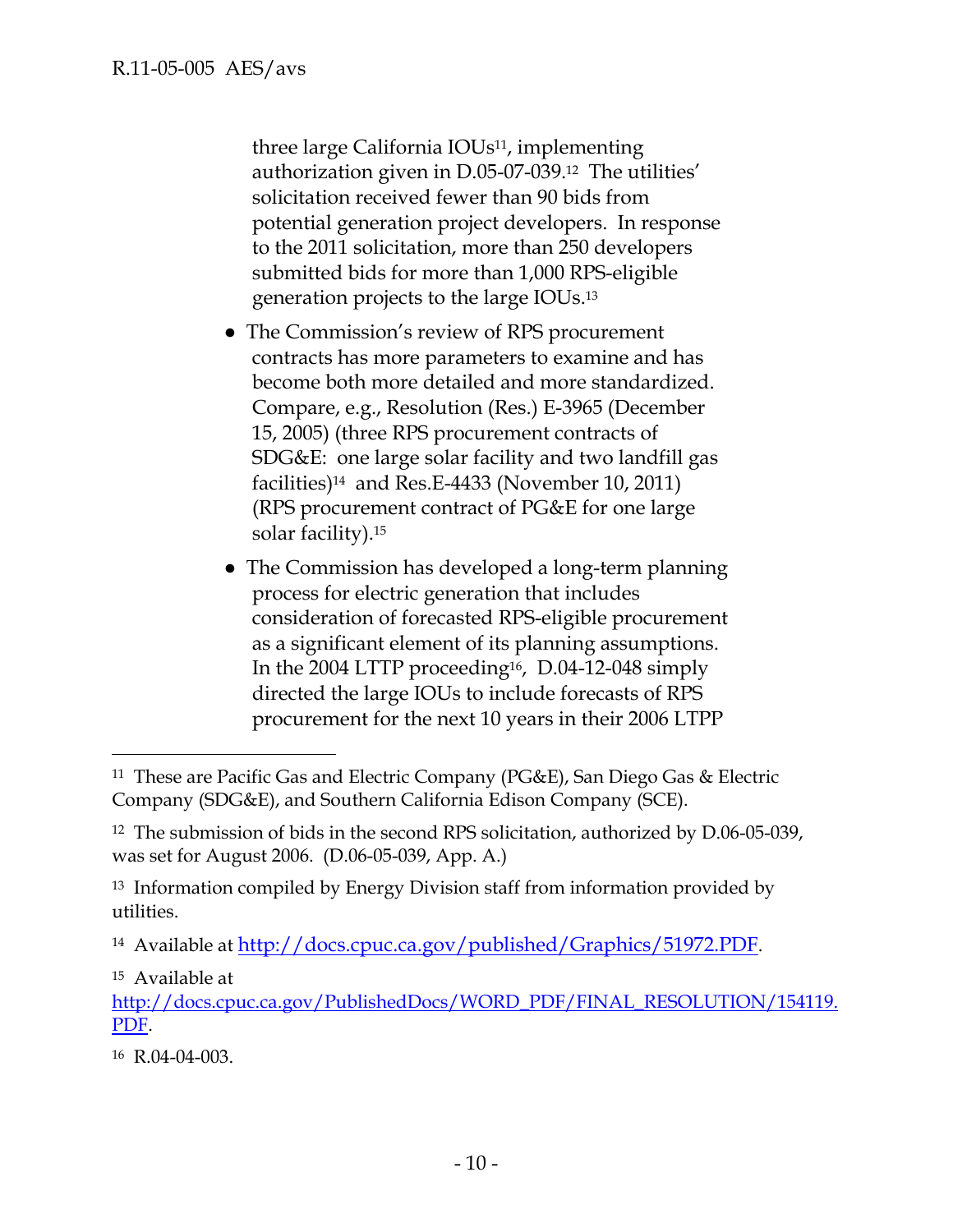submissions. (D.04-12-048 at 86.) The current LTPP proceeding utilizes extensive "RPS portfolios," extending out for 20 years.<sup>17</sup>

• The need for transmission of energy from new RPS-eligible generation to load is one of the important elements that is now taken into consideration in statewide transmission planning.18 Prior to mid-2005, however, utilities were not even considering in their RPS procurement processes bids that had delivery points outside the utility's own service territory.<sup>19</sup>

These developments, among others, in the RPS market, as well as the expanded role of RPS-eligible energy in California's energy market as a whole, have led Energy Division staff to make the proposals set forth in the balance of this ruling. Staff believes that these proposals will better align the public disclosure of information about RPS procurement and planning with the significant public interest in the RPS program, as the Commission noted in D.06-06-066. Because of the evolution of the RPS market and the maturity of the

-

<sup>&</sup>lt;sup>17</sup> The portfolios may be accessed at

http://www.cpuc.ca.gov/PUC/energy/Procurement/LTPP/2012+LTPP+Tools+and+ Spreadsheets.htm.

<sup>18</sup> See Formal Transmittal of the [California Energy Commission] CEC and the CPUC's Recommended Renewable Resource Portfolios for the CAISO's 2013-2014 Transmission Planning Process (Recommended Renewable Portfolios), available at http://www.caiso.com/Documents/2013- 2014RenewablePortfoliosTransmittalLetter.pdf.

<sup>19</sup> See the discussion in D.05-067-039, at 7-10, and Conclusion of Law 1 (requiring the large utilities to allow bids having delivery of energy at points outside their service territories, but within the California Independent System Operator (CAISO) balancing authority area.)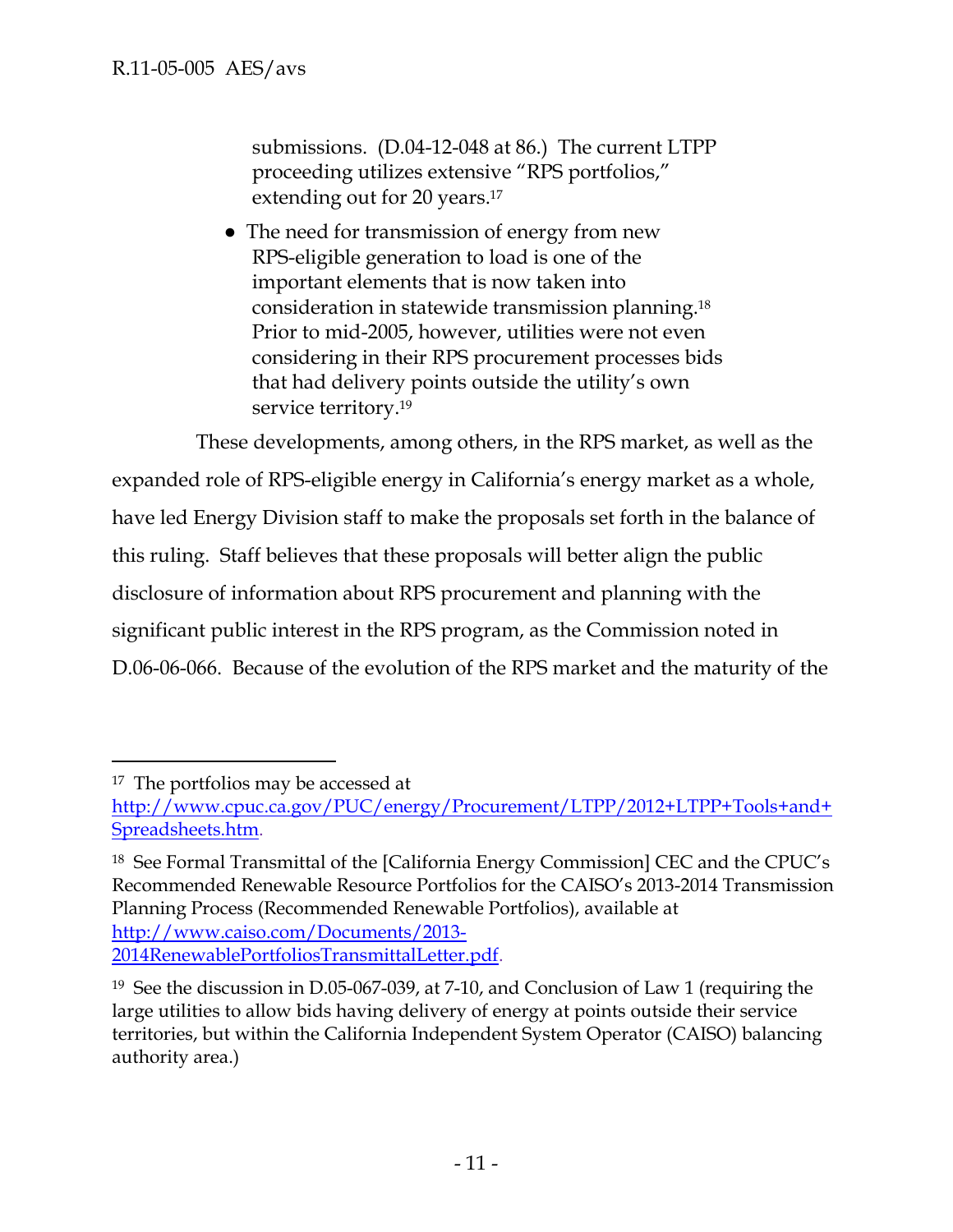$\overline{a}$ 

RPS program, these proposals reflect the view of staff that greater disclosure of RPS-related information is both feasible and desirable.<sup>20</sup>

# **C. Preliminary Staff Proposal on RPS Compliance Reporting Background**

Retail sellers obligated under the RPS have been required to file reports on their compliance status since the inception of the RPS program. (See SB 1078 (former Pub. Util. Code § 399.14(a)(2)(B)) and D.03-06-071, at 52.) For most of the RPS program's history, compliance targets have been set, and compliance has been measured, on an annual basis. (D.06-10-050.)

SB 2 (1X) retains the annual reporting requirement, but changes the compliance period to a multi-year period for the years prior to 2021.21 In implementing this requirement, the Commission has clarified that a retail seller's compliance report covering the entire compliance period will be the basis for a determination of compliance with RPS procurement obligations. Reports for intervening years in a compliance period must be accurate and conform to statutory and Commission requirements, but are essentially informational measures of the retail seller's progress toward compliance for the compliance period. (D.12-06-038, Conclusion of Law 34.)

<sup>20</sup> D.06-06-066 limited the disclosure of information about utilities' procurement of fossil-fuel resources to a greater extent than that of RPS procurement. This limited disclosure has not been altered since D.06-06-066 was issued. By increasing the public availability of information about RPS-eligible procurement, this staff proposal would also increase the differences between the confidentiality treatment of procurement from fossil-fuel resources and procurement from RPS-eligible resources.

<sup>21</sup> These compliance periods are 2011-2013; 2014-2016; and 2017-2020. (Section 399.15(b)(1)(A)-(C).) For 2021 and succeeding years, the compliance periods are annual. (Section  $399.15(b)(2)(B)$ .)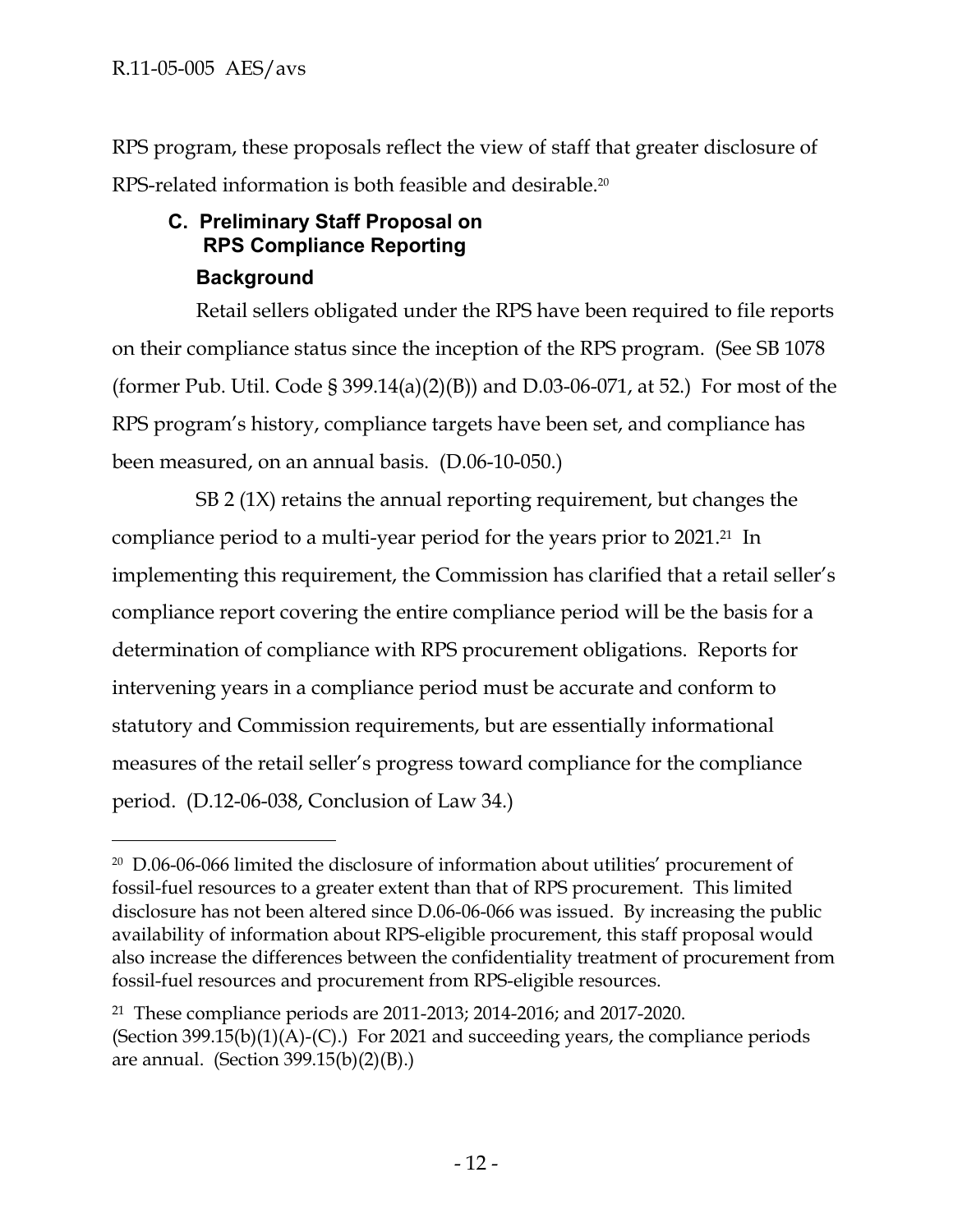Energy Division staff, with the participation of the parties, has developed an RPS compliance reporting format that is used by retail sellers. It is available in the RPS Compliance Reporting section of the Commission's web site.22 This format is subject to periodic revisions to conform to changes in the RPS program. It currently includes both reports on the application of past RPS procurement to compliance obligations and some projections of RPS obligations and procurement expectations in the future. This reporting tool has recently been supplemented by the narrative elements required by new Section 399.13(a)(3).

> **1. The confidentiality treatment of information from compliance reports should be the same for all retail sellers.**

*[ESP Matrix section I.A]* 

# **Rationale:**

- 1. Section 399.12(j)(3), as amended by SB 695 (Kehoe), Stats.2009, ch. 337, requires that ESPs "shall be subject to the same terms and conditions applicable to an electrical corporation. . ." In D.11-01-026, the Commission addressed most issues related to procurement and compliance obligations of ESPs, but did not expressly address confidentiality rules for ESPs. This should now be addressed.
- 2. The multi-year compliance periods instituted by SB 2 (1X) reduce the exposure of ESPs to short-term fluctuations in the RPS market.
- 3. Since SB 2 (1X) applies essentially the same RPS requirements to all load-serving entities (LSEs) in California, including POUs, it significantly expands

<sup>22</sup> This section is found at:

http://www.cpuc.ca.gov/PUC/energy/Renewables/compliance.htm.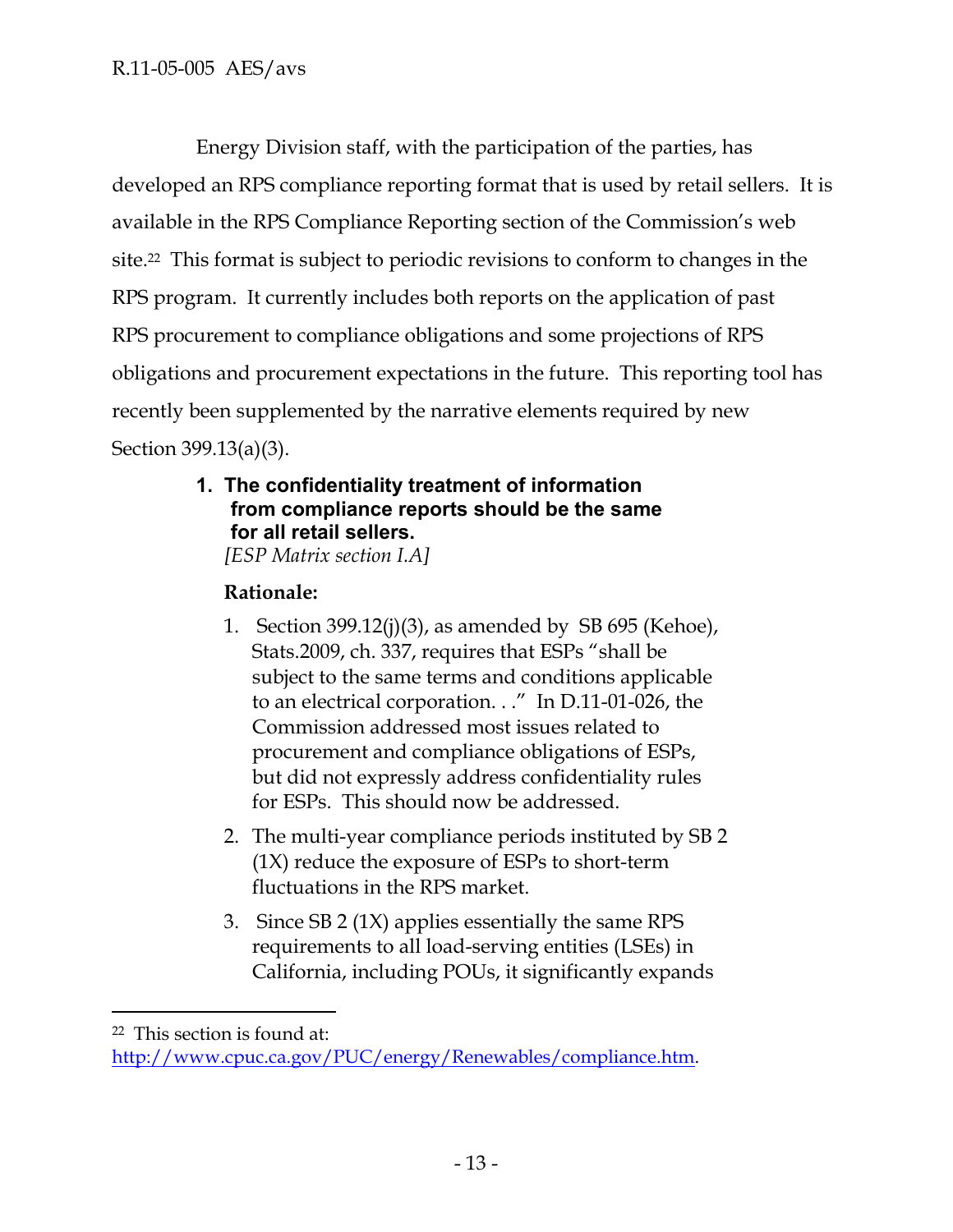$\overline{a}$ 

the number of RPS-obligated entities, both large and small. The large statewide RPS market is likely to reduce the impact on the market of greater information about RPS procurement of any particular LSE.

### **2. Information for the "front two years"23 of a retail seller's energy forecast of bundled load may be kept confidential.**

#### **Rationale:**

- 1. The change from annual compliance periods to multi-year compliance periods makes the information about future procurement projections less sensitive; i.e., retail sellers are less vulnerable to potentially negative market behavior in the short term because they have a longer time to manage their RPS compliance obligations.
- 2. SB 2 (1X) eliminated the carry-over of RPS compliance deficits from one compliance period to the next. Projections of future load therefore do not have any implications for present compliance, and a retail seller's present compliance position does not have any necessary relationship to future load projections.
- 3. In practice, the protection of the "front three years" under current use of the Matrix extends to four years, with the inclusion of the year of the report. This period equals or exceeds the length of any RPS compliance period, making it possible that no

<sup>&</sup>lt;sup>23</sup> "Front" is commonly used in the context of procurement information, but not defined in D.06-06-066. In practice, Energy Division staff and retail sellers use "front" in terms of forecast years, from the day of filing the report. The current Matrix allows the "front three years" to be kept confidential. For example, in the December 2012 RPS compliance filings, where each individual year's forecasted sales are listed, the "front three years" would be 2012, 2013, 2014, and 2015.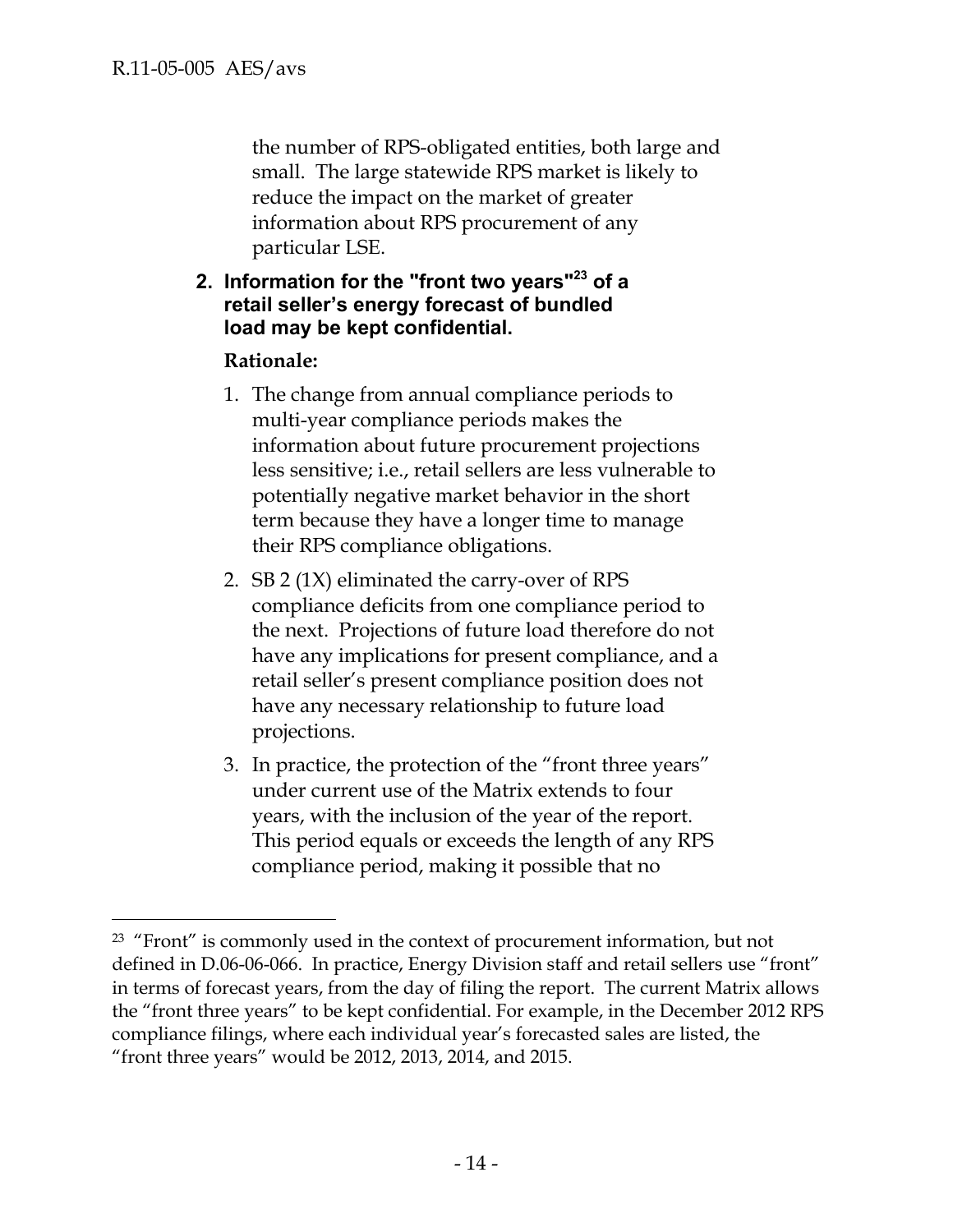compliance information would be public for an entire compliance period.

- 4. In view of the fundamentally long-term nature of RPS procurement, protection of information about the next two future years of bundled load projections is adequate to avoid RPS market problems in the near term.
- 5. The proposal would enable the Commission to more easily, transparently, and effectively carry out its responsibilities to report to the Legislature on the progress of the RPS program.

#### **3. The "front two years" of a retail seller's RPS net**  short position<sup>24</sup> may be kept confidential. *[Matrix section V.C.]*

1) The change from annual compliance periods to multi-year compliance periods makes information about a retail seller's long-term "need" for RPSeligible procurement less subject to short-term market pressures. Information about a retail seller's RPS net short position for the current compliance period could be more sensitive, so this proposal allows a retail seller to protect such information to the same extent it protects its bundled load projections.

24 The renewable net short is:

 $\overline{a}$ 

the amount of new renewable generation necessary for retail sellers to meet or exceed the renewable target. The process for calculating the net short includes forecasting the renewable target and then subtracting the renewable supply forecast. The renewable supply forecast is the forecasted amount of renewable generation from contracted facilities both online and under development.

(Administrative Law Judge's Ruling (1) Adopting Renewable Net Short Calculation Methodology (2) Incorporating the Attached Methodology into the Record, and (3) Extending the Date for Filing Updates to 2012 Procurement Plans (August 2, 2012), at 2.)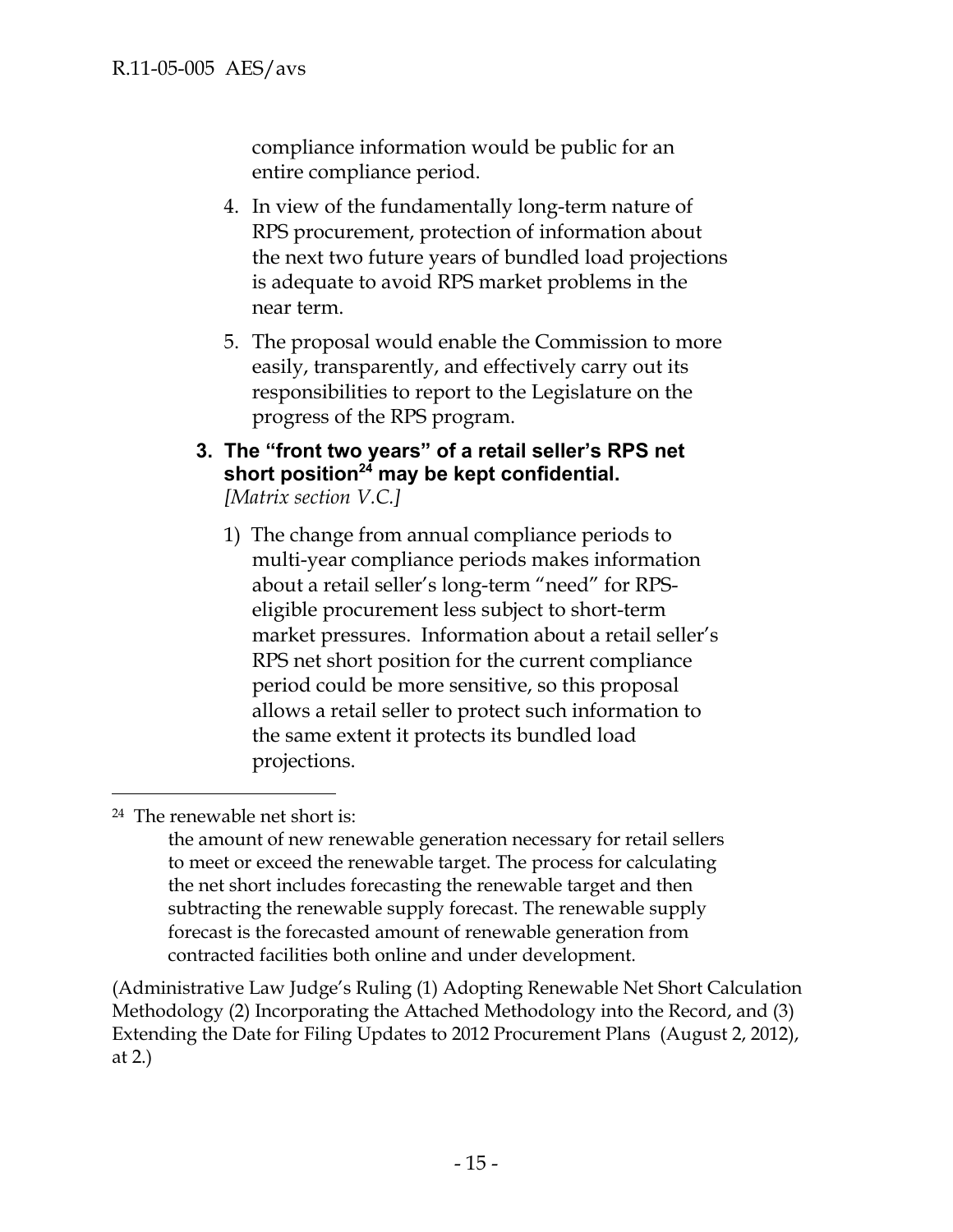- 2) In practice, the protection of the "front three years" under current use of the Matrix extends to four years, with the inclusion of the year of the report. This period equals or exceeds the length of any RPS compliance period.
- 3) The significant public interest inherent in the RPS program and the large amounts of money invested in RPS compliance by the customers of retail sellers suggest that the Commission should make it as easy as feasible for customers to understand what they are paying for
- 4) Increased transparency with respect to retail sellers' RPS net short will:
	- a. Make the "RPS portfolios" developed for the LTPP proceeding (currently R.12-03-014) and other resource planning efforts (e.g., the Commission's Resource Adequacy program and the CAISO's Transmission Planning Process<sup>25</sup> more useful through greater transparency and accessibility; and
	- b. Encourage market certainty and stability by making information about RPS procurement needs more widely and routinely available.
- **4. The compliance reporting tool should be redesigned to provide a self-contained report of past compliance performance, independent of any present performance or future procurement projections. This report should be publicly available.**

*[Matrix sections V.C. and E.]* 

-

<sup>&</sup>lt;sup>25</sup> For the most recent example, see Recommended Renewable Portfolios, available at http://www.caiso.com/Documents/2013‐2014RenewablePortfoliosTransmittalLetter.pdf.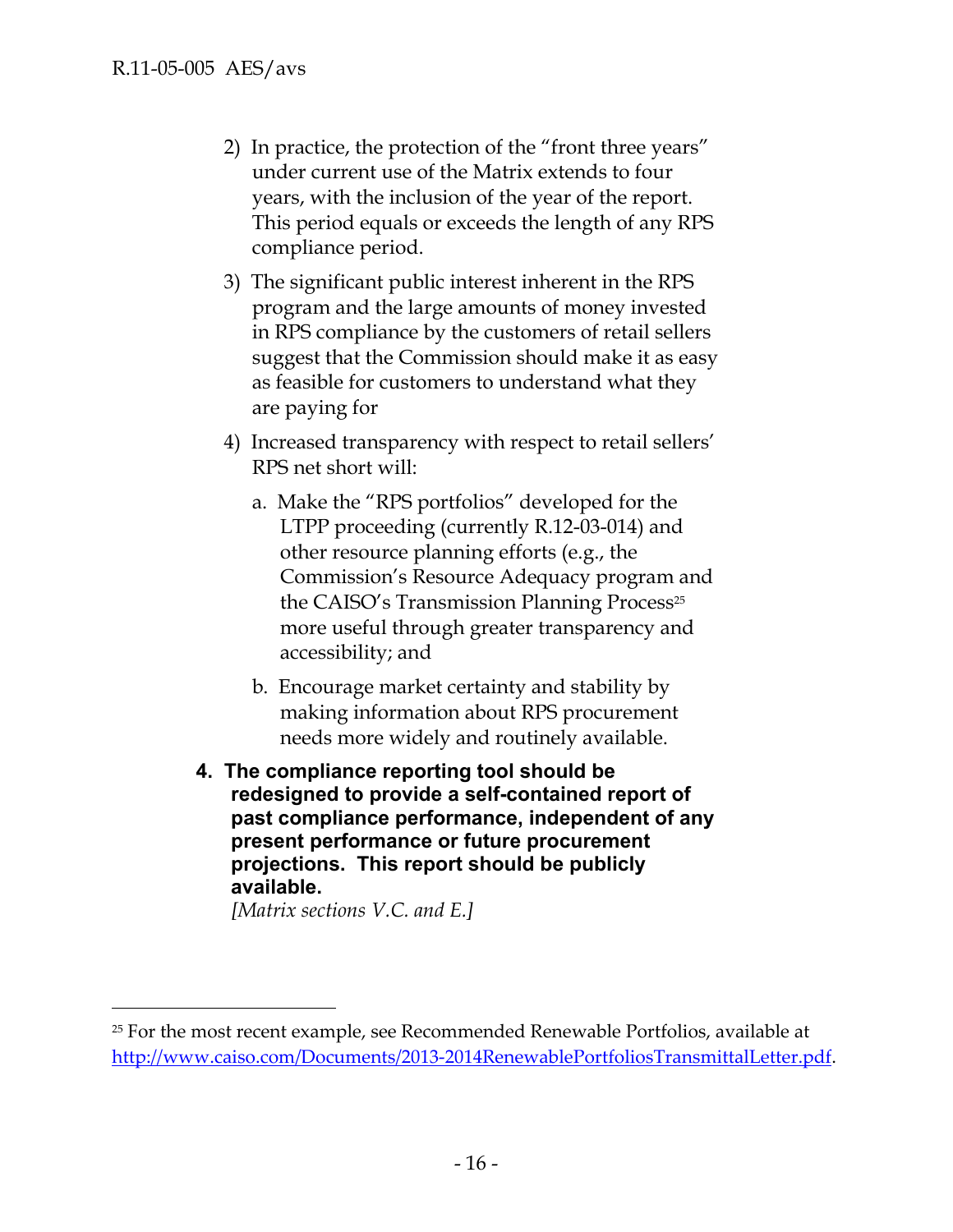## **Rationale:**

- 1) The RPS obligations of California electricity providers make up a significant fraction of their procurement: 20% in the 2011-2013 compliance period, rising to 33% in 2017-2020 and thereafter. The performance of these entities in meeting their obligations is of significant public importance and relates to the interests of IOU customers, ESP customers, CCA customers, and the customers of publicly owned utilities--i.e., all Californians--in safe and reliable electricity service at just and reasonable rates.
- 2) Compliance reports could be designed to address activity wholly in the past. Annual reports are due the August after the end of the most recent year being reported on. (D.12-06-038, Ordering Paragraph (OP) 34.) Separating past compliance from future projections could make it easier for all interested parties and the public, not simply the Commission's staff, to understand the retail seller's current compliance position.
- 3) SB 2 (1X) eliminated the carry-over of RPS compliance deficits from one compliance period to the next. (Section  $399.15(b)(9)$ ). As a result, projections of future procurement are not relevant to evaluating information on past compliance.
- 4) Multi-year compliance periods instituted by SB 2 (1X) reduce the vulnerability of retail sellers to RPS market fluctuations in any one year, and thus reduce the future impact of public availability of information on past procurement allocated to RPS compliance.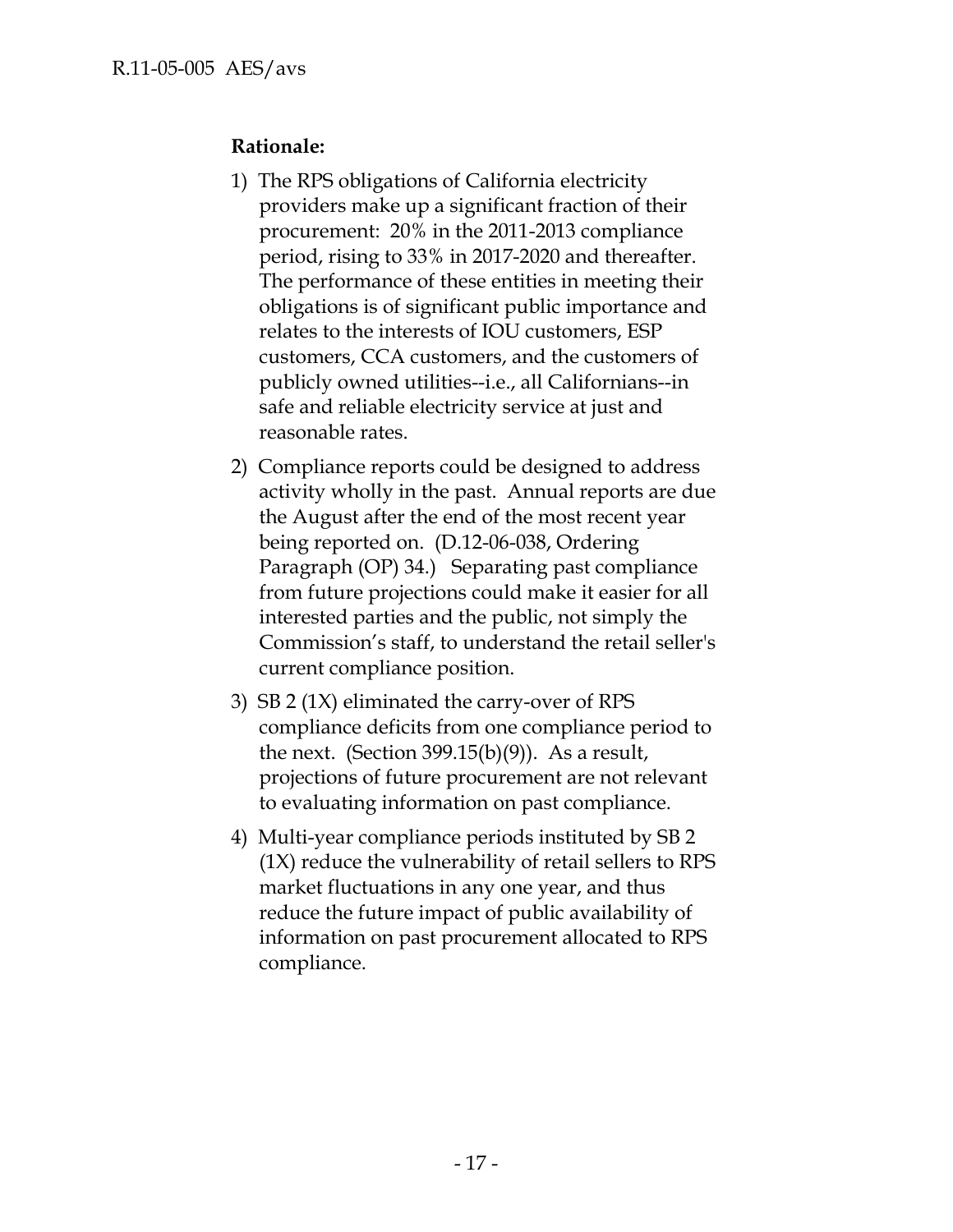- 5) In practice, most compliance information is already publicly available through the RPS compliance reporting process.26
- 6) Stand-alone compliance reporting will align California's RPS reporting practice with that of other states in the Western Electricity Coordinating Council (WECC), such as Arizona and Washington.

# **D. Preliminary Staff Proposal on Price Disclosure Background**

IOUs' RPS procurement contracts must be submitted for Commission review and approval. (Section 399.13(d).)<sup>27</sup> This review is typically accomplished by the utility submitting a Tier 3 advice letter, which is reviewed by Energy Division staff and becomes the subject of a draft resolution that is presented to the Commission for consideration and final disposition.28 In 2011, 64 RPS contracts representing 3,725 MW were approved by the Commission.29

RPS long-term procurement contracts presented for Commission review by Tier 3 advice letter are typically between an IOU and the developer of a planned renewable generation facility that will begin commercial operation

<sup>-</sup>26 See, e.g., RPS Compliance Reports Archive, available at http://www.cpuc.ca.gov/PUC/energy/Renewables/compliance.htm.

<sup>27</sup> RPS procurement contracts of ESPs and CCAs do not require Commission approval. The Commission has determined that RPS procurement contracts of multi-jurisdictional utilities (MJUs) do not require Commission approval unless the contract is procuring exclusively for California customers of the MJU. (D.08-05-029.)

<sup>28</sup> See, e.g., Res. E-4462 (SDG&E/Catalina Solar) (March 8, 2012), available at http://docs.cpuc.ca.gov/PublishedDocs/WORD\_PDF/FINAL\_RESOLUTION/161521. PDF.

<sup>29</sup> Renewables Portfolio Standard Quarterly Report 3d and 4th Quarter 2012, at 7, found at http://www.cpuc.ca.gov/NR/rdonlyres/4F902F57-78BA-4A5F-BDFA-C9CAF48A2500/0/2012\_Q3\_Q4RPSReportFINAL.pdf.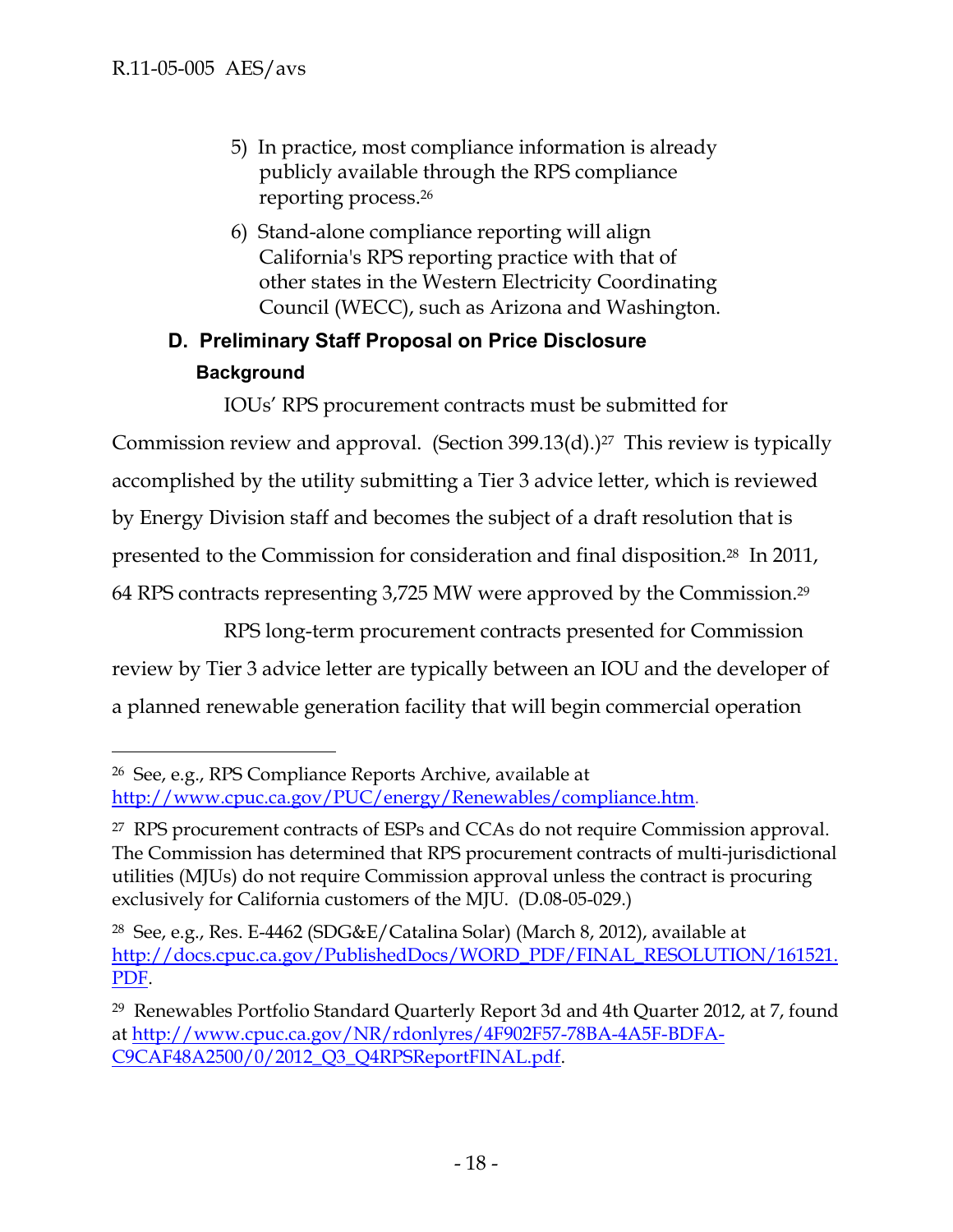### R.11-05-005 AES/avs

-

some years in the future. In most cases, the commercial on-line date of the generation facility is at least two or three years after Commission approval of the contract through the advice letter process. In some cases, it is significantly longer. For example, in the fall of 2010, the Commission approved a large procurement contract with an on-line date of late 2015. (Res. E-4347 (SCE/Desert Stateline (First Solar) (September 2, 2010).

The public versions of draft resolutions prepared by Energy Division do not reveal the price of the proposed contract. The price is contained in a separate, confidential version of the draft resolution. 30 After the draft resolution is acted on by the Commission, two versions of the final resolution are published. The public version does not include information about price, contract evaluations, contract terms, or comparative bids; the confidential version does. The full scope of information currently becomes publicly available three years after the commercial online date of the generating facility, through public release of the contract. In the example of the Desert Stateline project, above, the RPS procurement contract would become publicly available more than eight years after it was approved, in late 2018 or early 2019, assuming there were no significant delays in the commercial online date for the generating facility.

<sup>30</sup> This is true even when the cost is a central element of the Commission's consideration of the contract. See, e.g., Res. E-4433 (PG&E/Abengoa Solar, Inc.) (November 11, 2011): "For all the strengths underlying the Mojave Solar project, it has one significant weakness – the cost." (At 2.) The cost, however, is currently not publicly available.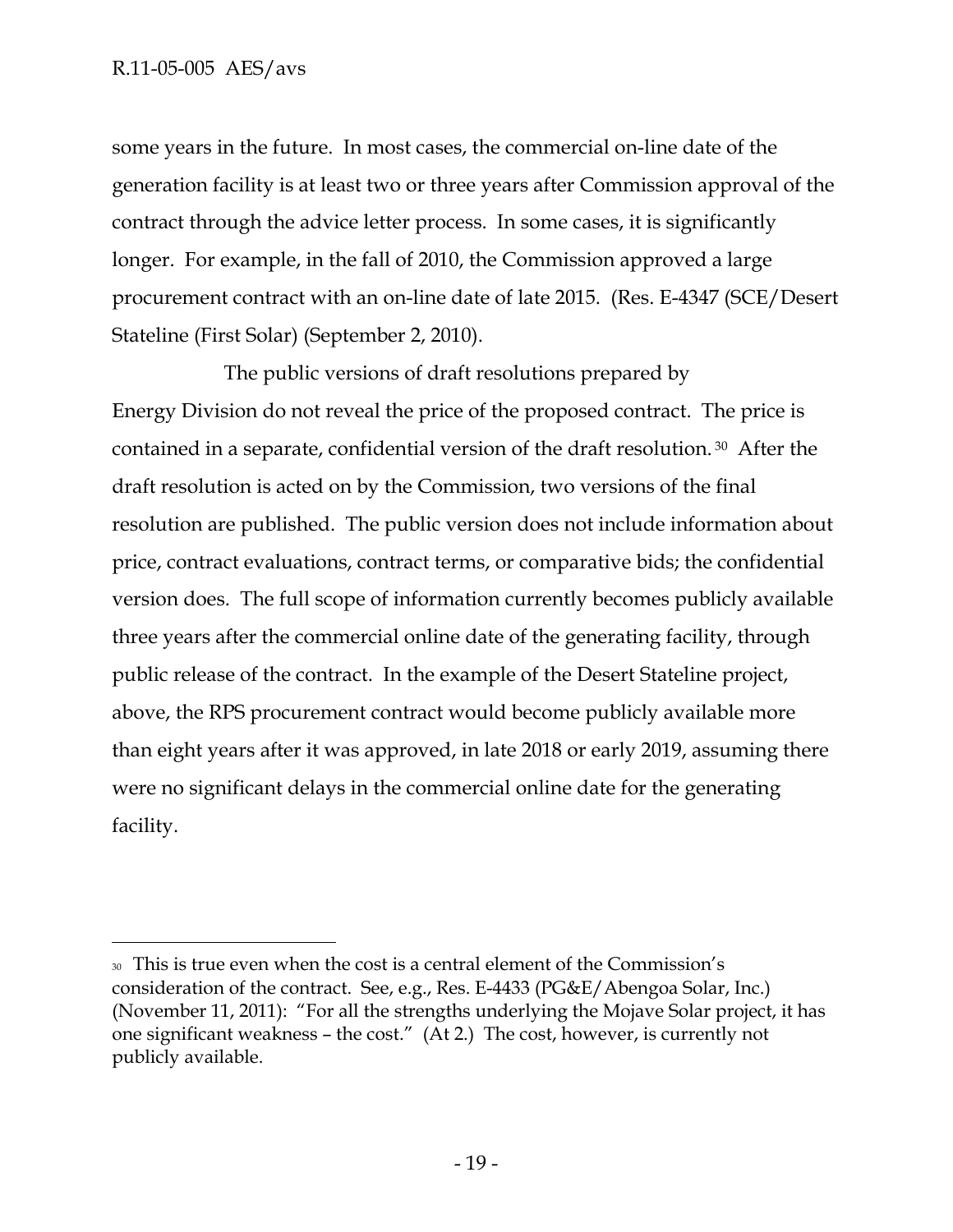**1. For RPS procurement contracts requiring Commission approval via resolution, the contract price is publicly disclosed in the draft resolution and in the final resolution adopted by the Commission.** 

*[Matrix Section VII.F, VII.G]* 

## **Rationale:**

- 1) At the time the draft resolution is issued, negotiations about that project are over, and the utility can no longer unilaterally withdraw the advice letter. (GO 96-B, § 5.3.) There is no danger to the utility's position on that project from public disclosure of the price.
- 2) The RPS market has matured, with a robust procurement process and many potential providers of RPS-eligible generation.<sup>31</sup> In addition, SB 2 (1X) expanded the group of LSEs subject to binding RPS obligations, by extending essentially the same requirements that apply to retail sellers to POUs.<sup>32</sup>

-

 $31$  As noted in the Quarterly Report to the Legislature, Fourth Quarter 2011, at 8, in the RPS solicitation conducted in 2011, IOUs received more than 3,000 proposals from over 260 sellers, representing approximately 91,000 MW of proposed RPS-eligible capacity. This report is available at http://www.cpuc.ca.gov/NR/rdonlyres/3B3FE98B-D833-428A-B606-47C9B64B7A89/0/Q4RPSReporttotheLegislatureFINAL3.pdf. The total RPS-eligible capacity required for the IOUs to meet the RPS goal of 33% of retail sales in the 2017-2020 compliance period has been estimated by CAISO as approximately 20,500 MW, with an incremental need of about 10,200 MW. (CAISO March 14,2013 Memo to Board of Governors, available at

http://www.caiso.com/Documents/BriefingRenewableGenerationISO\_GeneratorInterco nnectionQueue‐Memo‐Mar2013.pdf.)

 $32$  Section 399.30 (a)-(c) provides:

<sup>(</sup>a) In order to fulfill unmet long-term generation resource needs, each local publicly owned electric utility shall adopt and implement a renewable energy resources procurement plan that requires the utility to procure a minimum quantity of electricity products from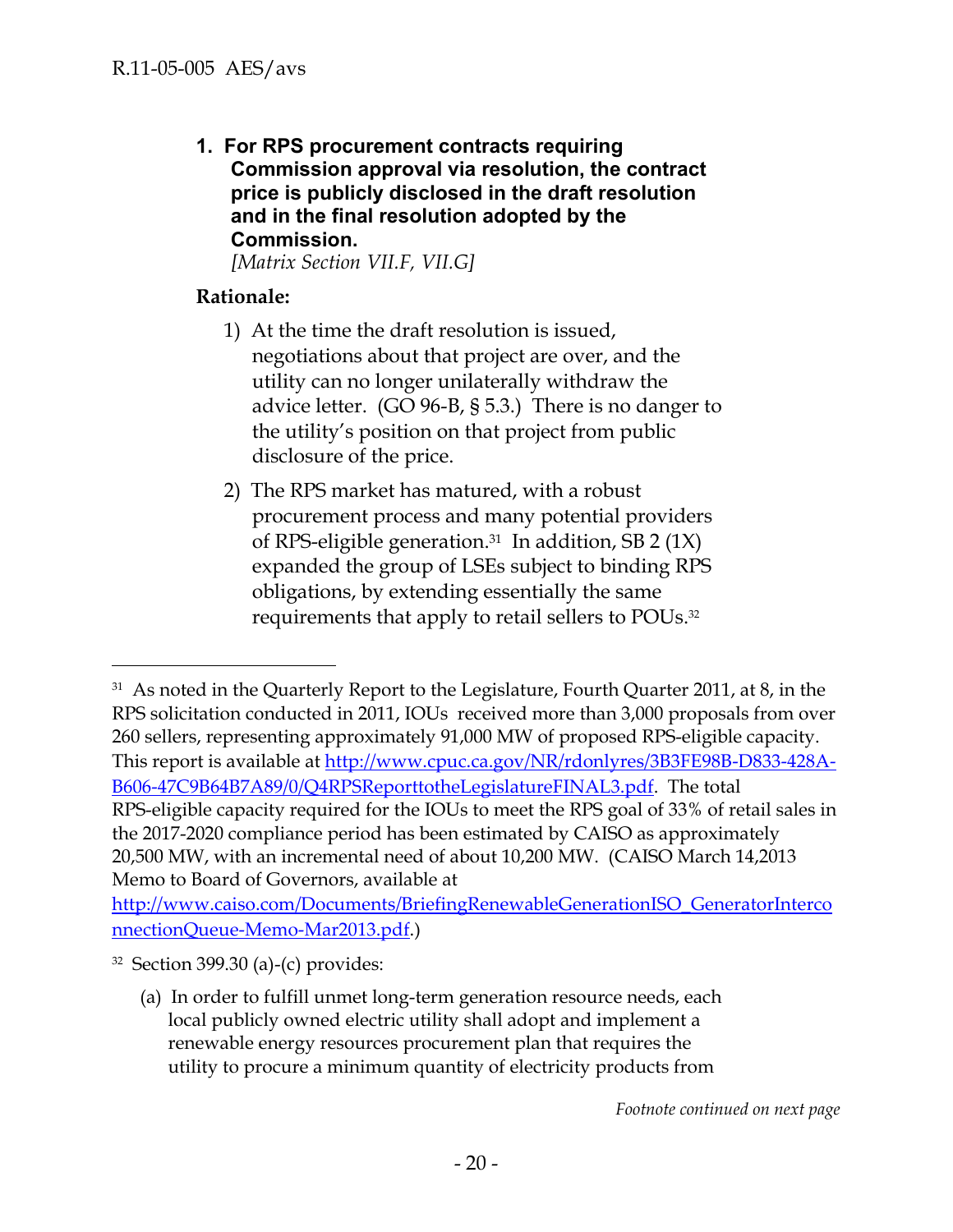$\overline{a}$ 

All California LSEs now therefore participate in the WECC-wide market for RPS-eligible generation resources. <sup>33</sup> The likelihood that disclosure of the

eligible renewable energy resources, including renewable energy credits, as a specified percentage of total kilowatt hours sold to the utility's retail end-use customers, each compliance period, to achieve the targets of subdivision (c).

- (b) The governing board shall implement procurement targets for a local publicly owned electric utility that require the utility to procure a minimum quantity of eligible renewable energy resources for each of the following compliance periods:
	- (1) January 1, 2011, to December 31, 2013, inclusive.
	- (2) January 1, 2014, to December 31, 2016, inclusive.
	- (3) January 1, 2017, to December 31, 2020, inclusive.
- (c) The governing board of a local publicly owned electric utility shall ensure all of the following:
	- (1) The quantities of eligible renewable energy resources to be procured for the compliance period from January 1, 2011, to December 31, 2013, inclusive, are equal to an average of 20 percent of retail sales.
	- (2) The quantities of eligible renewable energy resources to be procured for all other compliance periods reflect reasonable progress in each of the intervening years sufficient to ensure that the procurement of electricity products from eligible renewable energy resources achieves 25 percent of retail sales by December 31, 2016, and 33 percent of retail sales by December 31, 2020. The local governing board shall require the local publicly owned electric utilities to procure not less than 33 percent of retail sales of electricity products from eligible renewable energy resources in all subsequent years.
	- (3) A local publicly owned electric utility shall adopt procurement requirements consistent with Section 399.16.

<sup>33</sup> "Various electricity products from eligible renewable energy resources located within the WECC transmission network service area shall be eligible to comply with the renewables portfolio standard procurement requirements in Section 399.15. " (Section 399.16(a).)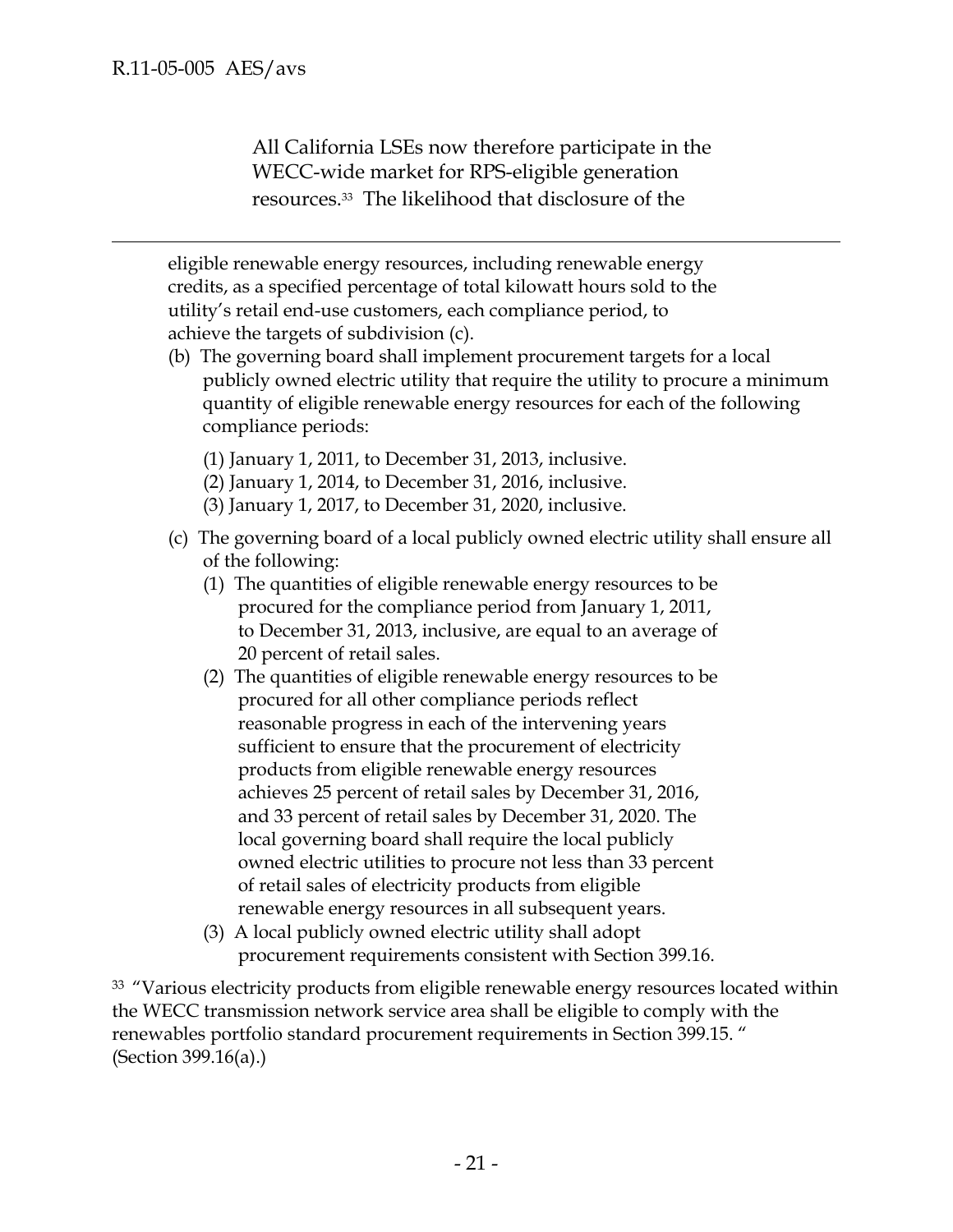price of a contract at the time the Commission considers it will have a substantial impact on the large and diversified RPS market is slight.

- 3) As a result of the current system, no public discussion of the actual price of RPS procurement contracts that may extend for 20 years and cost hundreds of millions of dollars over the life of the contract occurs prior to Commission approval or rejection of the contract. 34 Commissioners discuss the contract under consideration without mentioning the price, although among the key elements in both staff and Commission review of an RPS procurement contract are the price and the value of the contract to IOU customers.35
- 4) In practice, the current system can lead to the price of a significant RPS procurement contract approved by Commission resolution remaining unavailable to the public for up to 10 or 12 years after Commission approval of the contract, because the on-line date of the generation project is many years after the submission of the RPS procurement contract for Commission approval.

<sup>34</sup> See, e.g., PG&E/Shiloh II, Res. E-4161 (April 15, 2008). The 20-year contract with a 150 MW wind farm has a total contract cost of approximately \$885 million. (RPS Project Status Table, found at

http://www.cpuc.ca.gov/PUC/energy/Renewables/index.htm.)

<sup>35</sup> See, e.g., Res. E-4577 (April 18, 2013), at 7-8:

The RE Kansas PPA compared favorably against other offers based on price, non-price factors and portfolio fit using the [net market value] NMV methodology. *See Confidential Appendix A for a price and value comparison*. (Emphasis added.)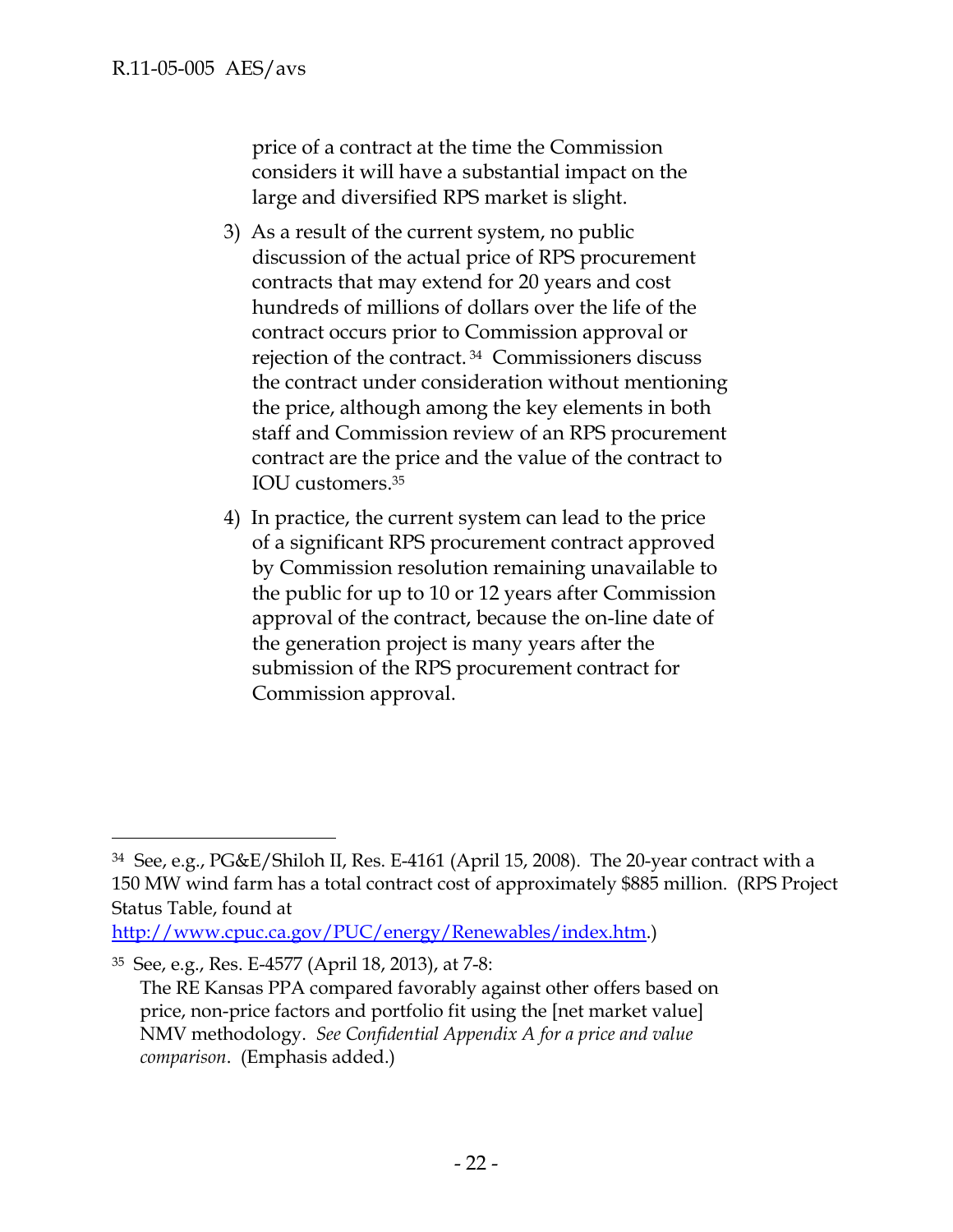**2. For RPS procurement contracts submitted for Commission approval via advice letter but not submitted through a Tier 3 advice letter that requires approval by Commission resolution (e.g., contracts under the renewable auction mechanism (RAM))36, the contract price is publicly disclosed at the time the advice letter is filed.** 

*[Matrix Section VII.F, VII.G.]* 

# **Rationale:**

- 1) At the time the advice letter is submitted, negotiations about that project are over. Indeed, for RAM projects, there is no negotiation on price at all. (D.10-12-048, App. A at 3.) There is no danger to the utility's position on that project from public disclosure of the price.
- 2) The RPS market has matured, with a robust procurement process and many potential providers of RPS-eligible generation. The likelihood that disclosure of the price of a contract at the time a Tier 1 or Tier 2 advice letter is filed will have a substantial impact on the diversified RPS market is slight.
- **3. For IOUs' RPS procurement contracts that are submitted for Commission approval via application, the following information in testimony and other documents is publicly disclosed at the time it is submitted in the proceeding:** 
	- **the contract price;**

- **quantitative evaluation of the contract for leastcost, best fit analysis;**
- **total expected contract costs;**
- **total expected indirect costs; and**

<sup>36</sup> The Commission initiated the RAM program in D.10-12-048.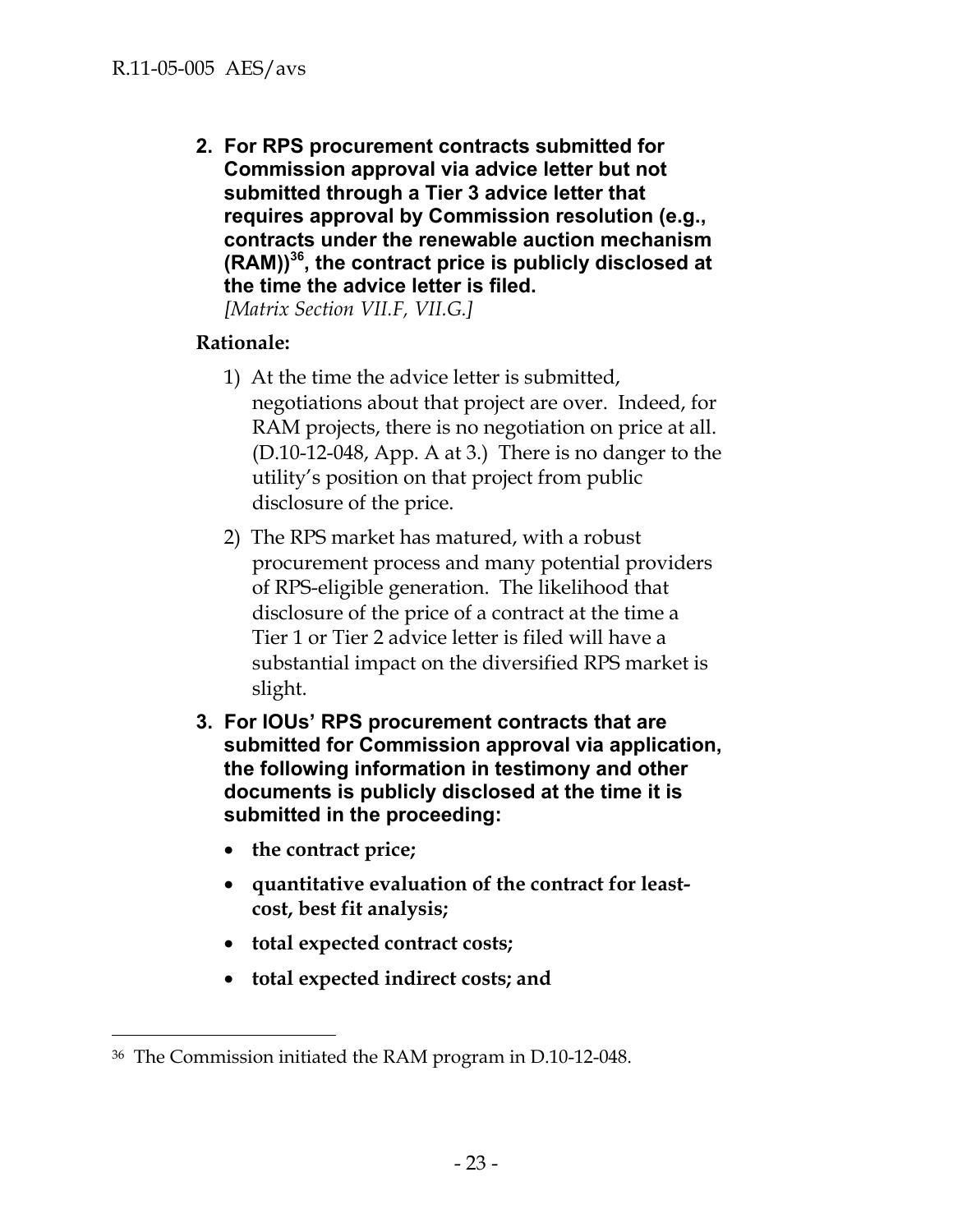- **rate impact.**
- **All other information relating to the evaluation of the contract (e.g., specific quantitative analysis involved in scoring and evaluating RPS bids, score sheets, analyses, evaluations of proposed RPS projects) is publicly available 30 days after delivery of energy and/or renewable energy credits (RECs)37 commences, or three years after the Commission approves the contract, whichever comes first.**

*[Matrix Sections VII.F, VII.G., VII.H.]* 

## **Rationale:**

 $\overline{a}$ 

- 1) Since most RPS contracts are submitted for Commission approval by advice letter, applications will usually present particularly complex problems of RPS policy or will be used to seek exceptions to general RPS procurement rules. Participation of potentially interested parties will be aided by early and extensive public availability of information.
- 2) Because applications for approval of RPS procurement contracts are likely to present complex issues, the Commission will benefit from the fullest possible development of the record in the application.

In practice, the unit of electricity for a REC is one MWh. RECs are currently tracked in the Western Renewable Energy Generation Information System (WREGIS).

 $37$  Section 399.12(h)(1) defines a renewable energy credit as:

a certificate of proof associated with the generation of electricity from an eligible renewable energy resource, issued through the accounting system established by the Energy Commission pursuant to Section 399.25, that one unit of electricity was generated and delivered by an eligible renewable energy resource.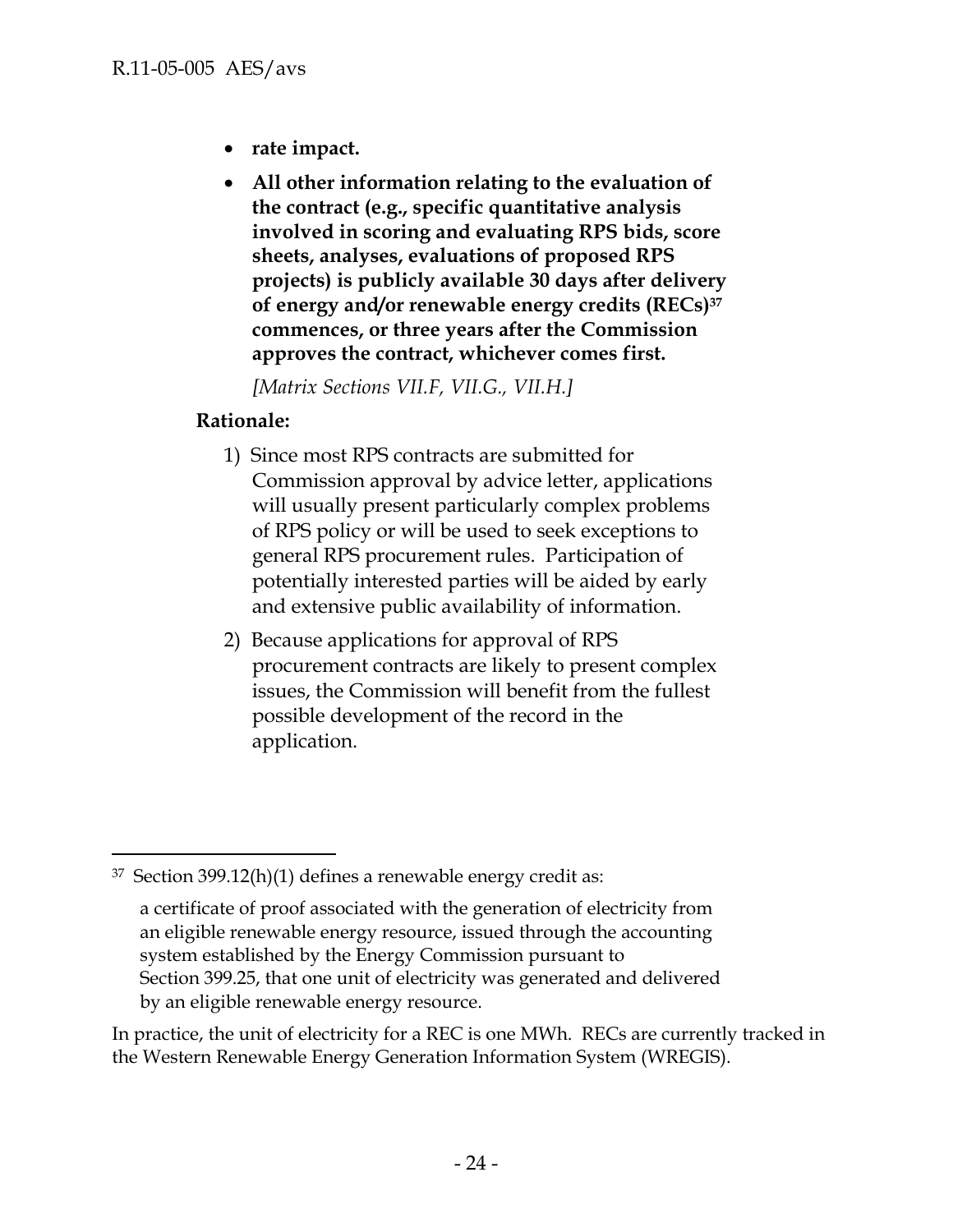**4. For RPS procurement contracts that do not require specific Commission approval (e.g., any IOU's contracts with costs authorized to be booked directly to the IOUs' Energy Resource Recovery Account (ERRA); ESPs' contracts; CCAs' contracts) the contract price is publicly available six months after the contract is signed or 30 days after deliveries of energy and/or RECs under the contract commence, whichever occurs first.**  *[Matrix Section VII.F, VII.G.; ESP Matrix Section I.C.]* 

## **Rationale:**

- 1) Because price disclosure is not a valuable element for Commission decision-making if an RPS contract does not require Commission approval, price disclosure in those cases can be made at a time different from other contracts, so long as it provides useful information to the public and protects the commercial interests of the contracting parties.
- 2) The general public interest in RPS costs overall and the Commission's obligations to report to the Legislature about the RPS program, including its costs, support disclosure of the price of RPS procurement contracts by all retail sellers.38
- 3) Disclosure of prices of all RPS procurement contracts provides information that the Commission and market participants could use to make more effective and accurate cost comparisons among different types of resources and project designs.

<sup>38</sup> The Commission's quarterly reports to the Legislature are required by the 2006 Budget Act Supplemental Report Item 8660-001-0462. The most recent quarterly report may be found at http://www.cpuc.ca.gov/NR/rdonlyres/4F902F57-78BA-4A5F-BDFA-C9CAF48A2500/0/2012 Q3 Q4RPSReportFINAL.pdf.

Recently added reporting responsibilities are discussed in the next section.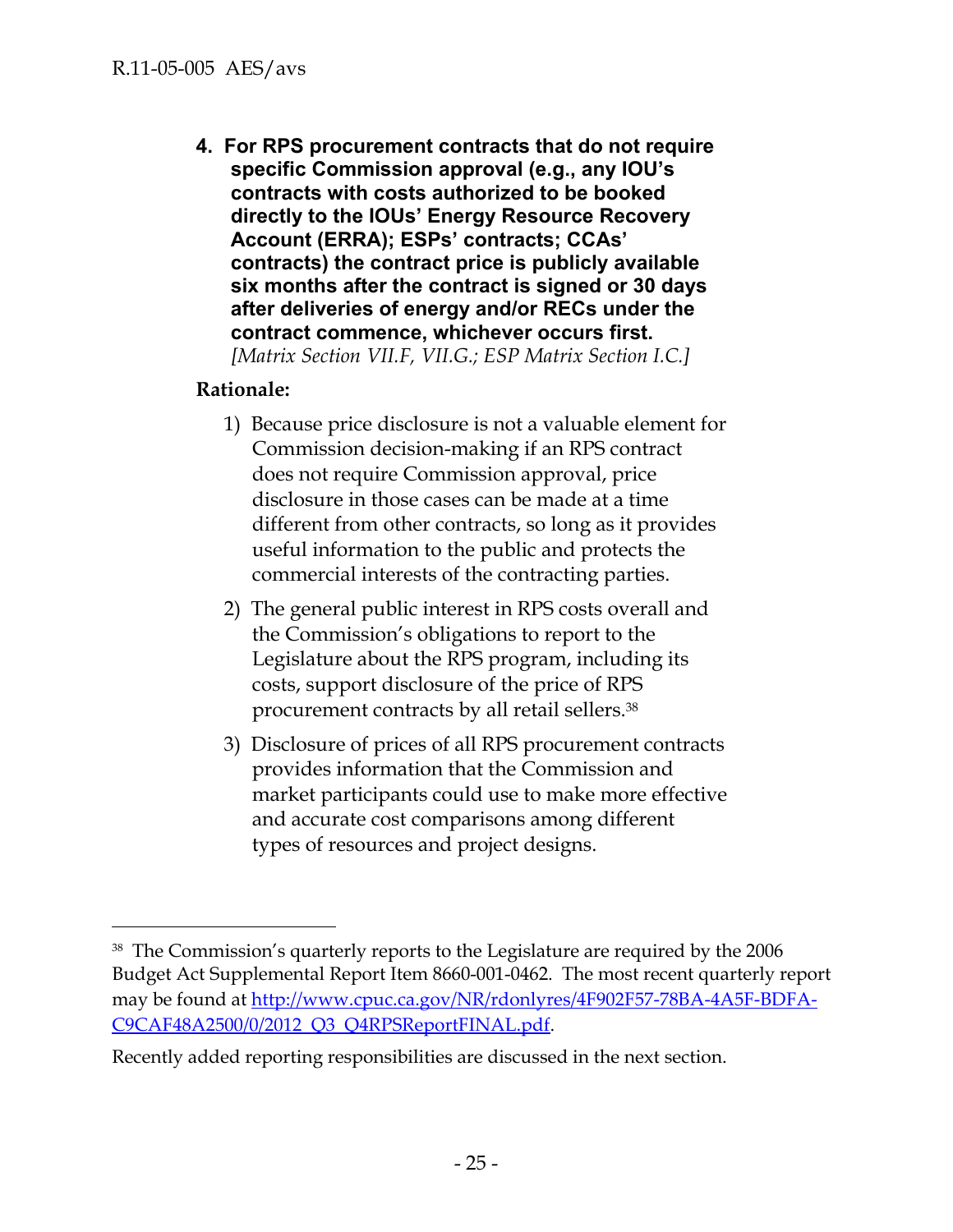- 4) SB 2 (1X) in effect created a statewide obligation to participate in the WECC-wide market for RPS-eligible generation when it extended RPS procurement obligations to POUs. The likelihood that the disclosure of price of any individual contract would have a significant near-term effect on that large market is slight.
- 5) As a result of the enactment of SB 695, ESPs are now "subject to the same terms and conditions applicable to an electrical corporation" in the RPS program. (Section 399.12(j)(3).)

### **E. Preliminary Staff Proposal on Costs of RPS Procurement Contracts**

### **Background**

 $\overline{a}$ 

SB 2 (1X) creates a new regime for RPS procurement cost containment. The previous statutory regime required the Commission to establish a market price for electricity. This was implemented through the development and calculation of the market price referent (MPR).*39* SB 2 (1X) now requires the Commission to establish a procurement expenditure limitation for each IOU, based on enumerated statutory criteria that cover a wide range of utility costs.40

(1) The most recent renewable energy procurement plan.

<sup>39</sup> The prior requirement to calculate the market price was found at former Section 399.15(c). The Commission's principal decisions implementing the MPR are D.05-12-042 and D.08-10-026.

<sup>&</sup>lt;sup>40</sup> The criteria are found at Sections 399.15(c) and (d):

<sup>(</sup>c) The commission shall establish a limitation for each electrical corporation on the procurement expenditures for all eligible renewable energy resources used to comply with the renewables portfolio standard. In establishing this limitation, the commission shall rely on the following: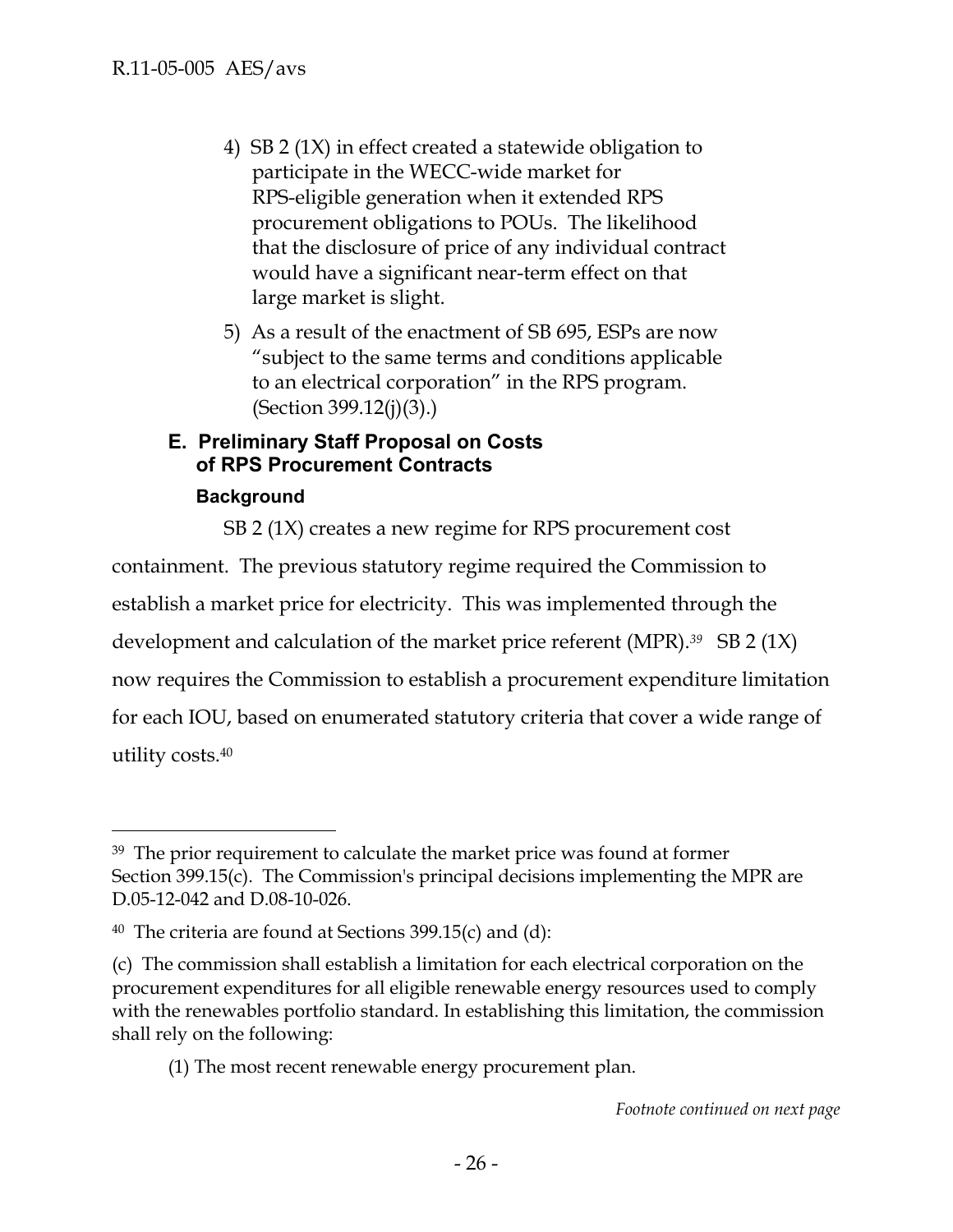$\overline{a}$ 

Pursuant to Sections 399.15(e) and (g), the Commission must also submit certain reports to the Legislature about the procurement expenditure limitation as a whole, as well as the situations of each IOU with respect to its procurement expenditure limitation.

SB 2 (1X) also creates a new report that the Commission must submit to the Legislature, pursuant to Section 910. This report (currently called the Section 910 Report) covers the IOUs' direct and indirect costs and cost savings with respect to RPS eligible procurement and all forms of distributed generation (DG).41 In separate legislation (SB 836 (Padilla), Stats. 2011, ch. 600), codified at Section 911, the Legislature requires the Commission to report on the costs of procurement of renewable energy resources.42

(d) In developing the limitation pursuant to subdivision (c), the commission shall ensure all of the following:

(1) The limitation is set at a level that prevents disproportionate rate impacts.

(3) Procurement expenditures do not include any indirect expenses, including imbalance energy charges, sale of excess energy, decreased generation from existing resources, transmission upgrades, or the costs associated with relicensing any utility-owned hydroelectric facilities.

41 The initial Section 910 Report, submitted to the Legislature in March 2013, is available at http://www.cpuc.ca.gov/NR/rdonlyres/53A5AE33-0954-4342-B8F2- 1A04F67DFFB6/0/Section910Report.pdf.

<sup>42</sup> This report is currently called the Padilla Report. The most recent report, submitted to the Legislature in March 2013, is available at http://www.cpuc.ca.gov/NR/rdonlyres/F0F6E15A-6A04-41C3-ACBA-8C13726FB5CB/0/PadillaReport2012Final.pdf.

<sup>(2)</sup> Procurement expenditures that approximate the expected cost of building, owning, and operating eligible renewable energy resources.

<sup>(3)</sup> The potential that some planned resource additions may be delayed or canceled.

<sup>(2)</sup> The costs of all procurement credited toward achieving the renewables portfolio standard are counted towards the limitation.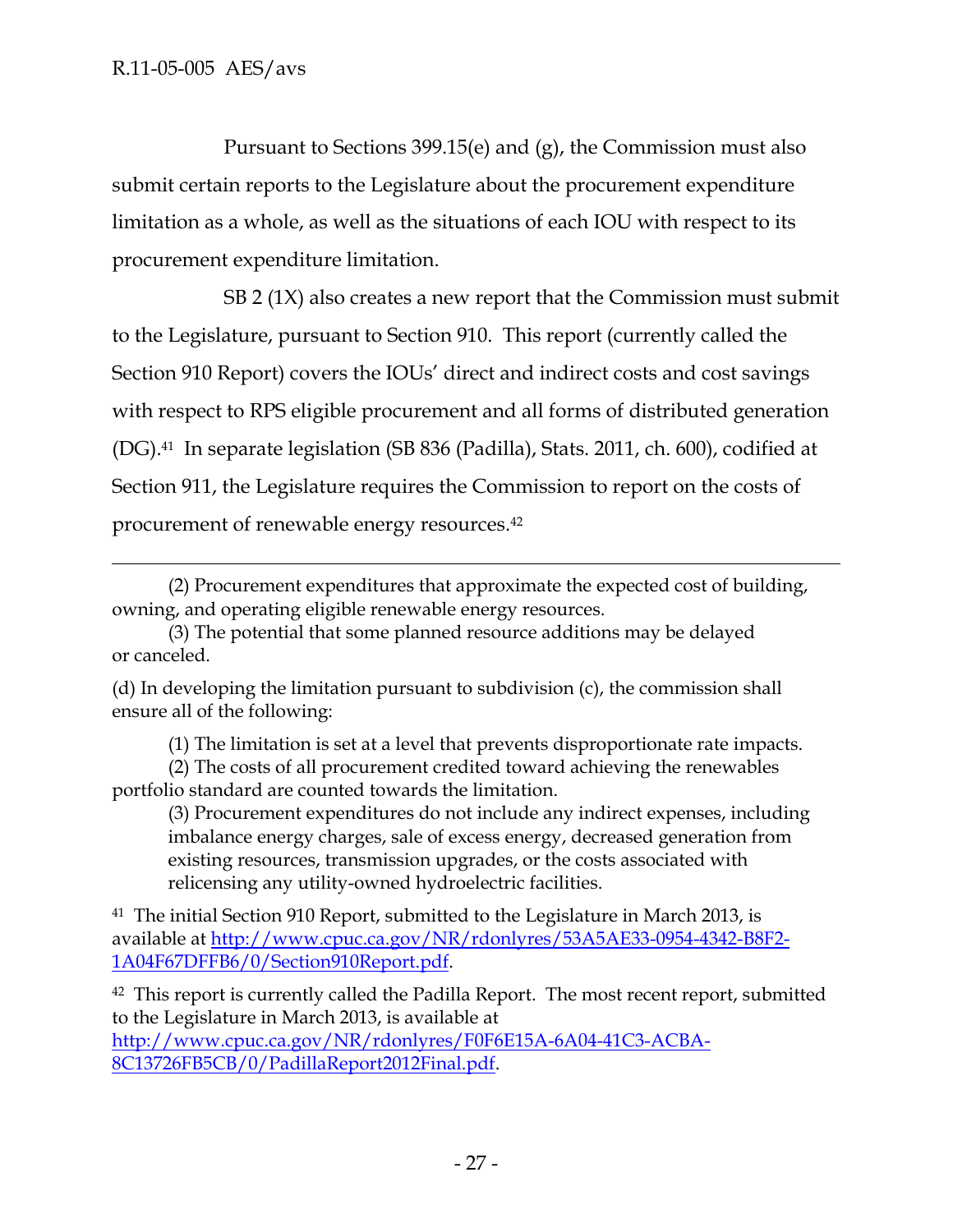**1 Actual total MWh of RPS-eligible electricity procured in any prior year by each retail seller are public.**  *[Matrix Section X.E]* 

## **Rationale:**

- 1) Multi-year RPS compliance periods make procurement information from prior years less sensitive than under the former annual compliance regime.
- 2) Publicly available information on procurement enables the Commission to carry out its increased reporting responsibilities to the Legislature (e.g., Quarterly Reports, Section 910 Report, Padilla Report) fairly and fully.
- 3) The RPS market has matured, with a robust procurement process and many potential providers of RPS-eligible generation. The likelihood that disclosure of historic procurement amounts will have a substantial impact on the diversified RPS market is slight.
- 4) SB 695 provides that ESPs "shall be subject to the same terms and conditions applicable to an electrical corporation."
- **2. Annual information on total RPS procurement costs incurred by each retail seller in any prior year is public.**

*[Matrix Section VII.F, VII.G]* 

## **Rationale:**

- 1) Multi-year RPS compliance periods make price and cost information from prior years less sensitive than under the former annual compliance regime.
- 2) Publicly available information on price and costs enables the Commission to carry out its increased reporting responsibilities to the Legislature (e.g., Quarterly Reports, Section 910 Report, Padilla Report) fairly and fully.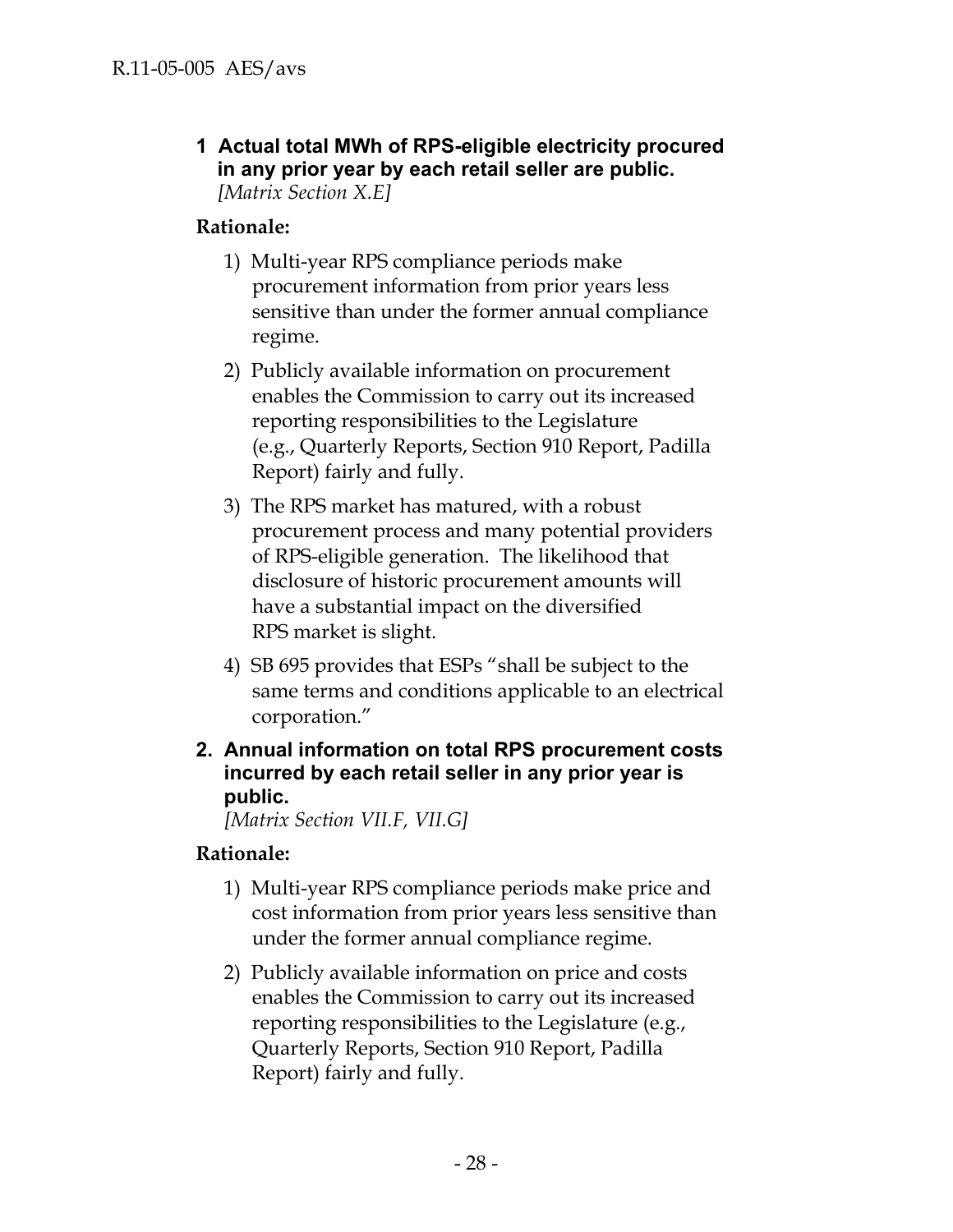- 3) The RPS market has matured, with a robust procurement process and many potential providers of RPS-eligible generation. The likelihood that disclosure of historic contract price will have a substantial impact on the diversified RPS market is slight.
- 4) SB 695 provides that ESPs "shall be subject to the same terms and conditions applicable to an electrical corporation."
- **3. RPS procurement contract generation cost forecasts of each retail seller are public when aggregated by resource category (e.g., wind, solar, geothermal, etc.), so long as there are more than two contracts or facilities in the resource category.<sup>43</sup>** *[Matrix Section II.B.4]*

# **Rationale:**

- 1) Implementing the RPS procurement expenditure limitations required by SB 2 (1X) is likely to require greater availability and transparency of cost forecasts in order to provide a robust tool that is understandable to parties, IOU customers, the Legislature, and the general public.
- 2) In view of the Commission's increased reporting responsibilities to the Legislature, information should be publicly available both in the mandated reports and at its source.
- 3) Reporting requirements should not lead to otherwise confidential information about one individual contract being revealed unless the retail seller consents.

<sup>43</sup> For RPS-eligible UOG, generation cost forecasts are currently public in the application for approval of the UOG. (See, e.g., Application 09-12-002 (PG&E Manzana Wind).) No change in this rule is proposed.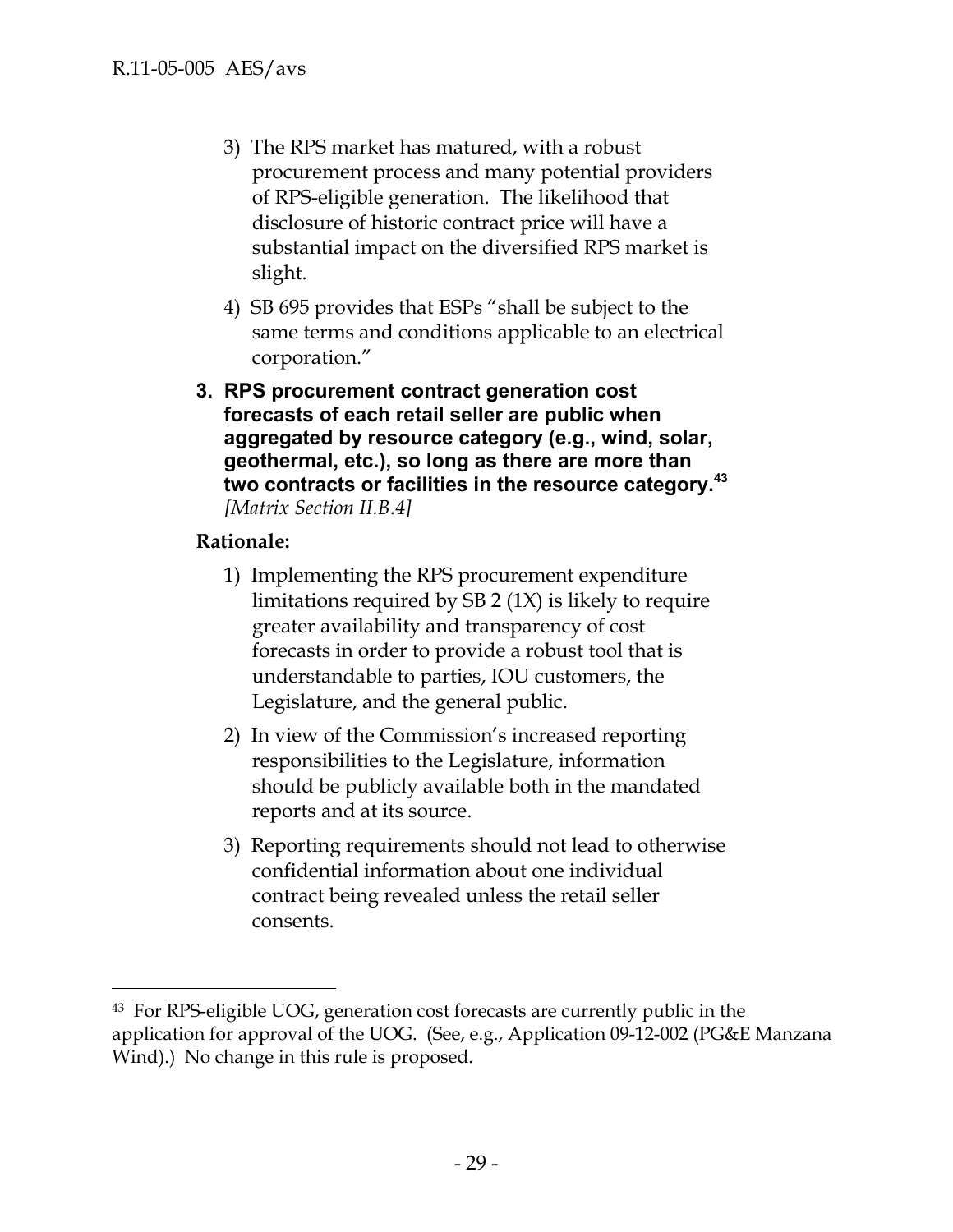- 4) SB 695 provides that ESPs "shall be subject to the same terms and conditions applicable to an electrical corporation."
- **4. Certain general information about bids received in response to IOUs' RPS solicitations is public.**

**This information includes:** 

- **● total number of bids received by each IOU in a solicitation; and**
- **● number of bids shortlisted by each IOU for a solicitation.**

*[Matrix Section VIII.A.]* 

### **Rationale:**

- 1) Increased transparency of information about RPS solicitations will allow developers of RPS-eligible generation to make more informed bids, more closely tailored to needs of soliciting IOUs.
- 2) New statutory procurement expenditure limitations will require greater transparency in both historic and forecast cost information.
- 3) Increased planning coordination within the Commission with respect to the LTPP proceeding and outside the Commission (e.g., CEC, CAISO) will require greater transparency in forecast cost information.

# **F. Preliminary Staff Proposal: Commission Review Of RPS Procurement Contracts; Planning Requirements Background**

RPS procurement planning occurs in several contexts: the formal

annual RPS procurement plans required by Section  $399.13(a)(1)$ ;<sup>44</sup> the

implementation of specific RPS procurement programs, such as RAM;<sup>45</sup> the

<sup>44</sup> D.12-11-016 is the most recent decision conditionally approving annual procurement plans.

<sup>45</sup> D.10-12-048.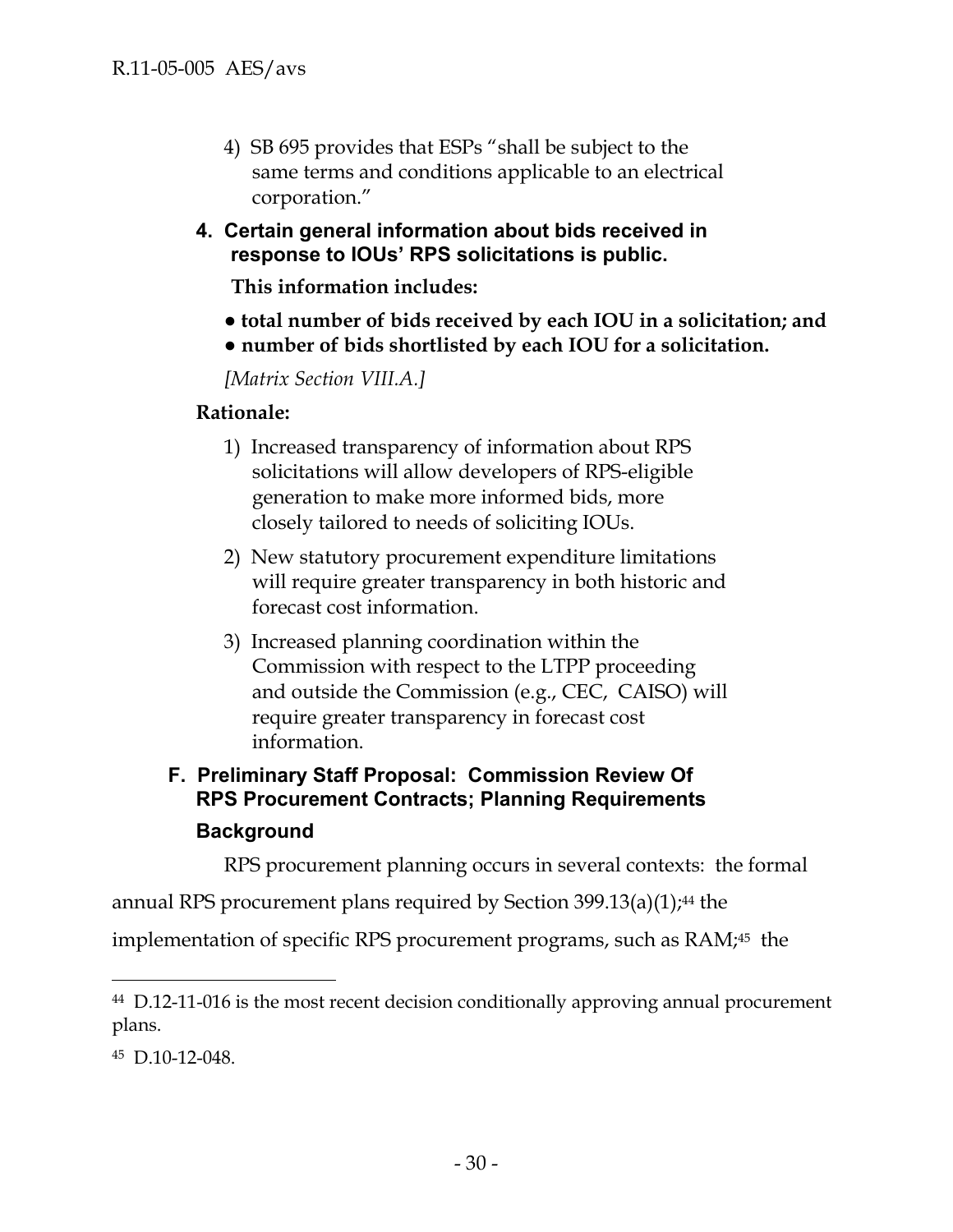feed-in tariff (FiT);<sup>46</sup> the RPS component of the LTPP process;<sup>47</sup> and the scenarios of RPS-eligible generation used by CAISO and the Commission in planning for new transmission. The variety of contexts leads to a variety of information needs. Since these contexts all have some degree of public process and a high degree of public interest, it is reasonable to develop an information regime that maximizes the public availability of data for planning purposes.

The basic information that is useful to the Commission and other agencies for statewide planning purposes is also necessary for the Commission's analysis of the value and appropriateness of a particular RPS procurement contract that is submitted for approval. Commission review of individual RPS procurement contracts is separate from statewide planning for procurement or transmission, and has its own standards of review. This staff proposal nevertheless includes the two processes together in this section because the treatment of information disclosure is similar for both processes.

> **1. Certain information about each bid received in response to each IOU's RPS solicitation, but not shortlisted, is public the day after the Commission approves the IOU's shortlist for that solicitation.**

**This information includes:** 

- **● individual project capacity;**
- **● facility location;**
- **● identification of WECC Bus ID where the project is or will be interconnected;**
- **● generation technology;**

-

http://docs.cpuc.ca.gov/PublishedDocs/EFILE/RULINGS/169732.PDF.

<sup>46</sup> See Section 399.20.

<sup>47</sup> See, e.g., Assigned Commissioner's Ruling on Standardized Planning Assumptions in R.12-03-014, at 19, available at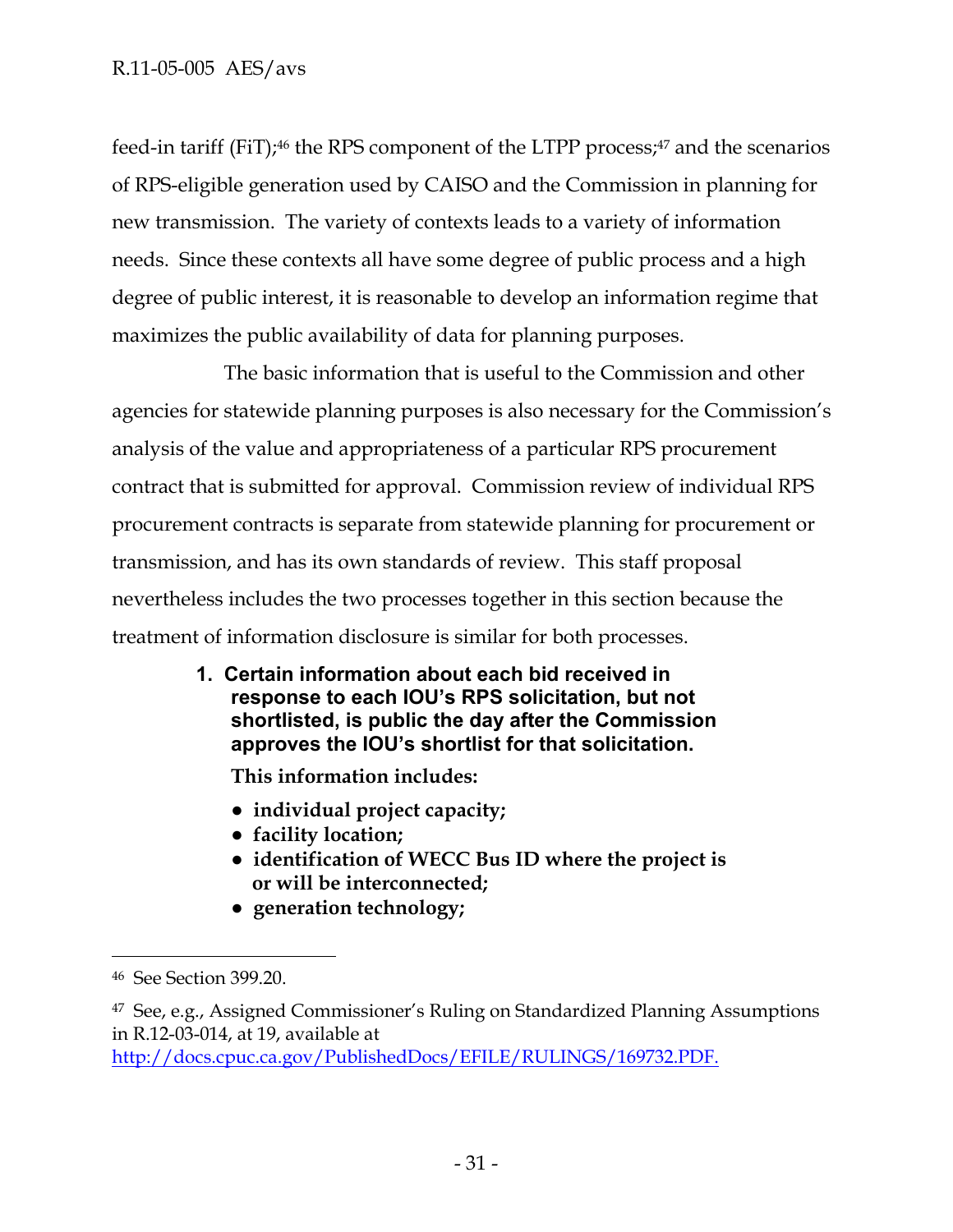- **● proposed online date;**
- **● whether the project is new, currently operating, repowered, or restarted48;**
- **● contract term length;**
- **● expected annual energy offered;**
- **● expected annual RECs offered in REC-only contracts; and**
- **● delivery point.**

**All other information about individual bids may be kept confidential for three years after the close of the RPS solicitation to which the bids responded.** 

*[Matrix Section: No current Matrix section]*

#### **Rationale:**

Increased planning coordination within the Commission with respect to the LTPP proceeding and outside the Commission (e.g., CAISO) will require greater transparency in information about proposed RPSeligible generation projects.

**2. Certain information about each shortlisted bid received in response to each IOU's RPS solicitation, but not resulting in an executed contract, is public the day after the shortlist for that solicitation expires.**<sup>49</sup>

**This information includes:** 

- **● individual project capacity;**
- **● facility location;**
- **● identification of WECC Bus ID where the project is or will be interconnected;**
- **● generation technology;**
- **● proposed online date;**
- **● whether the project is new, currently operating, repowered, or restarted;**

-

<sup>48</sup> This parameter is often referred to as "vintage." See, e.g., the RPS Project Status Table prepared by Energy Division staff and found at http://www.cpuc.ca.gov/PUC/energy/Renewables/index.htm.

<sup>49</sup> See D.12-11-016, OP 9.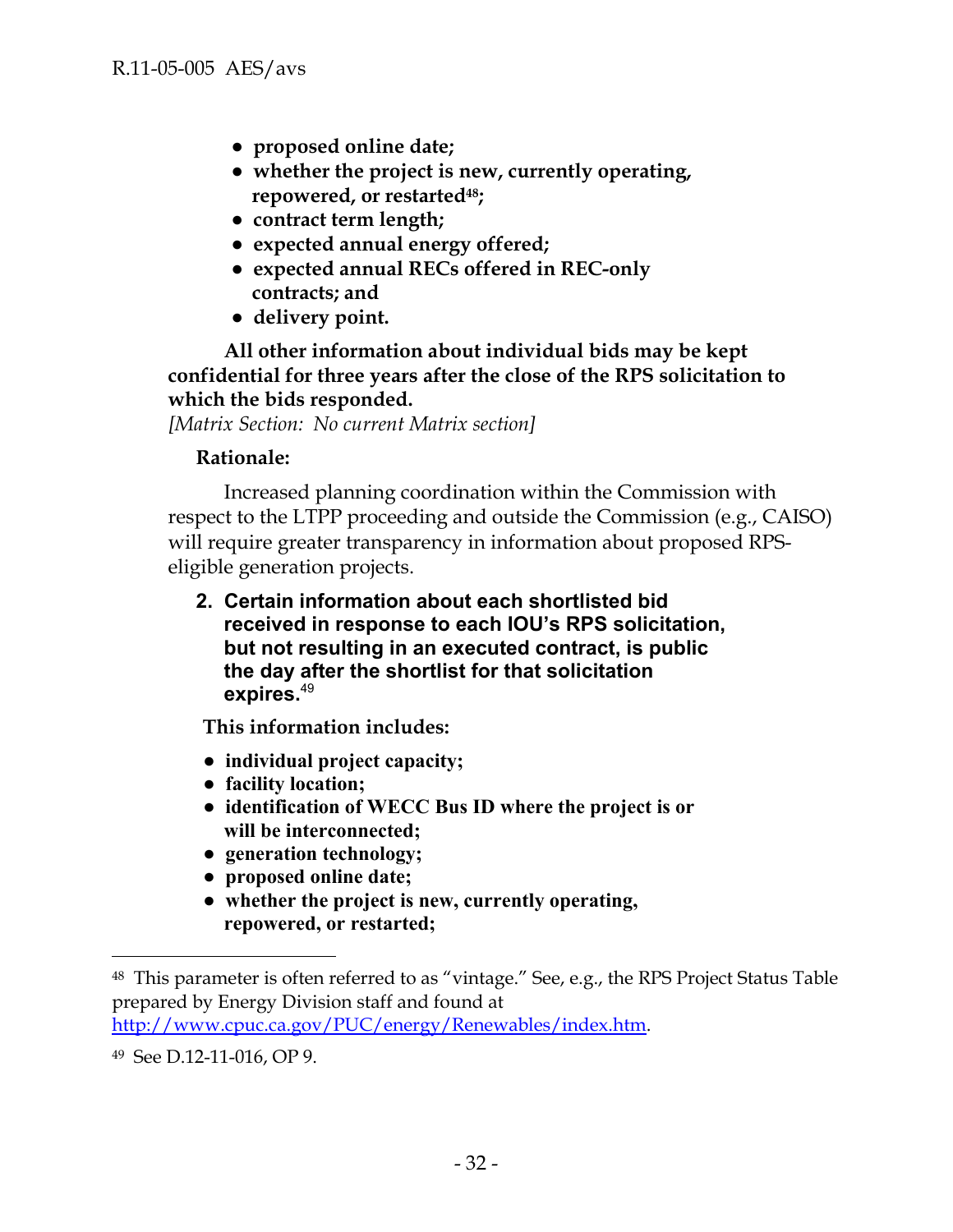- **● contract term length;**
- **● expected annual energy offered;**
- **● expected annual RECs offered in REC-only contracts; and**
- **● delivery point.**

## **All other information about individual bids may be kept confidential for three years after the close of the RPS solicitation to which the bids responded.**

*[Matrix Section: No current Matrix section]*

## **Rationale:**

Increased planning coordination within the Commission with respect to LTPP proceeding and outside the Commission (e.g., CAISO) will require greater transparency in information about proposed RPS-eligible generation projects.

**3. Bid prices of all bids received in response to each IOU's RPS solicitation are public when aggregated by resource category,50 so long as there are more than two bids in a category, the day after the Commission approves the IOU's shortlist for that solicitation.** 

## **Rationale:**

- 1) Implementation of new statutory procurement expenditure limitations will require greater transparency in both historic and forecast information about RPS procurement costs.
- 2) Increased planning coordination within the Commission with respect to the LTPP proceeding and outside the Commission (e.g., CEC, CAISO) will require greater transparency in information about proposed RPS-eligible generation projects, as well as historic information.

<sup>&</sup>lt;sup>50</sup> "Resource category" refers to the type of renewable generation facility (e.g. fossil, wind, solar, hydro-electric).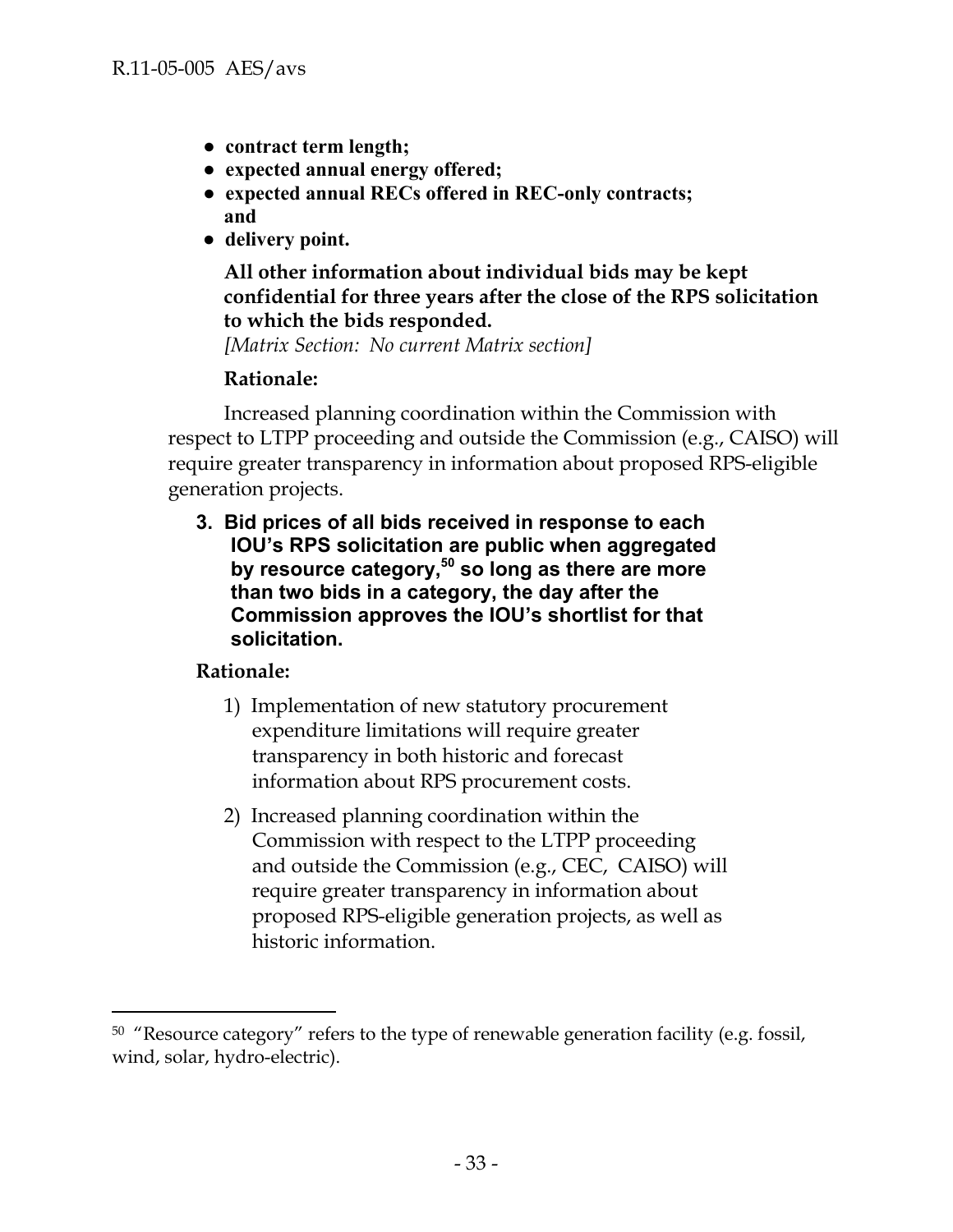**4. Information about the generation forecast in each approved RPS procurement contract of an IOU or UOG authorization to an IOU is public.** 

**This information includes:** 

- **● forecasts of RPS-eligible energy (MWh), capacity (MW), and RECs;**
- **● facility location;**
- **● generation technology;**
- **● emissions of air and/or water pollutants, by pollutant, for each individual contract or UOG facility.**

*[Matrix Section IV.H]* 

#### **Rationale:**

Increased transparency is necessary for developing more accurate long-term planning scenarios that influence costs to ratepayers through decisions about both RPS procurement and development of new transmission.

**5. The RPS generation forecast is public for RPS procurement offers that have been short-listed in the solicitation process of an IOU, or that are the subject of bilateral negotiations between an IOU and a generation developer, if aggregated by resource category, and there are more than two contracts in a category.** 

**Forecast information includes:** 

- **● forecasts of RPS-eligible energy (MWh), capacity (MW), and RECs;**
- **● facility location;**
- **● generation technology;**
- **● emissions of air and/or water pollutants, by pollutant, for each category.**

*[Matrix Section: no current Matrix section]*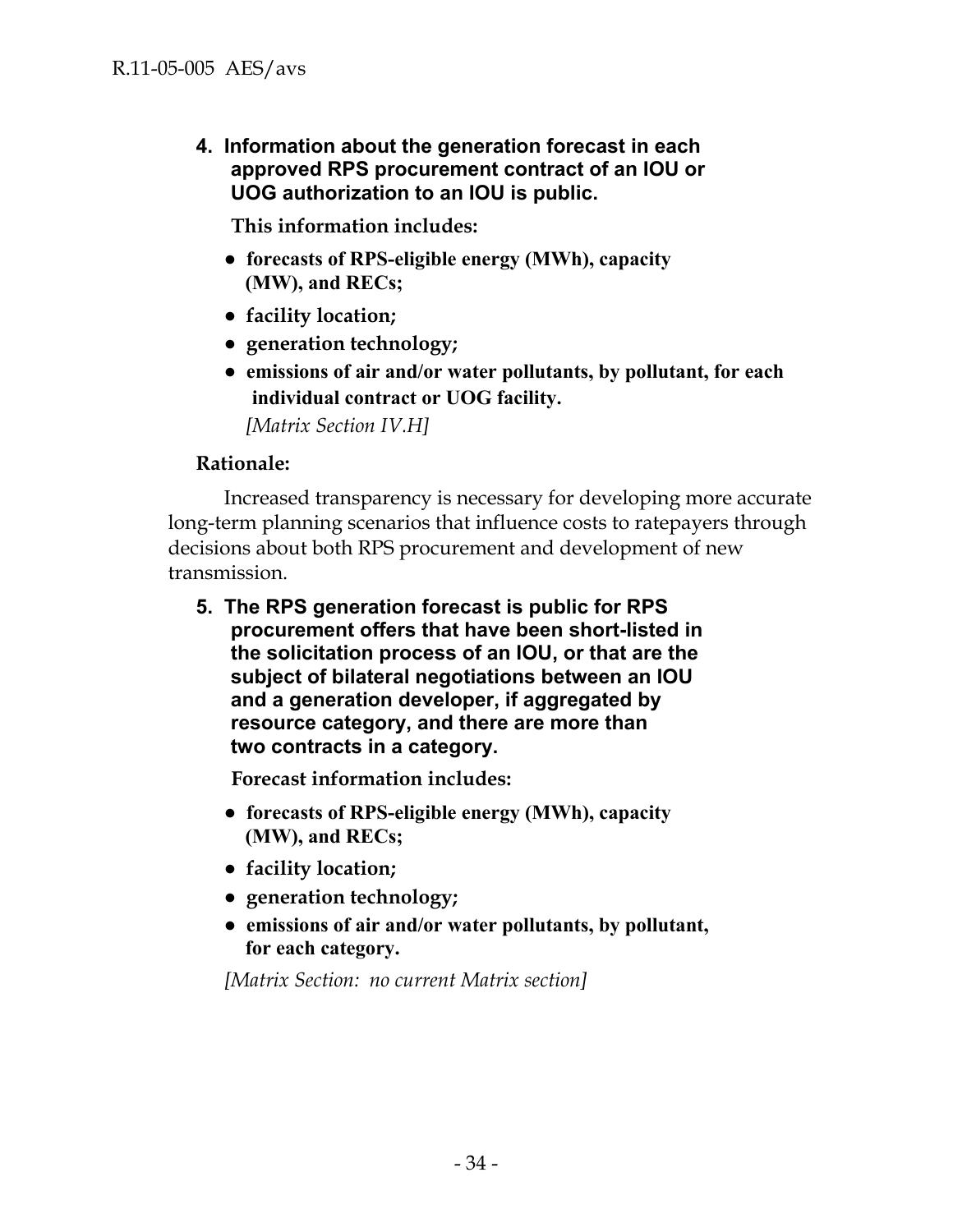## **Rationale:**

Increased transparency is necessary for developing more accurate long-term planning scenarios that influence costs to ratepayers through decisions about both RPS procurement and development of new transmission.

**6. The RPS generation forecast assumptions used by each IOU for purposes of calculating that IOU's renewable net short (RNS) are public, including project viability and failure assessment assumptions.** 

*[Matrix Section: no current Matrix section]* 

# **Rationale:**

- 1) The increasing importance of information about RPS procurement forecasts in the planning activities of other agencies, especially CAISO, makes public availability of the assumptions underlying the forecasts increasingly important, as well.
- 2) Making RPS procurement planning and review at the Commission more efficient and streamlined requires better availability of underlying assumptions and background of IOUs' planning and procurement activities.
- **7. The following terms of RPS procurement contracts of IOUs are publicly disclosed in the advice letter submitting the contract for Commission approval:** 
	- **● price (see section 2, above);**
	- **● counterparty;**
	- **● project name**
	- **● resource type;**
	- **● technology;**
	- **● location;**
	- **● capacity (MW);**
	- **● procurement (MWh, or RECs if REC-only);**
	- **● delivery point;**
	- **● vintage;**
	- **● length of contract;**
	- **● contracted and forecasted online date; and**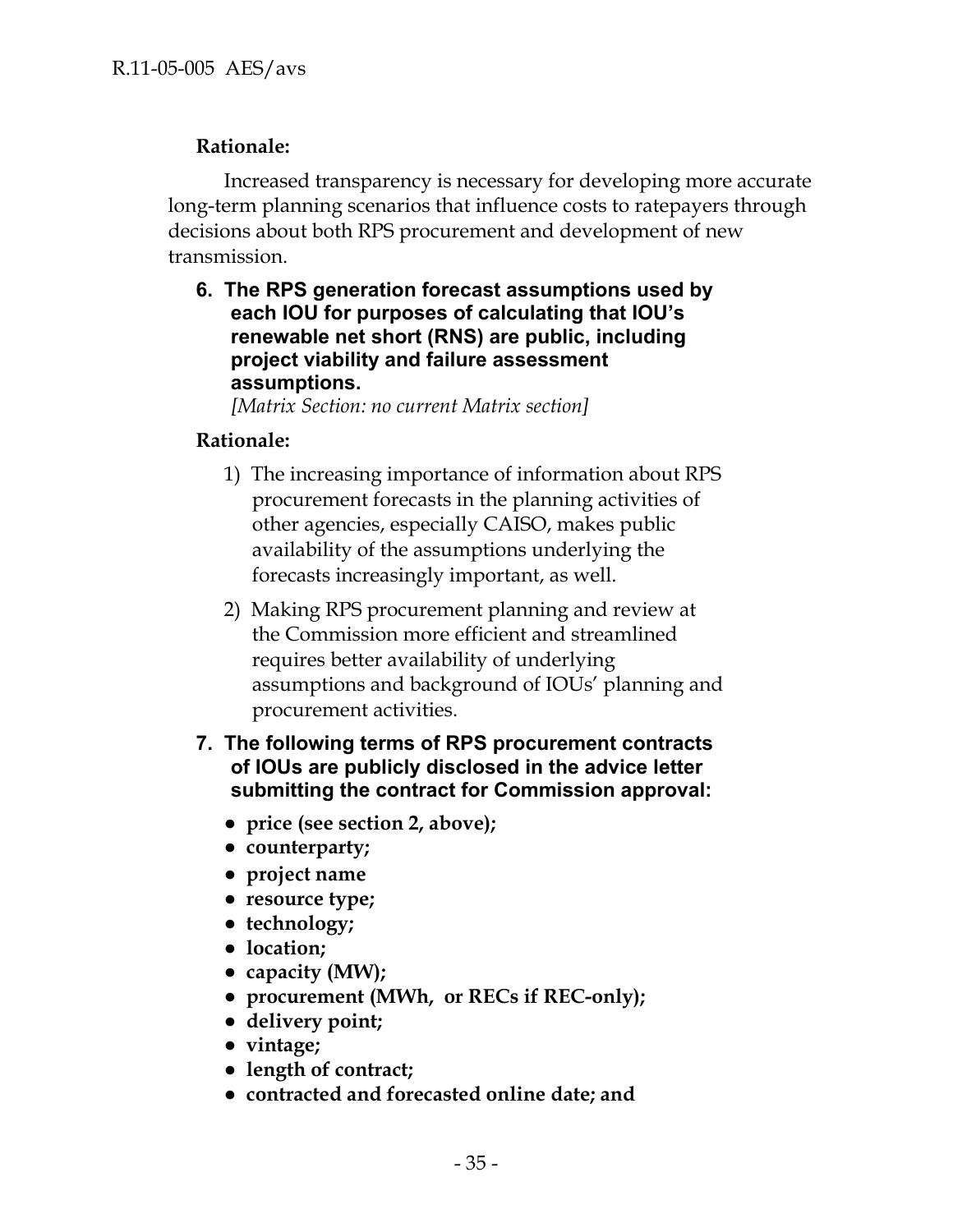**● WECC Bus ID where project is or will be interconnecte**d.

**Any other contract information is public three years after contract execution or upon contract expiration, whichever comes first.**

*[Matrix Section VII.F, VII.G]*

## **Rationale:**

- 1) The submission of an advice letter marks the termination of the negotiations about that particular RPS procurement contract. Negotiations between the parties to the contract will not be affected by disclosure.
- 2) Informed decision-making by the Commission will be aided by public availability of important information about RPS procurement contracts under review.
- 3) Coordination between RPS and LTPP planning processes, as well as with CAISO, will be improved with earlier, as well as greater, public availability of information about new projects for RPS-eligible generation, including but not limited to information about proposed interconnection points.
- 4) Planning by the Commission and other state agencies, as well as by IOUs and POUs , will be informed by a robust understanding of the impact of RPS procurement contracts sooner, rather than later, when such information can be most effective for planning purposes.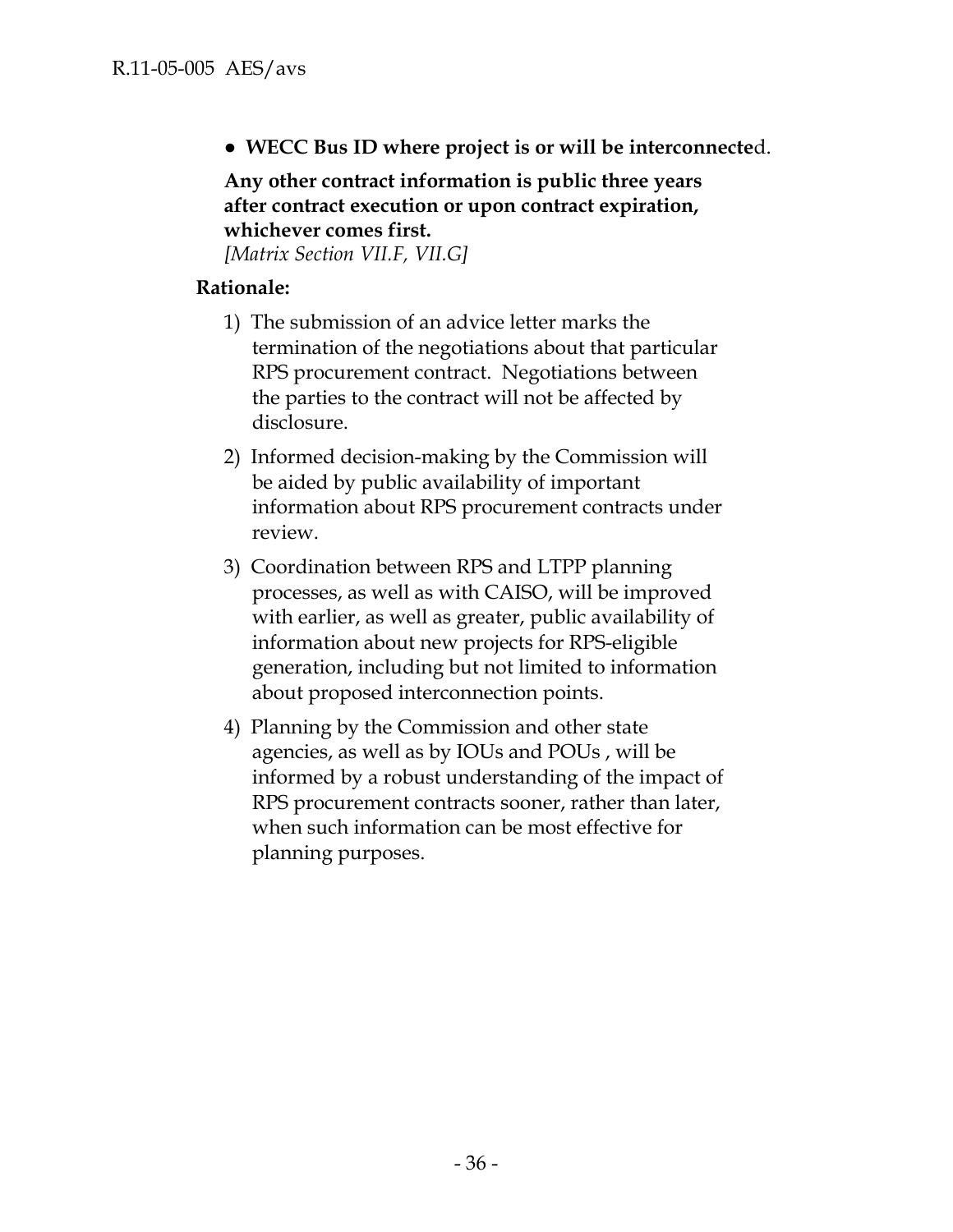- **8. The following terms of RPS procurement contracts**  of ESPs and CCAs<sup>51</sup> are publicly available 30 days **after deliveries (energy and/or RECs) begin under the contract:** 
	- **● price (see section 2, above);**
	- **● counterparty;**
	- **● resource type;**
	- **● technology; location;**
	- **● capacity (MW);**
	- **● procurement (MW, or RECs if REC-only);**
	- **● delivery point;**
	- **● vintage;**
	- **● length of contract;**
	- **● contracted and forecasted online date; and**
	- **● WECC Bus ID where project is or will be interconnecte**d.

**Any other contract information is public three years after contract execution or upon contract expiration, whichever comes first.**

*[Matrix Section VII.G; ESP Matrix Section I.C.]*

## **Rationale:**

- 1) Because the Commission does not approve contracts of ESPs or CCAs, it does not need this information in advance of the implementation of the contract's terms. But, since ESPs and CCAs are part of the statewide RPS market, it is important for information about their RPS procurement to be publicly available in ways roughly analogous to that of IOUs.
- 2) SB 695 requires that ESPs "shall be subject to the same terms and conditions applicable to an electrical corporation. . ."

<sup>&</sup>lt;sup>51</sup> For CCAs, this provision applies to the extent that a CCA's own rules do not provide for such disclosure.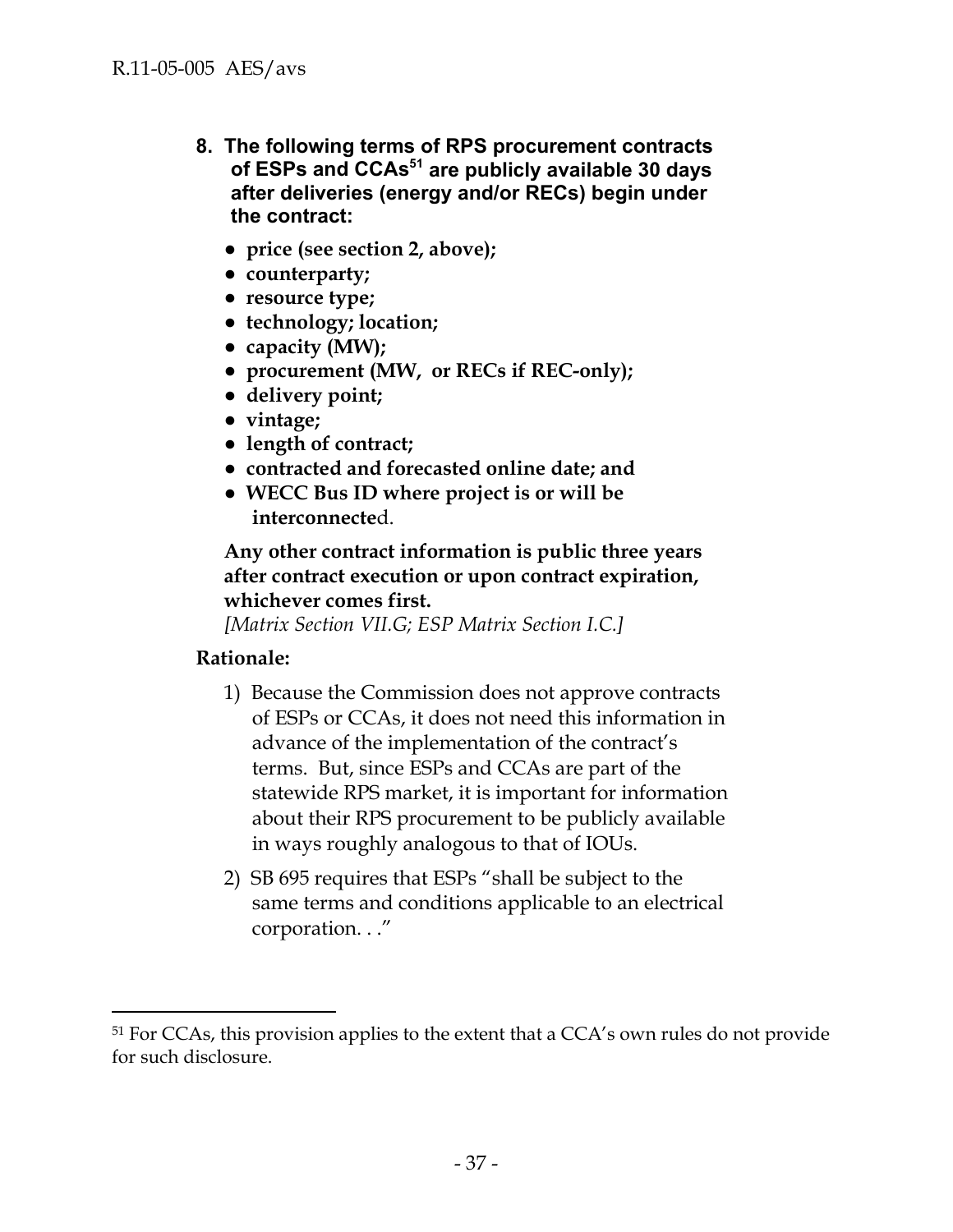- **9. The following information in an RPS procurement contract using a standard contract is public.** 
	- **● Interconnection information that is published in an IOU's interconnection queue;**
	- **● Information in progress reports and/or advice letters submitted to the Commission regarding project development milestones;**
	- **● Descriptions in progress reports and/or advice letters submitted to the Commission of bids that were rejected and/or terminated on the basis of distribution or network upgrade costs.**  *[ Matrix Section: No current Matrix section]*

# **Rationale:**

- 1) This will ensure consistency of disclosure among Commission contracting rules for RAM and all relevant interconnection processes.
- 2) For purposes of public availability of interconnection information, standard contracts should not be treated differently from other RPS procurement contracts.
- 3) Earlier disclosure of interconnection information provides the increased transparency necessary to provide more accurate RPS capacity and generation forecasts to LTPP and CAISO for long-term procurement and transmission planning.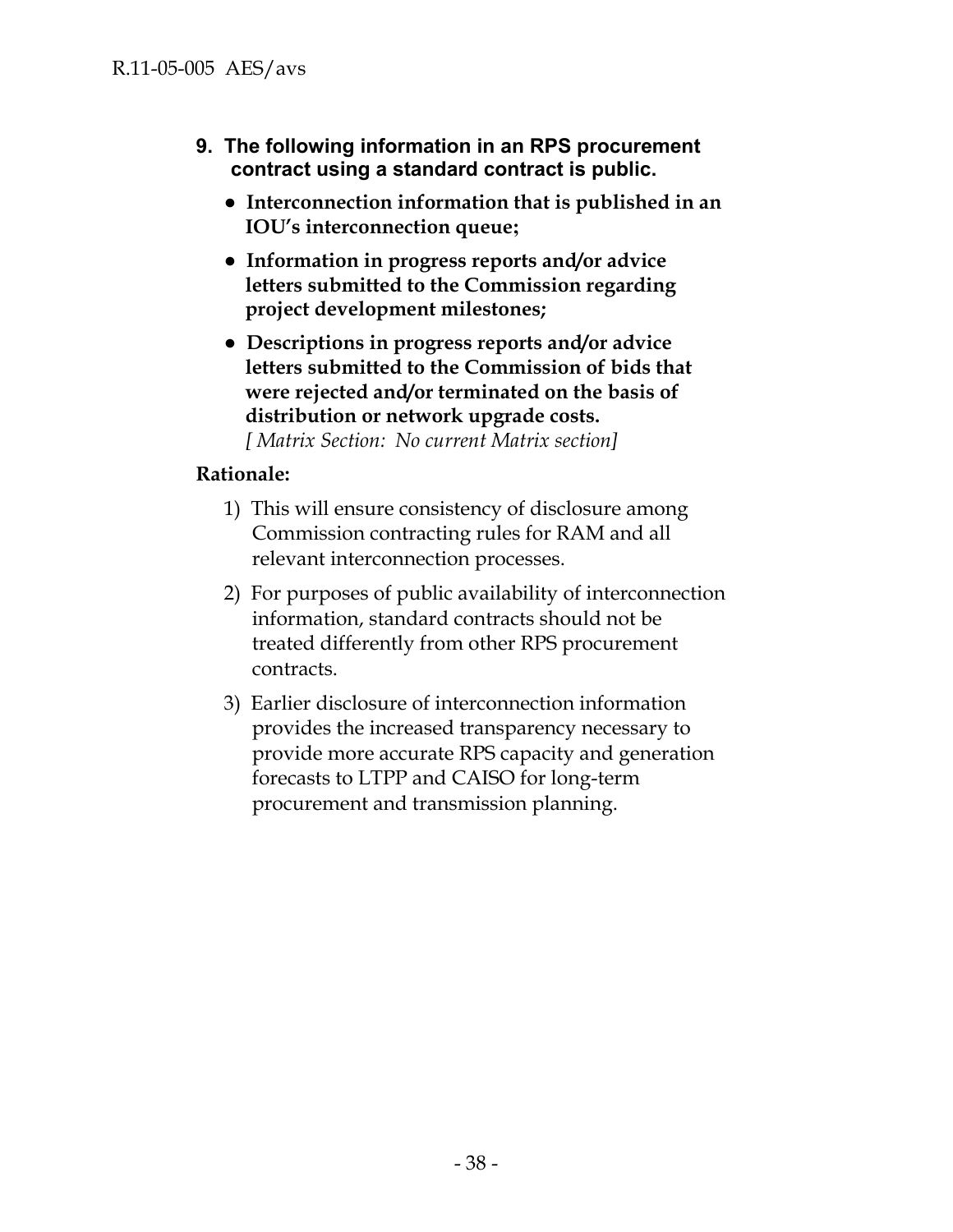**10. Amending an RPS procurement contract does not affect the confidentiality requirements that apply to prior versions of the contract, including the time frame for making information public.** 

*[Matrix Section: no current Matrix section]52*

### **Rationale:**

- 1) The confidentiality rules should be consistent in the timing of public availability of information, without regard to later changes in a document or compilation of information.
- 2) The Commission's confidentiality rules should not drive the decisions retail sellers and their counterparties make with respect to amending RPS procurement contracts.
- 3) Contract amendments should not lead to uncertainty about the public availability of information.
- **11. For UOG projects that the utility intends to be RPSeligible, the following information is publicly disclosed in the application for Commission approval of the UOG project:** 
	- **all information about the proposed generation facility, including** 
		- **technology**
		- **location**
		- **capacity; and**
		- **WECC Bus ID where project is or will be interconnected.**
	- **known or estimated capital and operating costs;**
	- **whether utility ownership will be by turnkey arrangement, buy-out, or utility build.**

**Any additional information that the assigned ALJ determines should be publicly disclosed will be handled as directed by the ALJ.**  *[Matrix: Section VII.A]* 

<sup>52</sup> Cf. D.08-04-023, App. C, n. 3.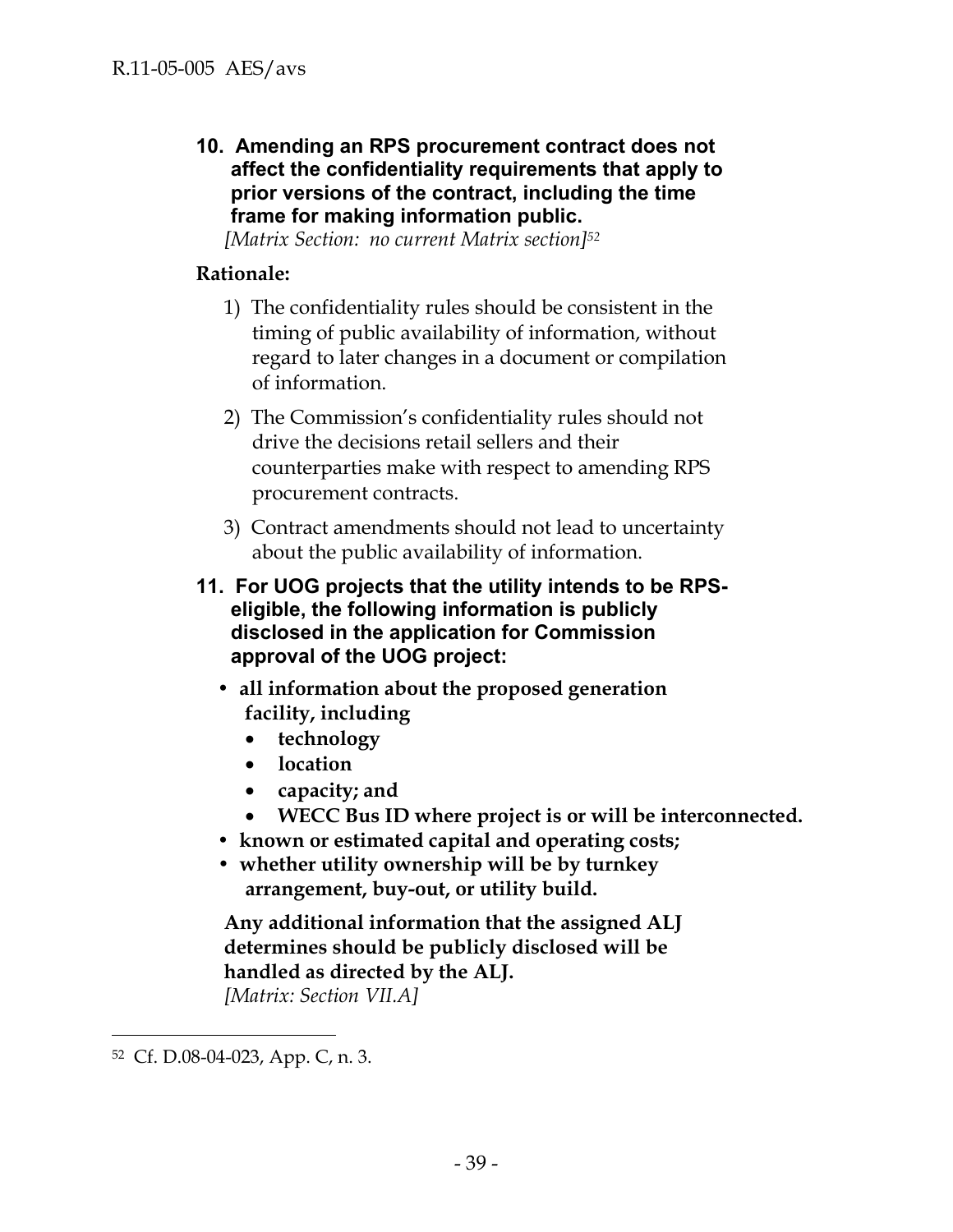# **Rationale:**

- 1) Public disclosure of information about proposed UOG projects should be similar to that of third-party projects with which an IOU may contract for RPS procurement.
- 2) Public availability of information about proposed UOG projects will aid in the Commission's determination of whether the project meets the new criteria for Commission consideration of UOG projects that are intended to be RPS-eligible. (Pub. Util. Code § 399.14.)

# **G. Preliminary Staff Proposal: General Planning and Disclosure**

The proposal in this section is put forward in order to increase

public availability of a range of RPS-related information. Staff is of the view that this proposal advances the public interest in disclosure of information about the implementation of the RPS program. Since this proposal is not necessarily tied to information needs for particular actions by the Commission or other agencies, it is presented in a separate section.

> **1. RPS project specific evaluations and scores for IOUs' procurement contracts approved by the Commission are publicly available 30 days after energy and/or REC delivery begins pursuant to the contract, or three years after the Commission approves the contract, whichever comes first.**

**Publicly available evaluation and score information includes:** 

- **levelized and/or escalated bid prices;**
- **energy cost/price forecasts;**
- **resource adequacy forecast;**
- **transmission upgrade cost adders;**
- **wheeling charges;**
- **congestion costs;**
- **delivery characteristics;**
- **portfolio fit;**
- **"dump energy" quantities and cost; and**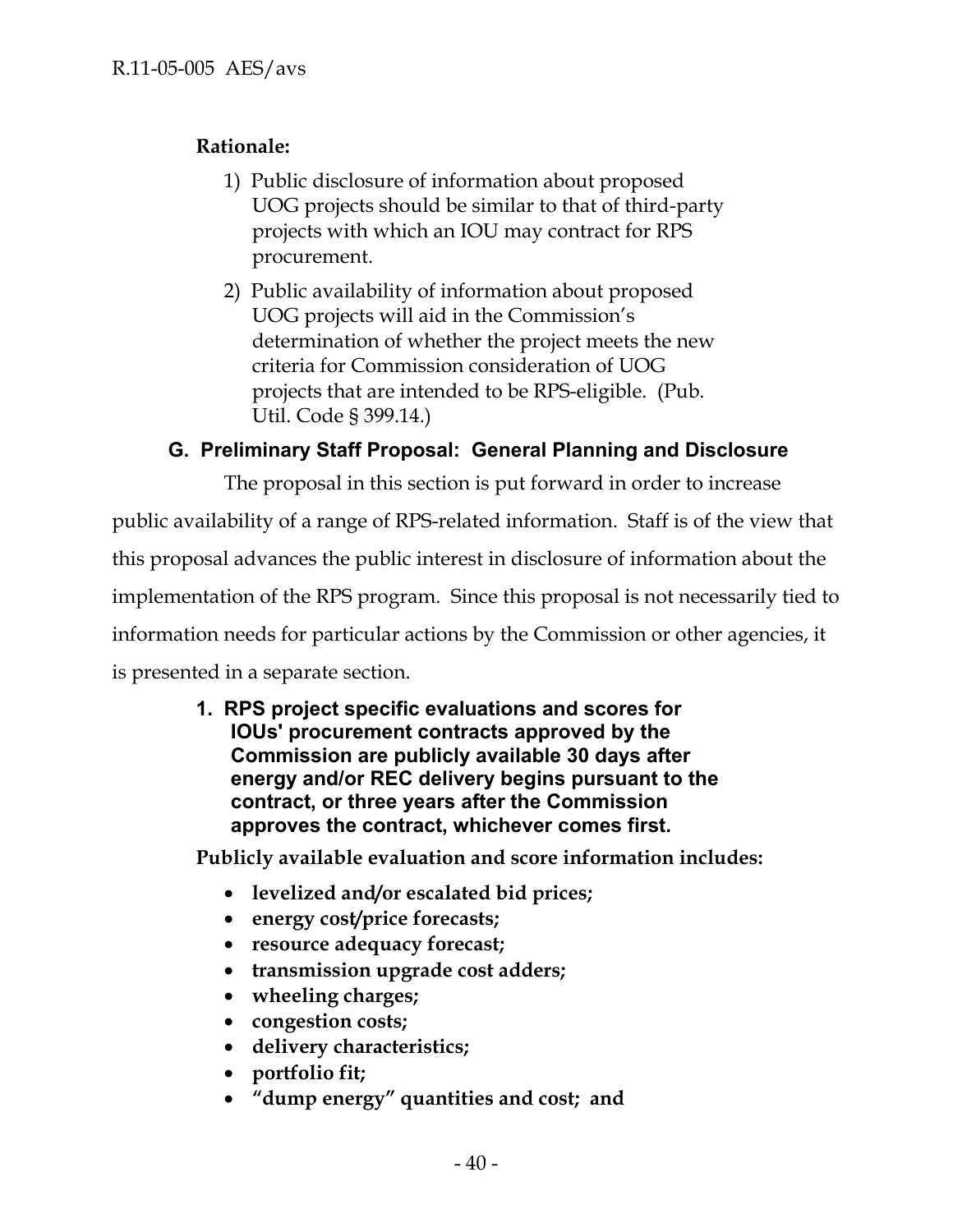**project viability scores.**

**All other evaluation information may be kept confidential for three years after the close of the IOU's solicitation.** 

[*Matrix Section VIII.B]*

# **Rationale:**

- 1) Increased availability of information about evaluation of RPS contracts will improve bidders' ability to understand and conform to IOUs' RPS procurement criteria.
- 2) The number and range of potential RPS projects reduces the likelihood that information about IOUs' evaluation criteria will lead to increased prices of bids conforming to the criteria.
- 3) Public availability of evaluations increases the consistency of IOUs' evaluation of and the Commission's decisions about RPS procurement contracts through time.

# **6. Effective Date and Transition Provisions**

Because this proposal covers a wide range of RPS transactions and

documents, it is reasonable to identify those documents to which it applies

immediately upon adoption by the Commission, and those for which the

application of any new rules will be phased in.

- 1. New rules, if any, would apply on the effective date of the Commission decision adopting the new rules to:
	- Any RPS procurement contract signed after the effective date of the decision and all steps in Commission review and/or approval of the contract, if Commission review and/or approval is required;
	- Any RPS compliance report, or other document related to compliance with or enforcement of any RPS obligation, that is submitted to the Commission after the effective date of the decision;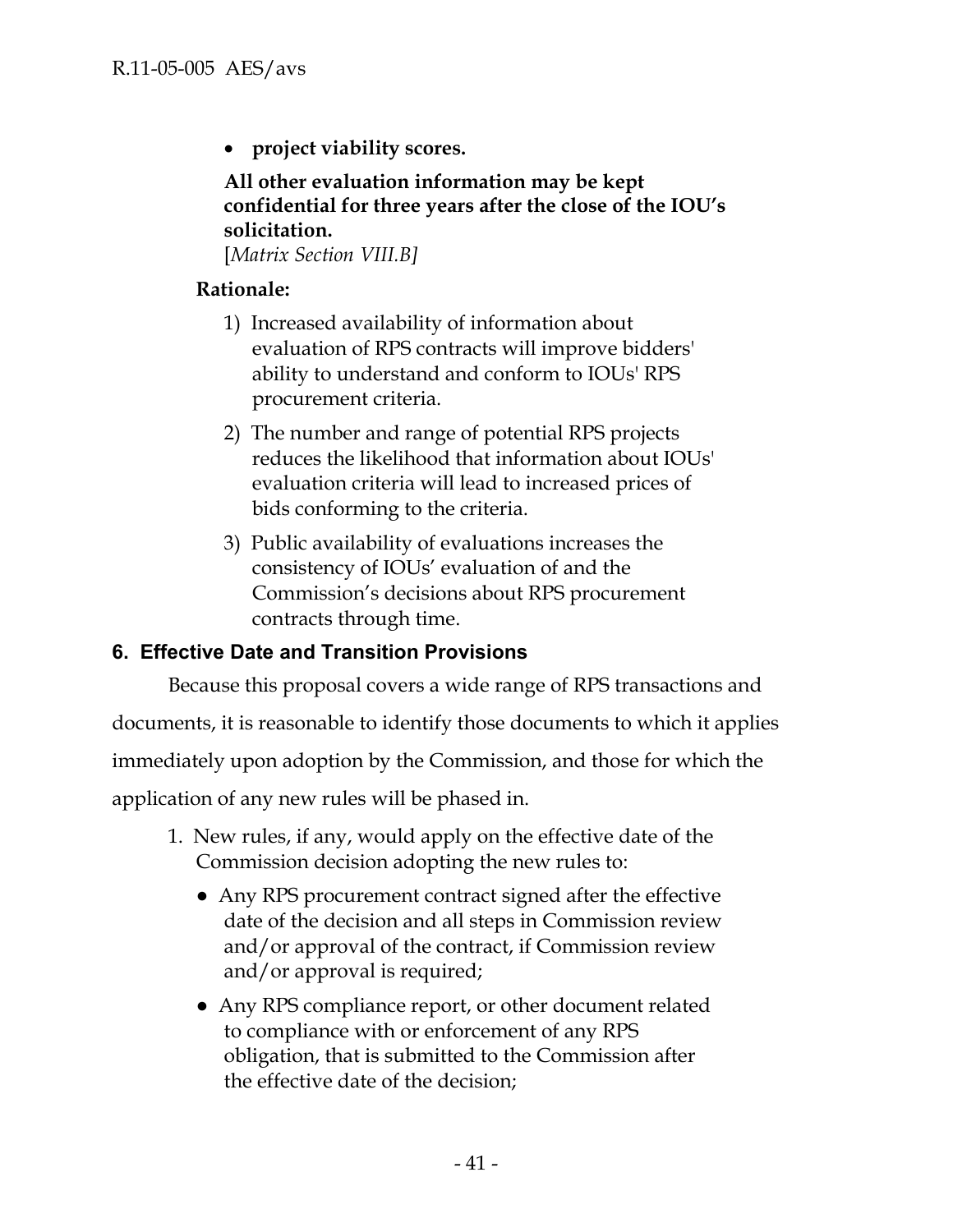- Any RPS procurement contract that expired prior to the effective date of the decision;
- Any draft resolution on a Tier 3 advice letter seeking Commission approval of an RPS procurement contract that is issued for public comment after the effective date of the decision;
- Any final resolution on a Tier 3 advice letter seeking Commission approval of an RPS procurement contract that was adopted by the Commission prior to the effective date of the decision;
- Any Commission decision on an application for approval of an RPS procurement contract (whether PPA or UOG) that was issued prior to the effective date of the decision;
- Any application seeking Commission approval of RPS procurement (whether PPA or UOG) pending on the effective date of the decision, in which the record of the application proceeding has not been closed;
- Any application seeking Commission approval of RPS procurement (whether PPA or UOG) filed after the effective date of the decision;
- Any RPS compliance report, or other document related to compliance with or enforcement of any RPS obligation, that was submitted to the Commission more than six months before the effective date of the decision; and
- Any RPS procurement information, whenever generated, that can be aggregated to meet the requirements for disclosure in the decision.
- 2. The new rules, if any, would apply six months from the effective date of the Commission decision adopting the new rules to:
	- Any RPS procurement contract signed before the effective date of the decision for which a Tier 3 advice